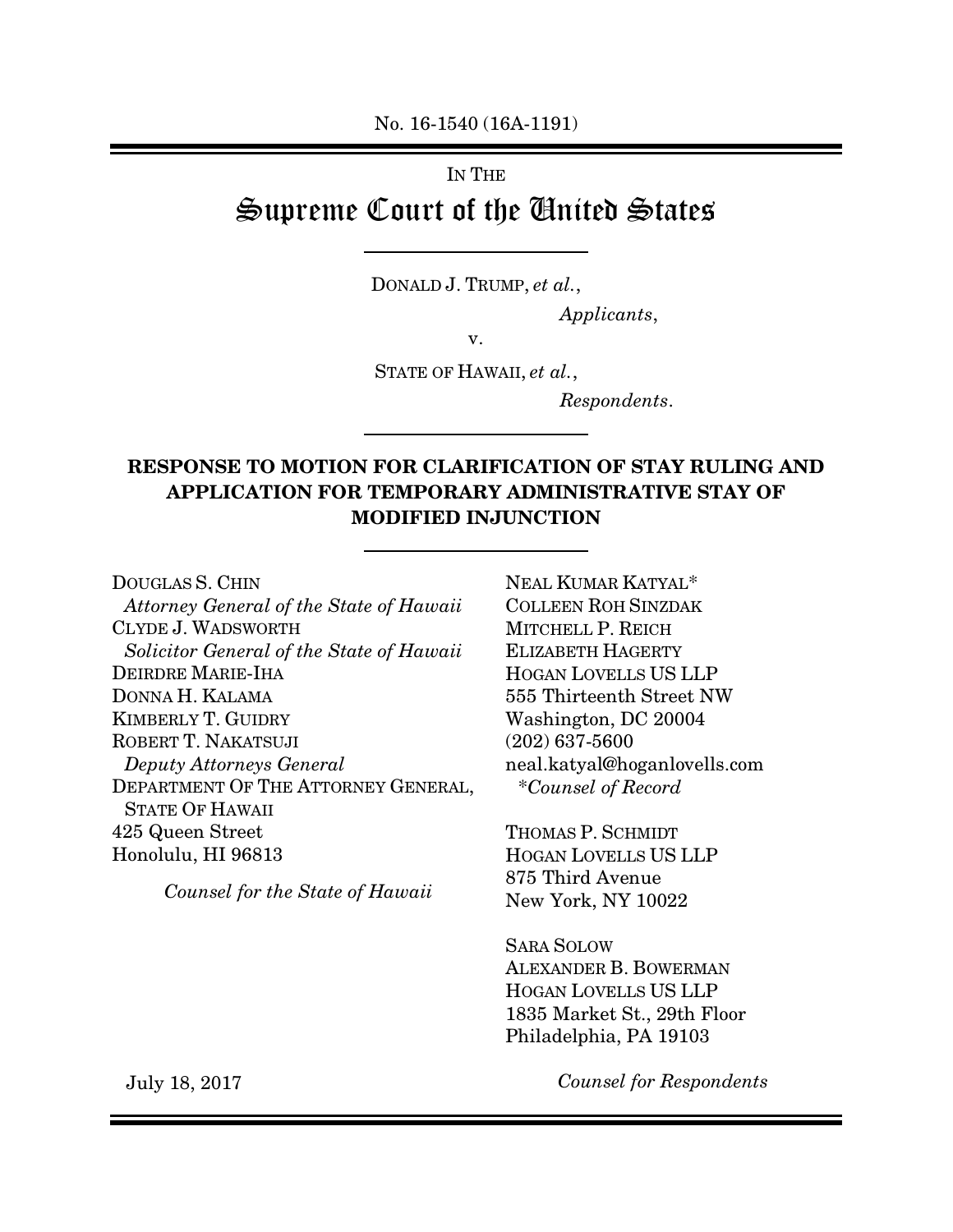## TABLE OF CONTENTS

## Pages

| I.   | THE GOVERNMENT'S MYRIAD REQUESTS FOR RELIEF                                                                               |
|------|---------------------------------------------------------------------------------------------------------------------------|
| II.  | THE GOVERNMENT'S GUIDANCE FLOUTS THIS COURT'S                                                                             |
|      | Refugees With Formal Assurances Remain Covered By<br>$\mathbf{A}$ .                                                       |
|      | <b>B.</b><br>The District Court Correctly Held That This Court's<br>Order Protects Grandchildren, Nieces, And Other Close |
| III. | THIS COURT SHOULD NOT STAY THE DISTRICT COURT'S                                                                           |
|      |                                                                                                                           |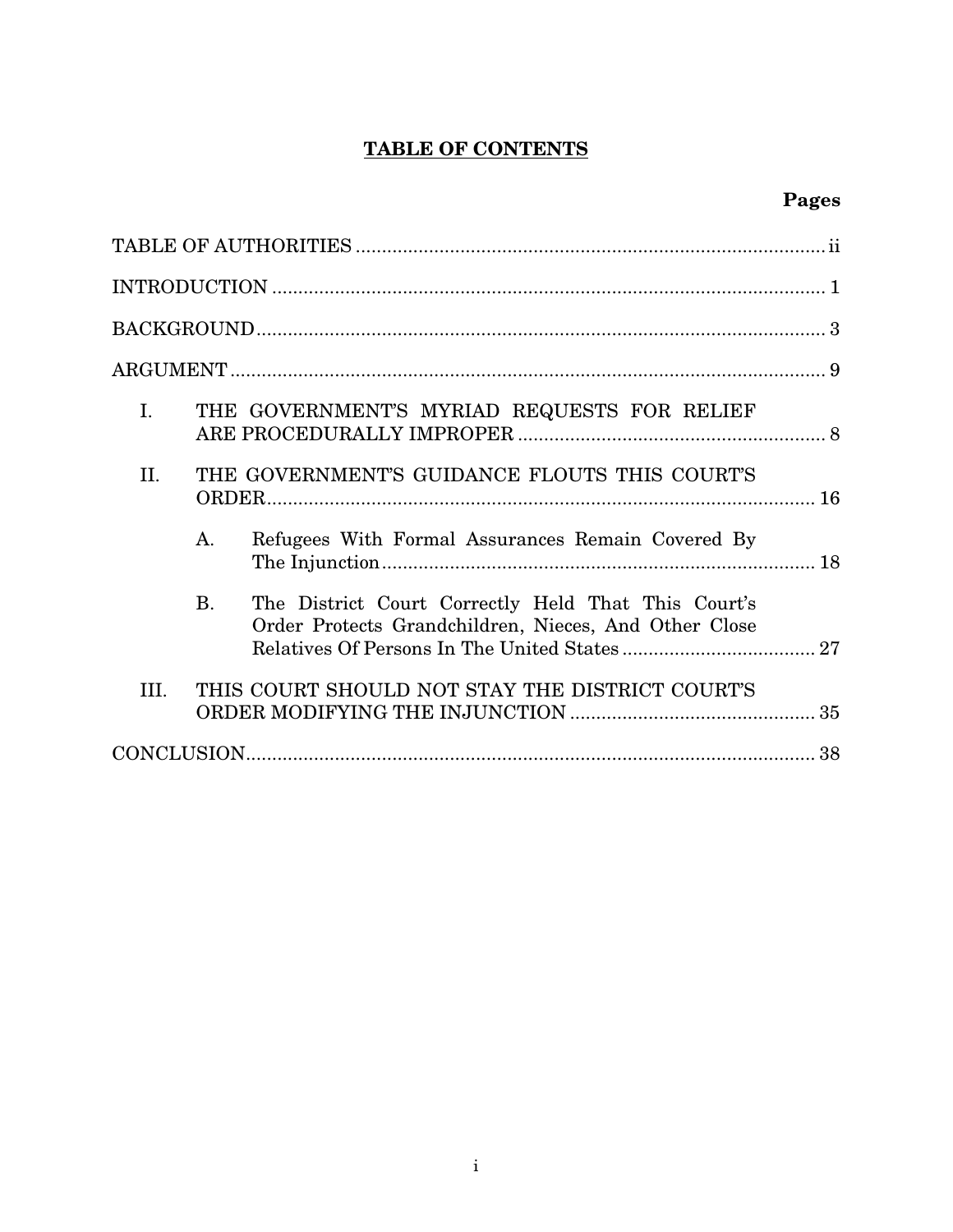## **TABLE OF AUTHORITIES**

## **CASES:**

| Aaron v. Cooper,                                                 |
|------------------------------------------------------------------|
| Allied Chem. Corp. v. Daiflon, Inc.,                             |
| Arkansas Louisiana Gas Co. v. Hall,                              |
| Aro Mfg. Co. v. Convertible Top Replacement Co.,                 |
| Bank of America Corp. v. City of Miami,                          |
| Boston & Providence R.R. Corp. Stockholders v. N.Y., New Haven & |
| Brown v. Plata,                                                  |
| Brown v. Thomson,                                                |
| Cheney v. U.S. Dist. Court for D.C.,                             |
| Chewning v. Cunningham,                                          |
| Clinton v. City of New York,                                     |
| Coleman v. PACCAR, Inc.,                                         |
| Coones v. FDIC,                                                  |
| Cutter v. Wilkinson,                                             |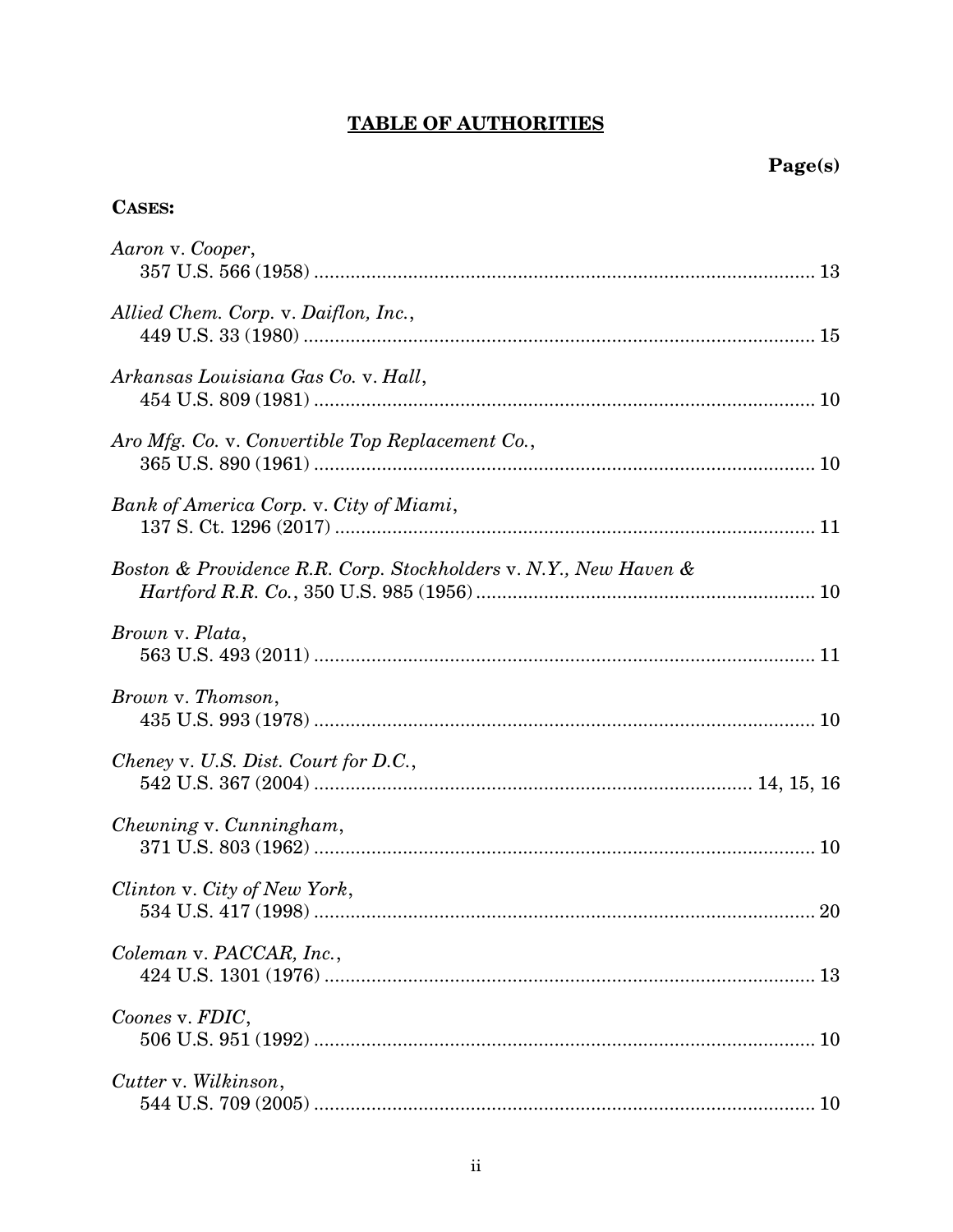| Dir., Office of Workers' Comp. Programs, U.S. Dep't of Labor v. Rasmussen, |  |
|----------------------------------------------------------------------------|--|
| Doe v. McMillan,                                                           |  |
| Douglas v. Indep. Living Ctr. of S. Cal., Inc.,                            |  |
| Dyer v. Sec. & Exch. Comm'n,                                               |  |
| <i>Erie R.R. Co. v. Baltimore &amp; Ohio R.R. Co.,</i>                     |  |
| F.W. Woolworth Co. v. Contemporary Arts, Inc.,                             |  |
| Fitzgerald v. U.S. Lines Co.,                                              |  |
| Funicello v. New Jersey,                                                   |  |
| Geo Control & New Hampshire Ins. Co. v. Rasmussen,                         |  |
| Halderman v. Pennhurst State Sch. & Hosp.,                                 |  |
| Halderman v. Pennhurst State Sch. & Hosp.,                                 |  |
| Harvey v. Cunningham,                                                      |  |
| Hazelwood Chronic & Convalescent Hosp., Inc. v. Califano,                  |  |
| In re Gomez,                                                               |  |
| In re Mulholland,                                                          |  |
| In re Pennhurst Parents-Staff Ass'n,                                       |  |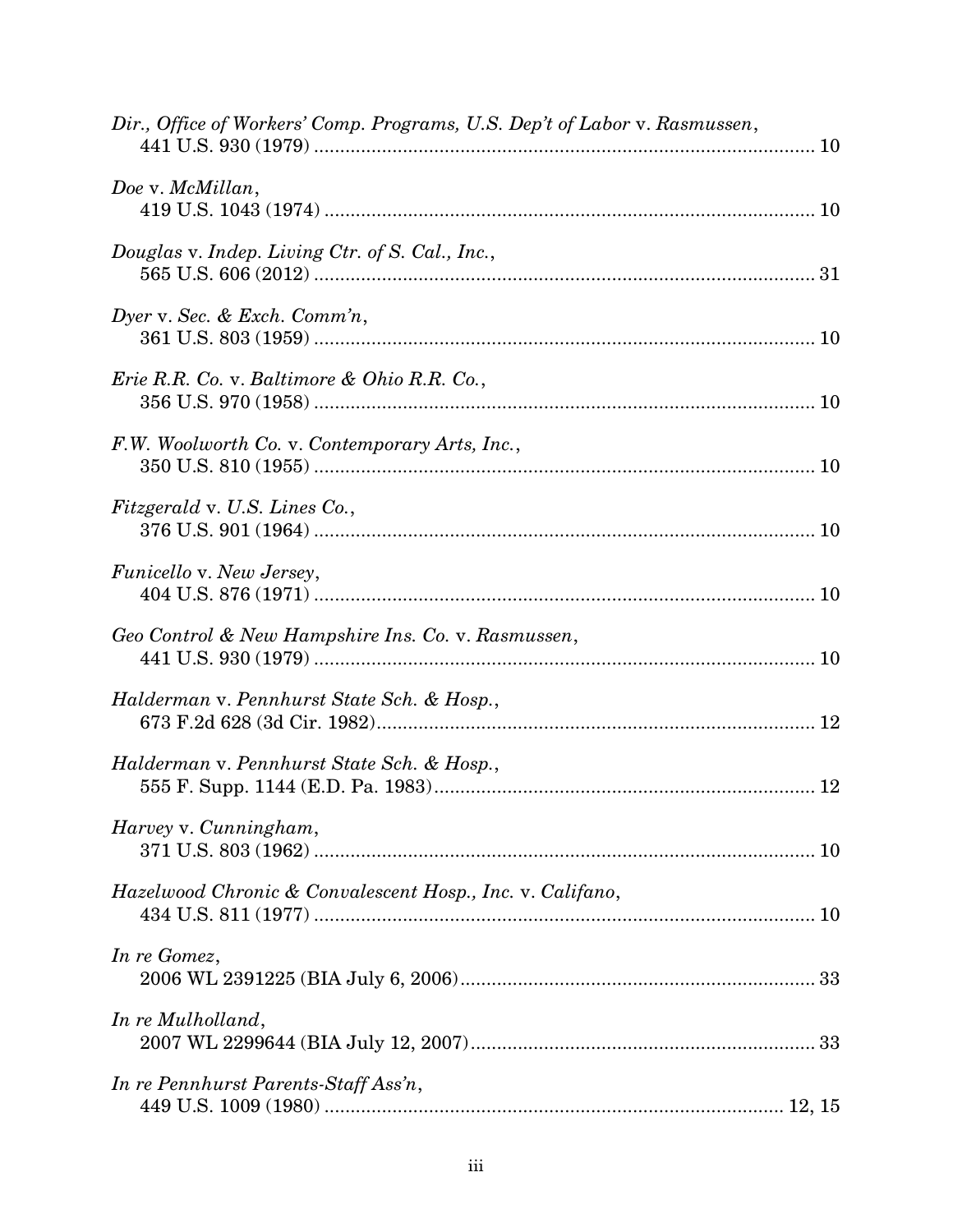| In re Tiffany,                                            |  |
|-----------------------------------------------------------|--|
| <i>INS</i> v. <i>Hector</i> ,                             |  |
| Kerr v. U.S. Dist. Court for N. Dist. of Cal.,            |  |
| Klapprott v. United States,                               |  |
| Kleinschmidt v. U.S. Fid. & Guar. Ins. Co.,               |  |
| Krause v. Rhodes,                                         |  |
| Little Sisters of the Poor Home for the Aged v. Sebelius, |  |
| Marr v. A.B. Dick Co.,                                    |  |
| Marrese v. Am. Acad. of Orthopaedic Surgeons,             |  |
| Mathis v. New Jersey,                                     |  |
| McBride v. Toledo Terminal R.R. Co.,                      |  |
| McComb v. Jacksonville Paper Co.,                         |  |
| McLane Co., Inc. v. EEOC,                                 |  |
| Mercoid Corp. v. Mid-Continent Inv. Co.,                  |  |
| Michael H. v. Gerald D.,                                  |  |
| Moore v. City of E. Cleveland,                            |  |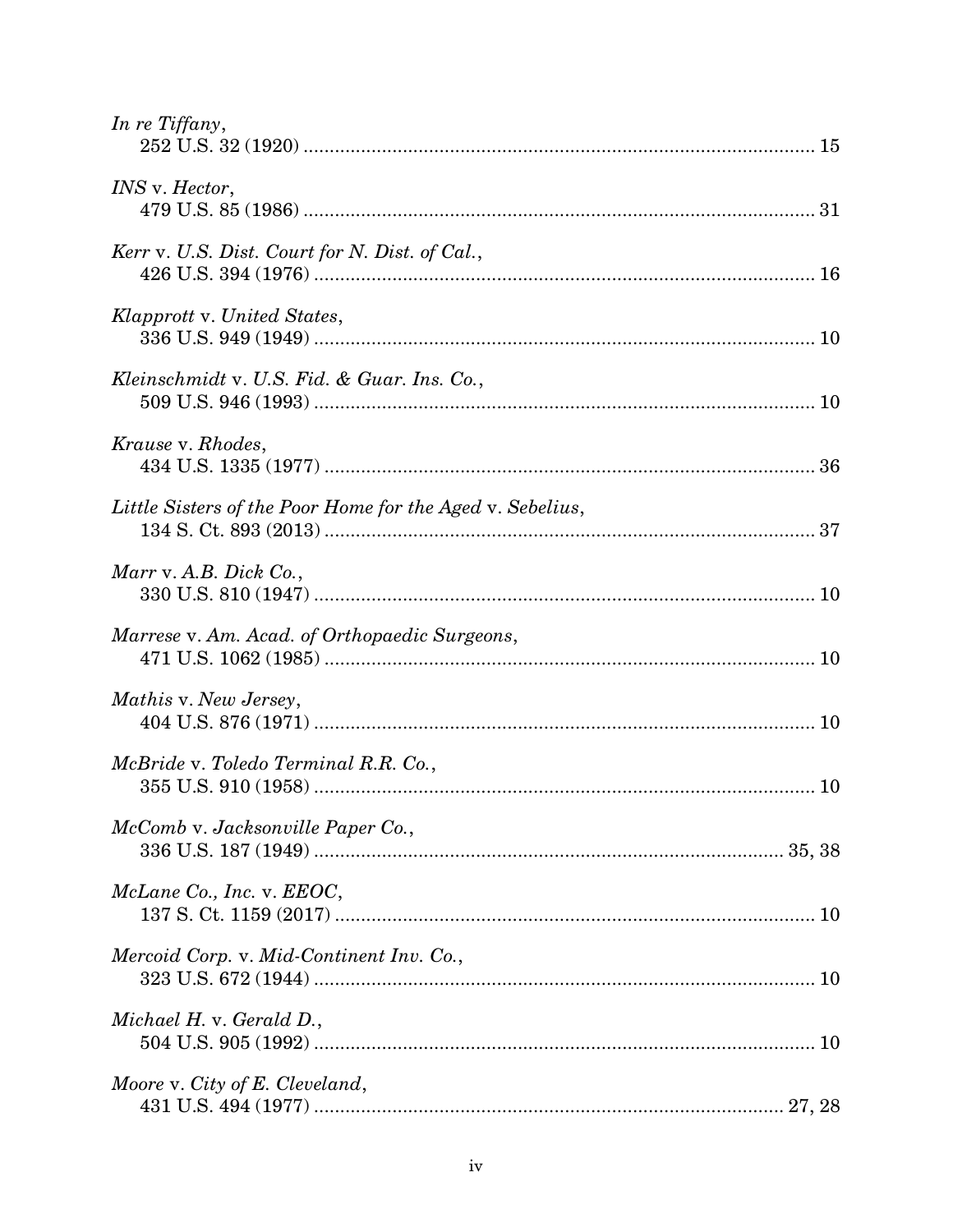| Nautilus, Inc. v. Biosig Instruments, Inc.,             |
|---------------------------------------------------------|
| Nez Perce Tribe of Indians v. United States,            |
| NLRB v. Int'l Bhd. of Elec. Workers, Local 340,         |
| N.Y. Cent. R.R. Co. v. Baltimore & Ohio R.R. Co.,       |
| Overton v. Bazzetta,                                    |
| Parr v. United States,                                  |
| Pennhurst State Sch. & Hosp. v. Halderman,              |
| Prince v. Massachusetts,                                |
| Rees v. Watertown,                                      |
| Regal Knitwear Co. v. NLRB,                             |
| Reno v. Flores,                                         |
| Schlagenhauf v. Holder,                                 |
| Scialabba v. Cuellar de Osorio,                         |
| Smith v. Org. of Foster Families for Equality & Reform, |
| Spears v. United States,                                |
| Spokeo Inc. v. Robins,                                  |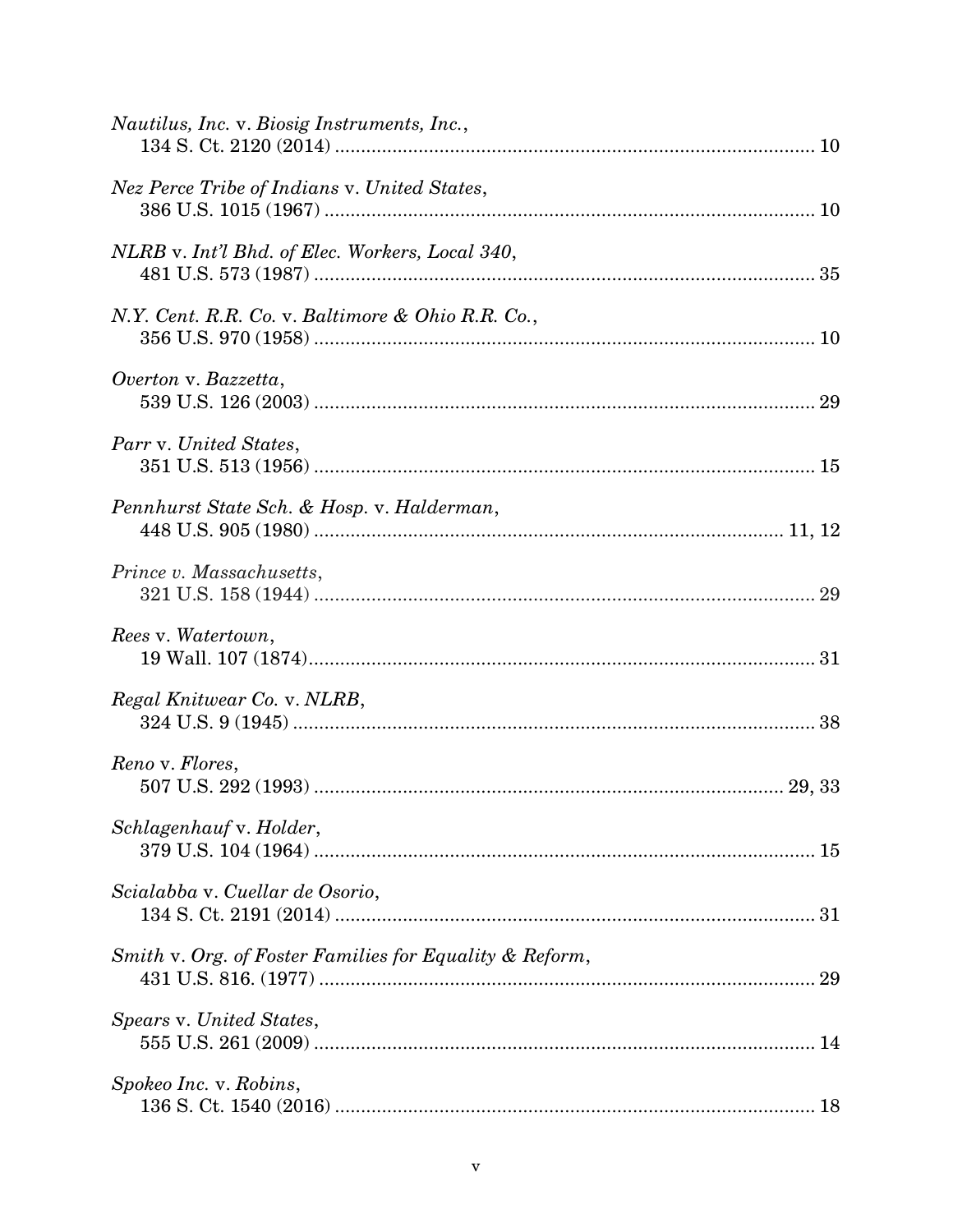| State of Alabama v. State of Texas,                    |  |
|--------------------------------------------------------|--|
| State of Rhode Island v. State of Louisiana,           |  |
| State of Texas v. State of New Jersey,                 |  |
| Stewart v. LaGrand,                                    |  |
| Swenson v. Stidham,                                    |  |
| Texas Health & Human Services Comm'n v. United States, |  |
| Trump v. Int'l Refugee Assistance Project,             |  |
| United States v. Paradise,                             |  |
| Van Hook v. United States,                             |  |
| Vill. of Arlington Heights v. Metro Hous. Dev. Corp.,  |  |
| Wearry v. Cain,                                        |  |
| Willner v. Comm. on Character & Fitness,               |  |
| <b>STATUTES:</b>                                       |  |
|                                                        |  |
|                                                        |  |
|                                                        |  |
|                                                        |  |
|                                                        |  |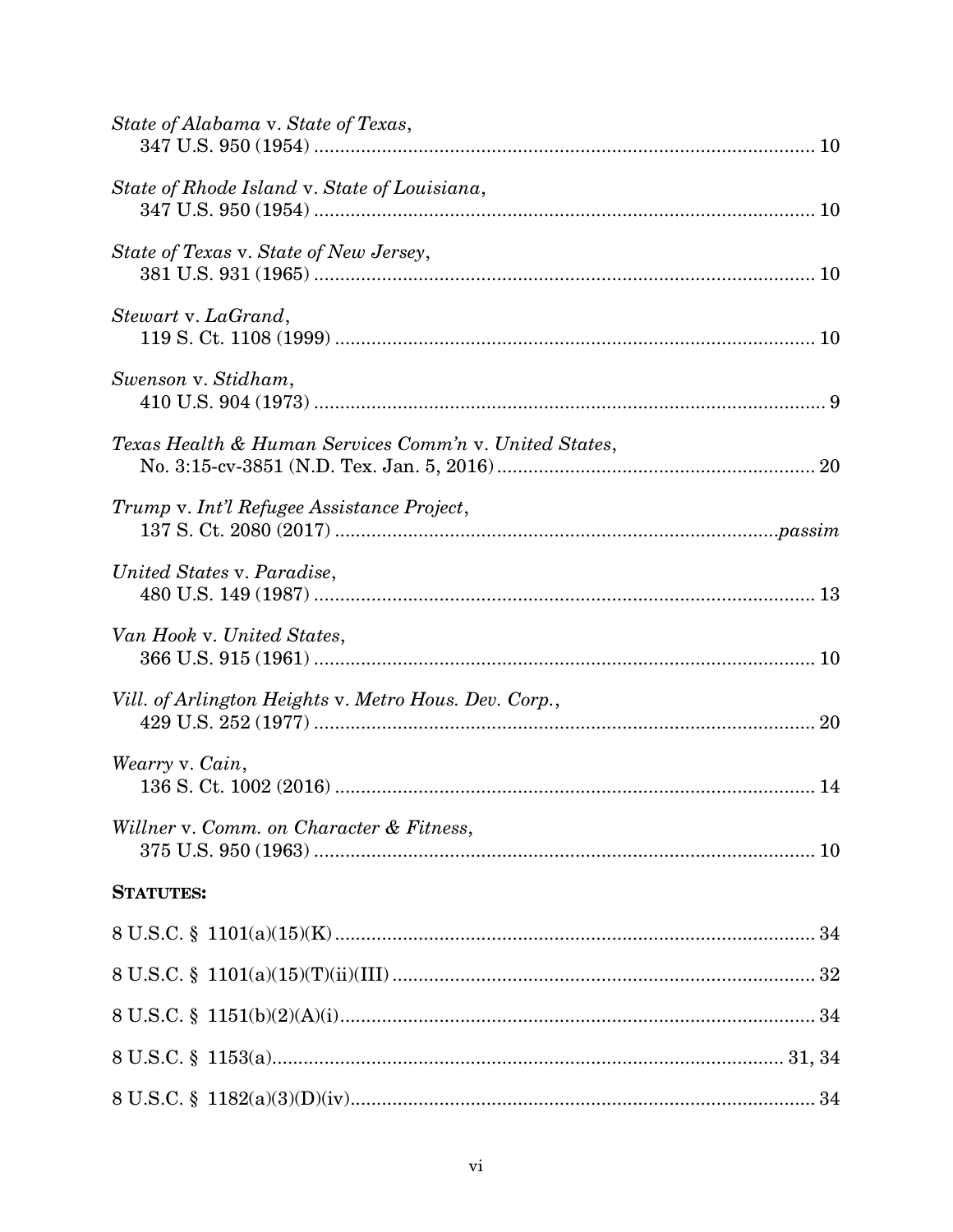| <b>RULES:</b>                                                            |  |
|--------------------------------------------------------------------------|--|
|                                                                          |  |
| REGULATIONS AND EXECUTIVE MATERIALS:                                     |  |
|                                                                          |  |
|                                                                          |  |
|                                                                          |  |
|                                                                          |  |
| <b>LEGISLATIVE MATERIAL:</b>                                             |  |
|                                                                          |  |
| <b>OTHER AUTHORITIES:</b>                                                |  |
| 11A Charles Alan Wright et al., Federal Practice & Procedure,            |  |
| Brief for the United States as Amicus Curiae, Arab Bank v. Linde, No.    |  |
| Brief for United States in Opposition to Petition for Certiorari,        |  |
| Stephen M. Shapiro et al., Supreme Court Practice 280 (10th ed. 2013) 14 |  |
| Barbara J. Van Arsdale et al., Federal Procedure,                        |  |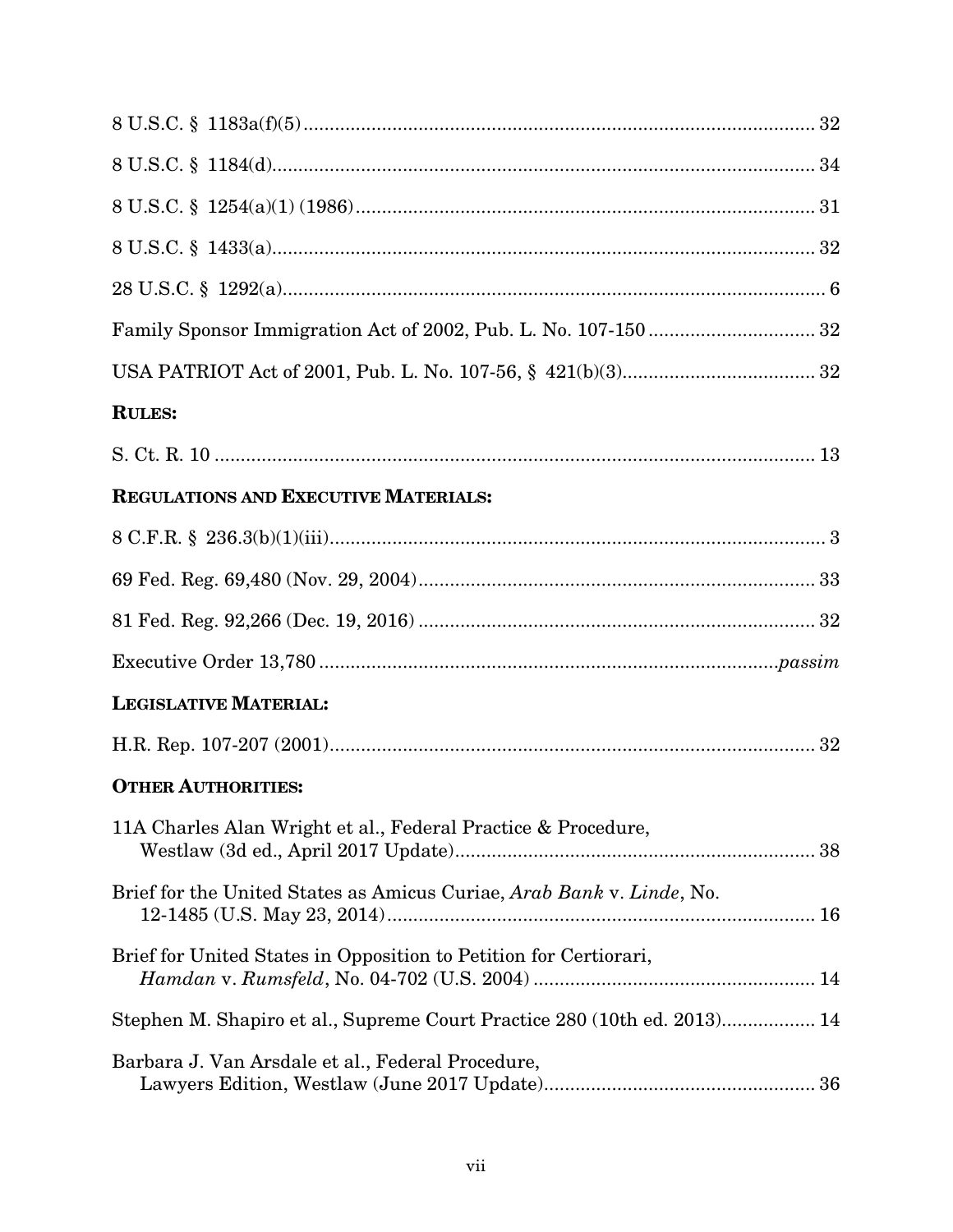#### INTRODUCTION

The Government asks this Court for emergency relief that is procedurally improper and substantively unnecessary. It seeks to leapfrog its own pending motion and appeal in the Ninth Circuit and obtain an expansion of the stay this Court issued just three weeks ago. And it contends this extraordinary relief is appropriate because the District Court's recent modification order has "eviscerated" this Court's stay.

That is nonsense. The District Court faithfully applied this Court's opinion, holding that "close relatives" like grandparents and nieces are permitted to enter, and recognizing that the charities, non-profits, and churches that have made a formal, contractual commitment to shelter and clothe refugees would suffer "concrete hardship" if those refugees are excluded. By the Government's own account, the District Court's order does not disturb the Government's authority to enforce Executive Order 13,780 ("EO-2") against more than 85% of refugees, or to exclude countless extended family members—second cousins, great aunts, and so forth—and other individuals who indisputably lack close relationships with American individuals and entities.

The Government's complaint boils down to the belief that any interpretation that meaningfully diminishes the practical consequence of its bans must be wrong. But the lower courts and this Court explicitly sought to minimize these practical consequences to the extent they inflict concrete harms on American individuals and entities. That is appropriate with respect to an Executive Order that has been

1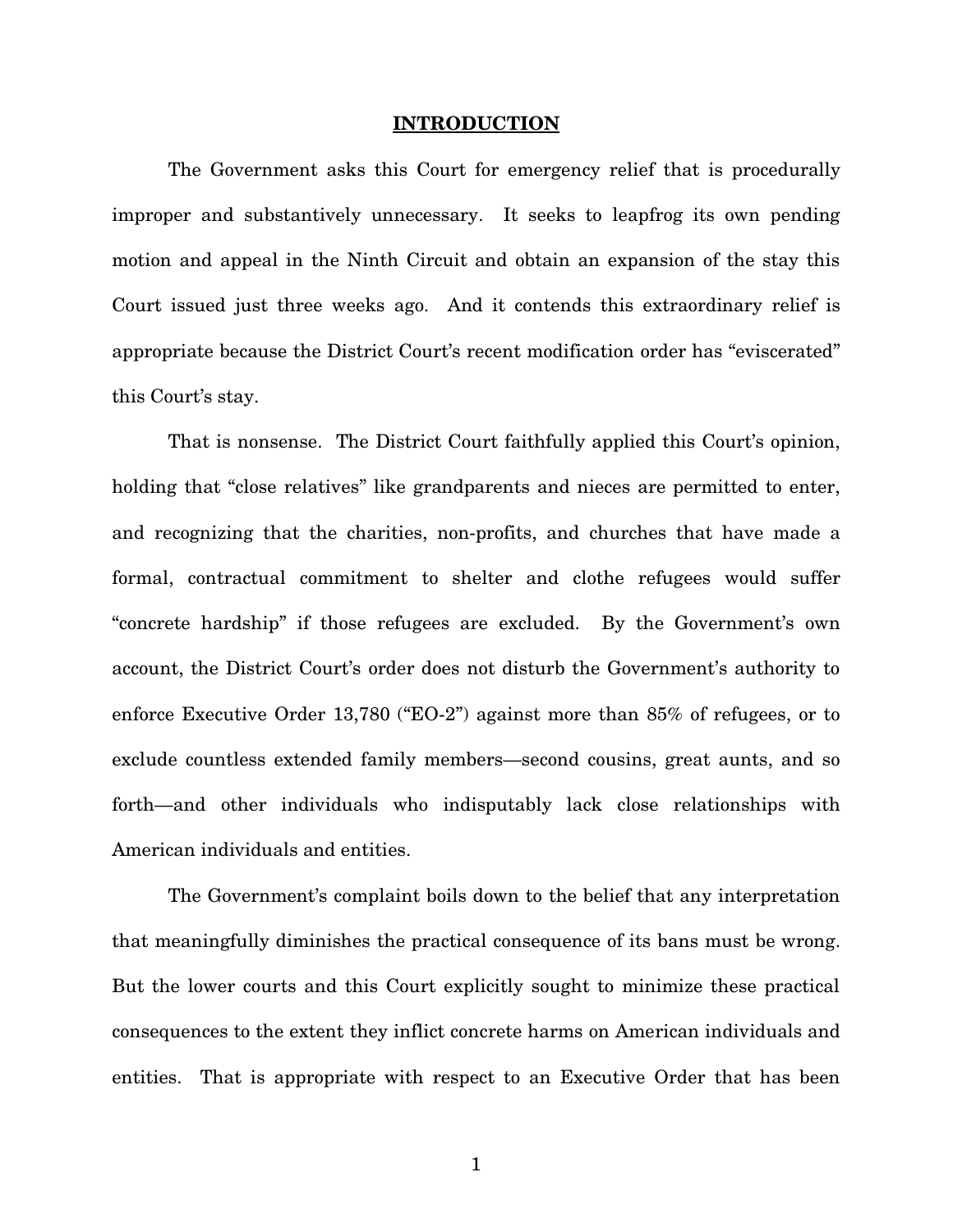adjudged unlawful by both Courts of Appeals to consider it, and that would otherwise effect a dramatic departure from the immigration status quo that has existed for decades.

The Government attempts to sweep this aside, carefully avoiding any mention of the wider context of its motion. But that context matters. Plaintiffs have alleged that the enjoined order violates the fundamental constitutional guarantee of freedom of religion, as well as basic tenets of the immigration laws. They have argued that EO-2 must be enjoined in order to prevent concrete harms, such as the perpetuation of the separation of Dr. Elshikh's children from their grandmother and the disruption to the State of Hawaii's refugee resettlement programs, educational institutions, and tourism industry. They have further asserted that the injunction is necessary to protect the citizens of Hawaii and the American public in general from the profound infringement on religious freedom that occurs when the Government inflicts these concrete hardships as part of a policy that establishes a disfavored religion.

The Court has not reached the merits of those allegations. It will do so in October. In the interim, it is well settled that the Government is entitled to a stay only to the extent that the equities favor it. And this Court has already settled that the equities in this case tip in the Government's favor only when an excluded foreign national lacks a bona fide relationship with an individual or entity in the United States.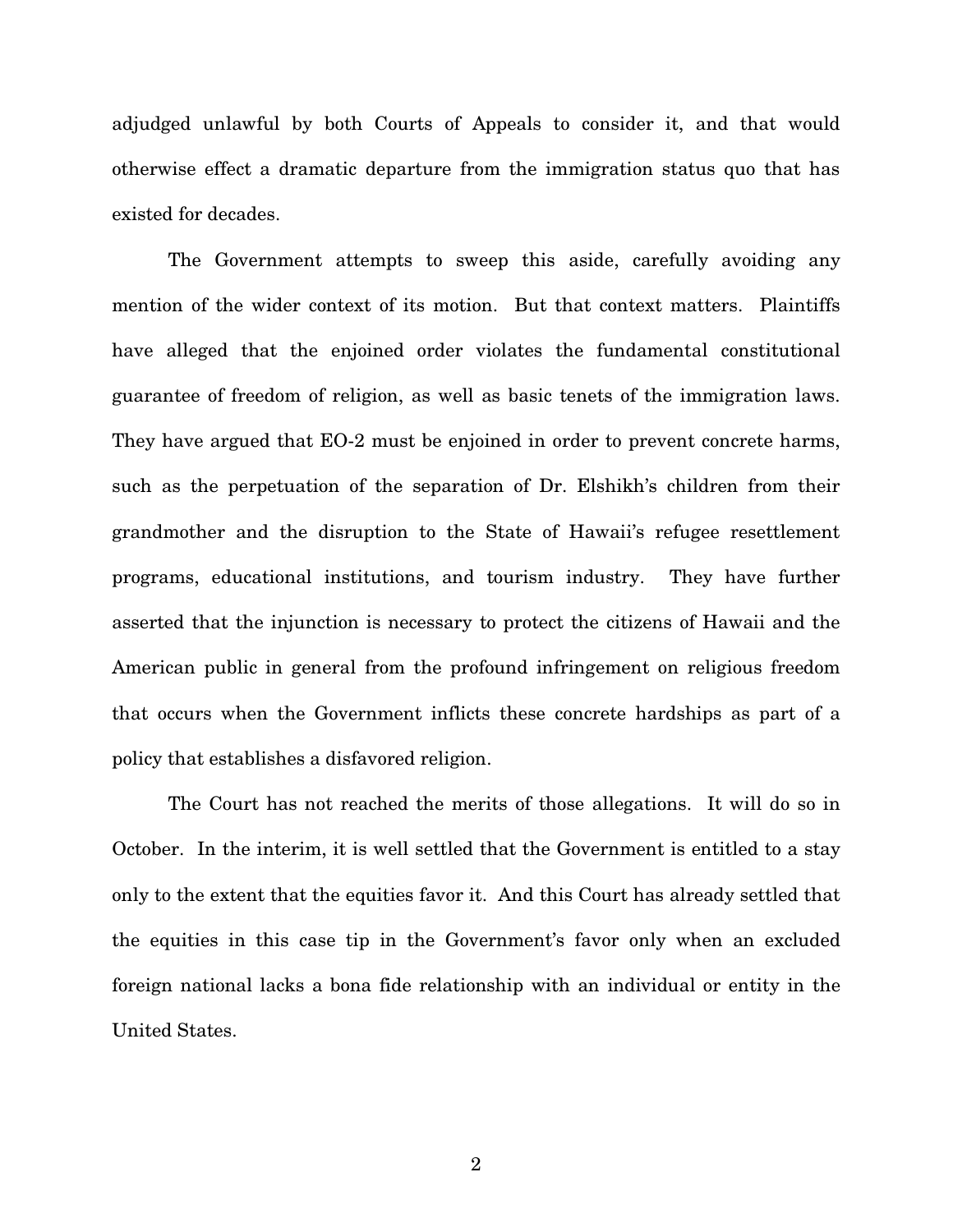In the decision below, the District Court carefully applied that instruction, accepting some of Plaintiffs' claims and rejecting others. In doing so, it protected American individuals and entities from the real harms that occur when a close relative is excluded from this country, or when a refugee family that a community has prepared to welcome is not permitted to enter after all.

There is no reason for this Court to take the extraordinary step of granting a stay, certiorari before judgment, or mandamus relief. The District Court's opinion is correct. And, in any event, the Ninth Circuit—where the Government has filed an almost identical set of requests—is fully capable of fulfilling its normal role as the first line of appellate review. The Government's motion should be denied.

#### **BACKGROUND**

 1. On June 26, 2017, this Court issued an order that stayed in part the District Court's injunction of Sections 2(c) and 6 of EO-2. This Court approved of the manner in which the District Court had "balance[d] the equities" with respect to U.S. persons "who have relationships with foreign nationals abroad, and whose rights might be affected if those foreign nationals were excluded." Trump v. Int'l Refugee Assistance Project ("IRAP "), 137 S. Ct. 2080, 2087 (2017). But the Court held that the equities "do not balance the same way" for aliens "who have no connection to the United States at all," and whose exclusion "does not burden any American party by reason of that party's relationship with the foreign national." Id. at 2088. Excluding such aliens, the Court explained, would "prevent the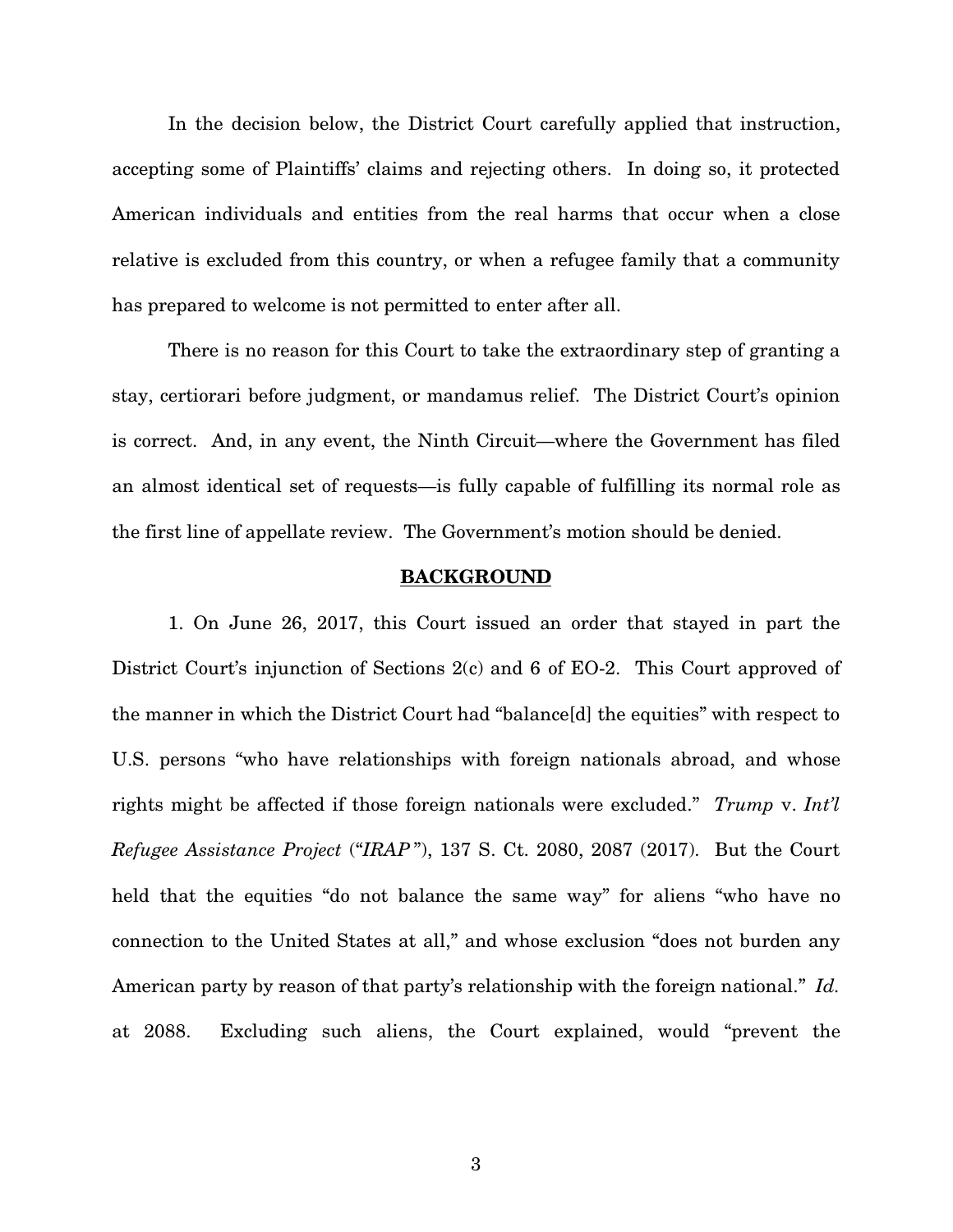Government from \*\*\* enforcing" EO-2 "without alleviating obvious hardship to anyone else." Id.

The Court therefore "narrow[ed] the scope of the injunctions." Id. It held that Section 2(c) "may not be enforced against foreign nationals who have a credible claim of a bona fide relationship with a person or entity in the United States." Id. For "individuals," it explained, "a close familial relationship is required," and foreign nationals "like Doe's wife or Dr. Elshikh's mother-in-law[] clearly ha[ve] such a relationship." Id. "As for entities, the relationship must be formal, documented, and formed in the ordinary course, rather than for the purpose of evading EO-2." Id. As examples of aliens with such relationships, the Court listed "students \* \* \* who have been admitted to the University of Hawaii," "worker[s] who accepted an offer of employment from an American company," and "lecturer[s] invited to address an American audience." Id. The Court explained that the same "equitable balance" applies to EO-2's refugee provisions, and thus prohibits the Government from invoking Sections 6(a) and 6(b) to bar refugees with whom "[a]n American individual or entity \*\*\* has a bona fide relationship," such that the American individual or entity "can legitimately claim concrete hardship if that [refugee] is excluded." Id. at 2089.

2. Shortly after this Court issued its stay order, Plaintiffs contacted the Government to try to reach agreement on the existing scope of the injunction. On the morning of June 27, Plaintiffs' counsel e-mailed the Government's attorneys and invited them to discuss the injunction's scope. The Government declined the

4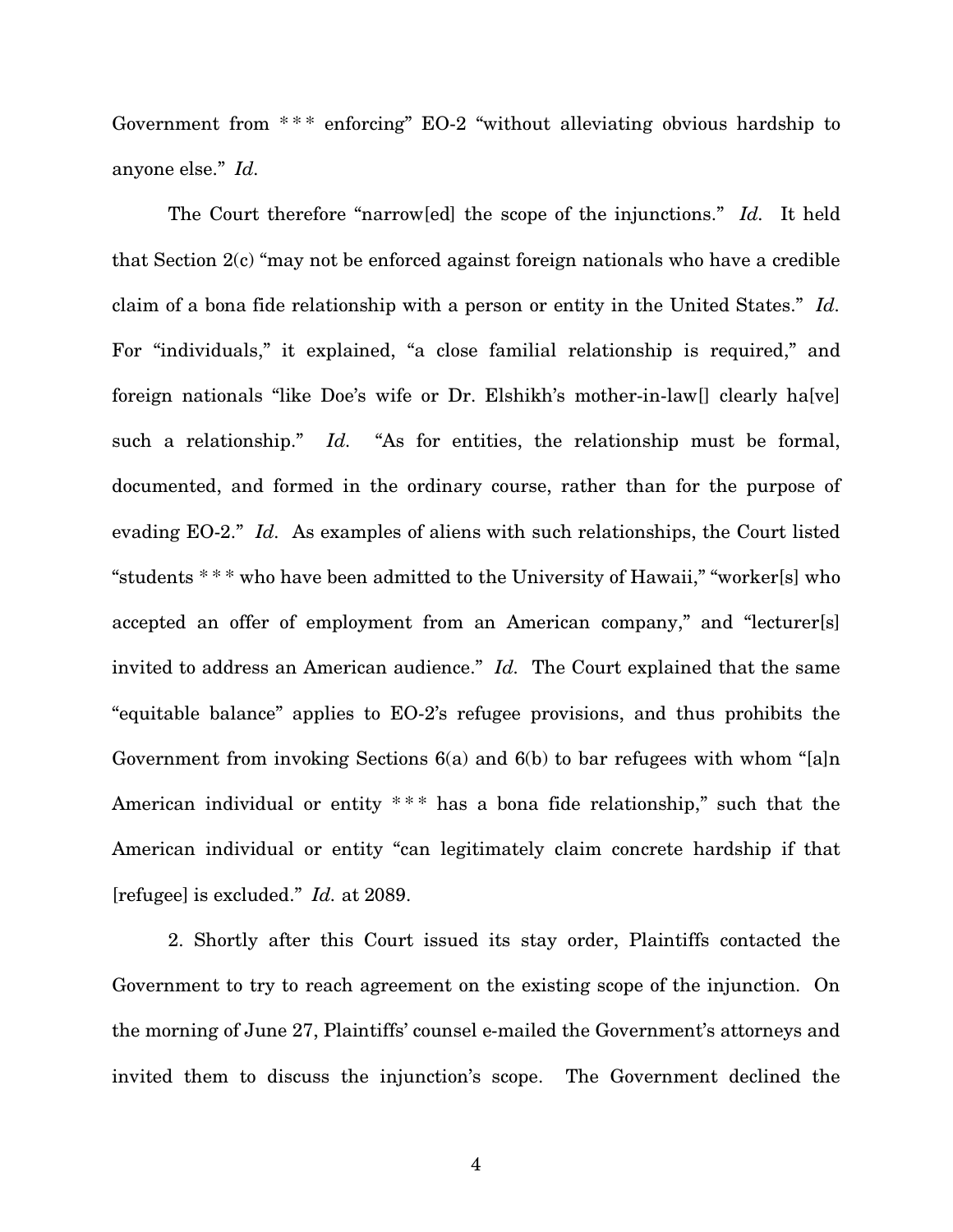request, stating simply that it would make guidance publicly available before the travel and refugee bans went into effect. The following day, Plaintiffs in this case and in Trump v. Int'l Refugee Assistance Project, No. 16-1436, jointly presented the Government with a proposed list of foreign nationals protected by the Court's injunction, including refugees with a formal assurance from a resettlement agency, and grandchildren, nieces, and other close relatives of U.S. persons. Again the Government offered no response. On the morning and early afternoon of June 29 the day EO-2 was to go into effect—Plaintiffs asked the Government to confirm then-circulating reports that the Government intended to enforce EO-2 against refugees with formal assurances and grandparents and other close family members. The Government once again did not respond.

Finally, approximately three hours before the Government intended to begin enforcing EO-2, the Government's counsel sent Plaintiffs a copy of its publicly available guidance. This guidance made clear that the Government intended to carry out its unlawful plans as described in earlier reports. (It also provided that the Government would enforce the injunction against fiancés of U.S. persons another violation—but the Government backtracked from that decision hours later.) In addition, the Government sent Plaintiffs a transcript of a teleconference it had earlier held with reporters, indicating that it had described its plans in detail to the press at the same time that it was refusing Plaintiffs' repeated requests for information about an injunction entered in their name.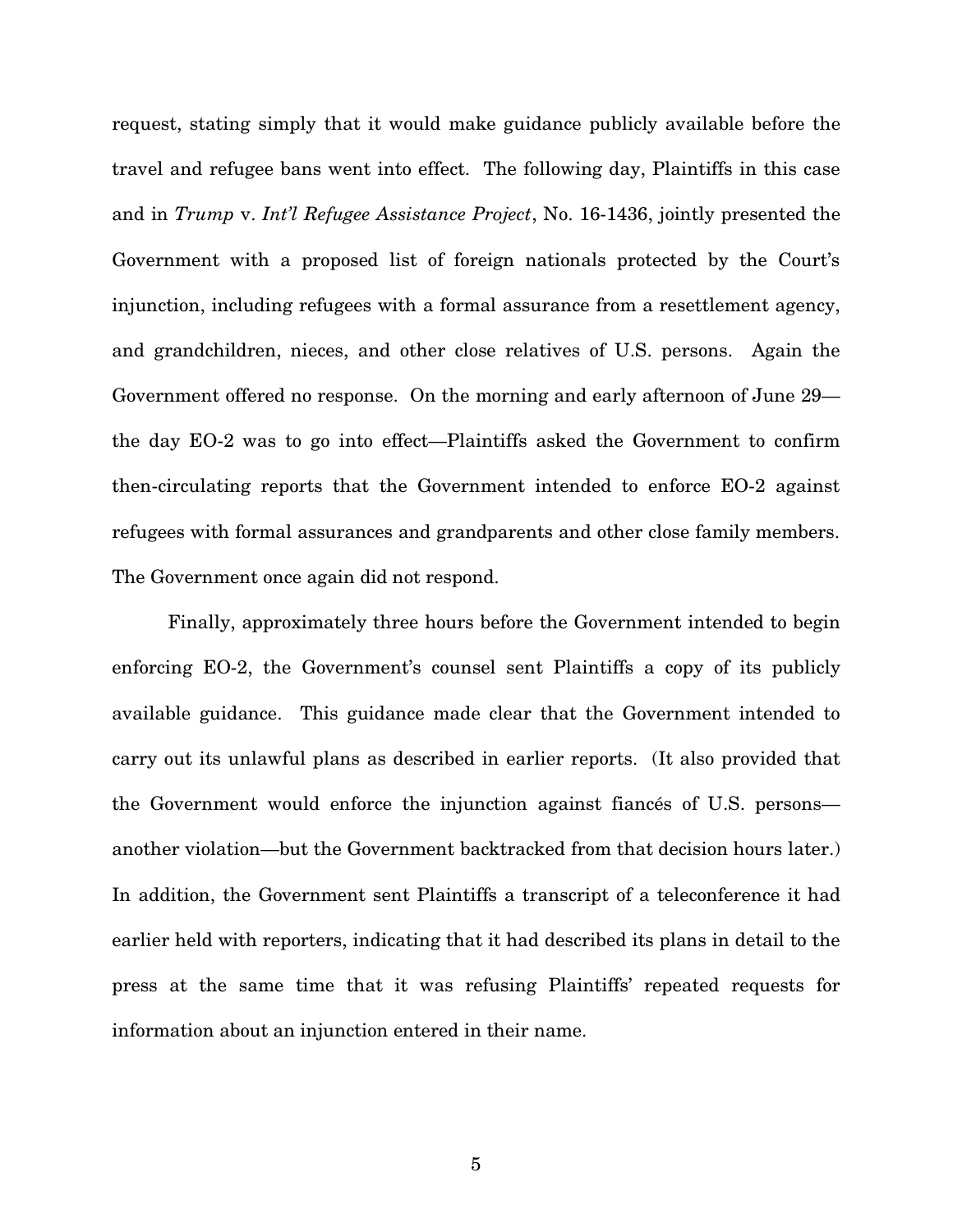3. At 7:00 PM on June 29, Plaintiffs filed a motion in the District Court to clarify the scope of its injunction as narrowed by this Court. Days later, the Government responded, addressing the merits of Plaintiffs' motion. See Gov't Br. in Opp. to Mot. to Clarify, D. Ct. Dkt. 301. Among other things, the Government justified its understanding of "close family" on the ground that the Immigration and Nationality Act (INA) "does not grant any immigration benefit for" grandparents, aunts, and the like, id. at 10 (emphasis added)—a representation it has since acknowledged is false, see Mot. 30 (now saying that "the INA does not provide comparable immigration benefits" for these relatives). The Government did not suggest that Plaintiffs' motion was procedurally improper, or that their request should have been filed directly in this Court.

Nonetheless, the District Court sua sponte held that it lacked authority to clarify the scope of this Court's order. Order Denying Plaintiffs' Mot. to Clarify Scope of Preliminary Injunction, D. Ct. Dkt. 322. Plaintiffs promptly appealed to the Ninth Circuit, seeking an emergency stay of the District Court's order. The Ninth Circuit dismissed the appeal under 28 U.S.C. § 1292(a) on the ground that it lacked jurisdiction to consider the denial of a motion to clarify. Order, Hawaii v. Trump, No. 17-16366 (9th Cir. July 7, 2017), ECF No. 3. The Court of Appeals explained, however, that even if the District Court were correct that it could not consider a motion to clarify its injunction in light of this Court's partial stay, it plainly did have authority to "interpret and enforce the Supreme Court's order" in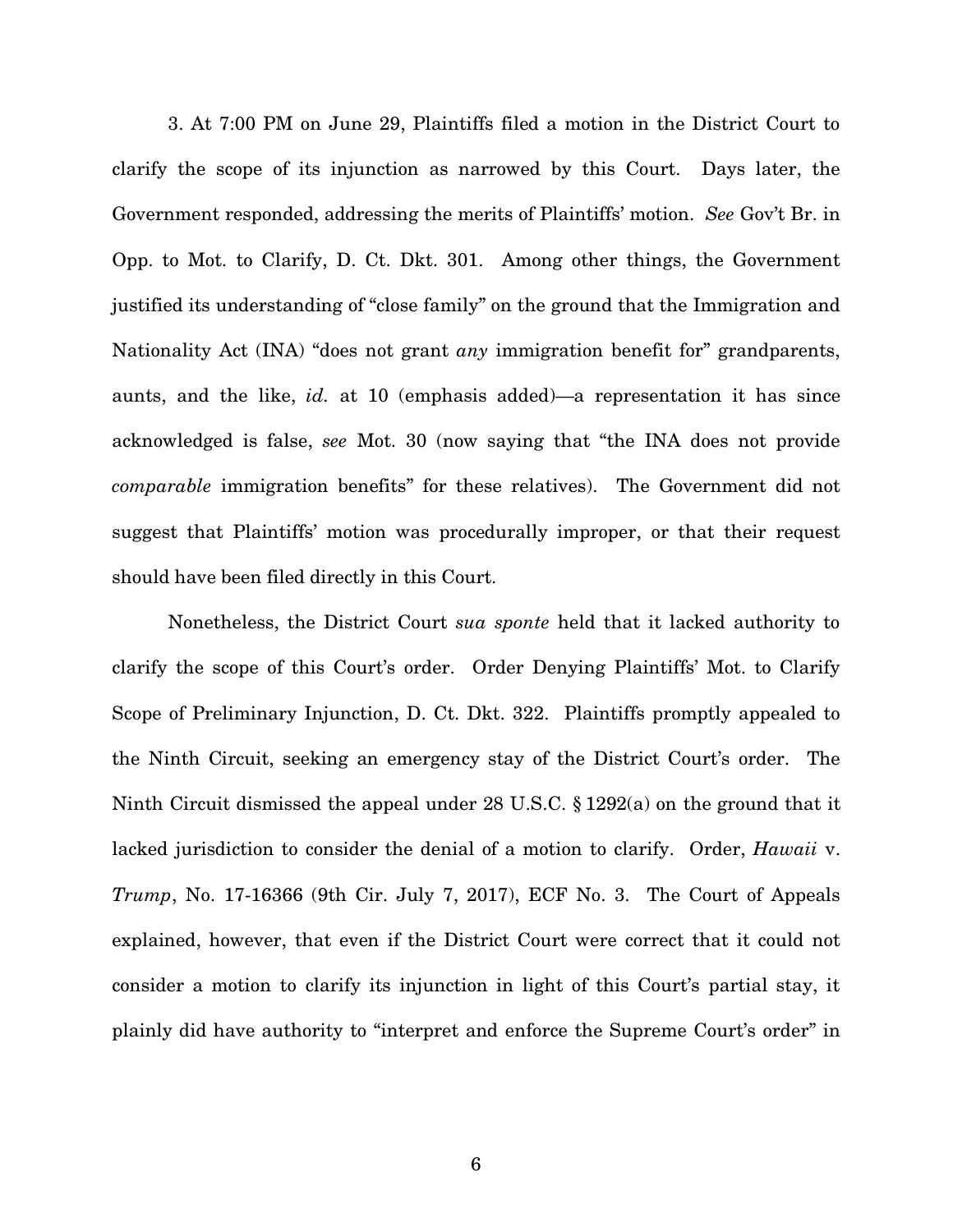the context of a motion "to grant injunctive relief or to modify the injunction." Id. at 3.

Plaintiffs therefore returned to the District Court and filed a motion to enforce or, in the alternative, to modify the District Court's injunction. In their motion, Plaintiffs raised a number of claims: (1) that the Government's definition of "close familial relationship" was unlawful; (2) that refugees with a formal assurance from a refugee resettlement agency have a "bona fide relationship" with a U.S. entity; (3) that clients of legal services organizations necessarily have a "bona fide relationship" as well; and (4) that individuals in three specific refugee programs the Direct Access Program for U.S.-Affiliated Iraqis, the Central American Minors Program, and the Lautenberg Program—are all categorically protected.

4. In a careful opinion, the District Court granted relief on some of Plaintiffs' claims and rejected others. The court concluded that the Government's definition of close family "finds no support in the careful language of the Supreme Court's opinion or even the immigration statutes on which the Government relies." Add. 12. It explained that the Government had "cherry-pick[ed]" favored provisions of the immigration laws, while ignoring others. Id. at 12-13. Moreover, the Government's interpretation was irreconcilable with this Court's holding that Dr. Elshikh's mother-in-law was "clearly" close family, and represented "the antithesis of common sense." Id. at 12-15. The District Court therefore modified its injunction to state that such relatives may not be excluded pursuant to EO-2. Id. at 15.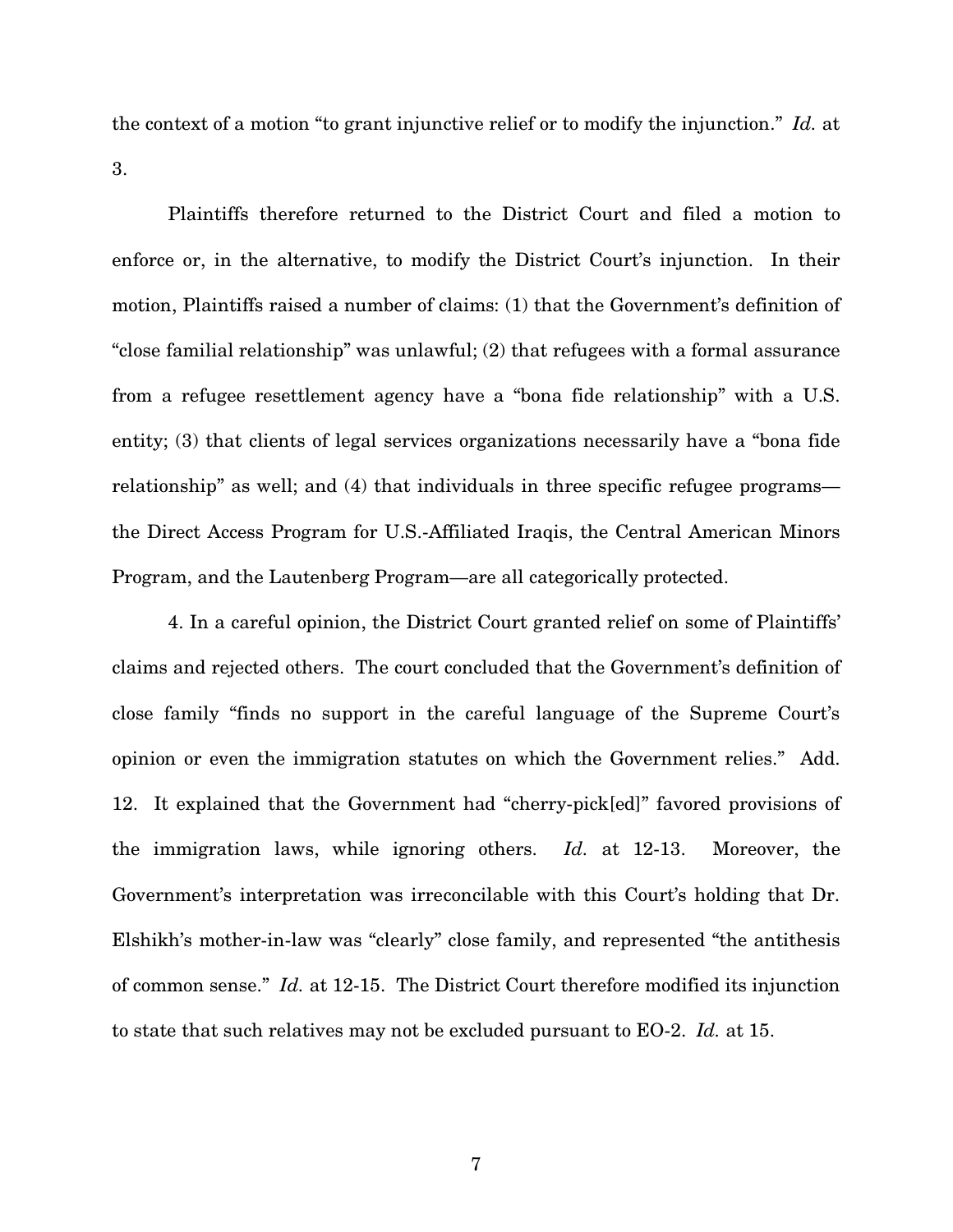The court also concluded that a formal assurance from a resettlement agency necessarily establishes a "bona fide relationship" between a refugee and a U.S. entity. Id. at 17. The court explained that this relationship "meets each of the Supreme Court's touchstones: it is formal, it is a documented contract, it is binding, it triggers responsibilities and obligations, \* \* \* it is issued specific to an individual refugee \*\*\*, and it is issued in the ordinary course, and historically has been for decades." Id. at 17. The court also determined that refugees in the Lautenberg Program—which is limited to the "close family" of U.S. persons, including grandparents—are categorically protected by the injunction. Id. at 22-23. The court modified its injunction to reflect both of these conclusions, as well. Id. at 17, 23.

At the same time, the District Court agreed with the Government on several important issues. It held that a "categorical exemption" from the bans for foreign nationals with a client relationship with a legal services agency is inconsistent with this Court's opinion. Id. at 19. It also determined that neither the Direct Access Program for U.S.-Affiliated Iraqis nor the Central American Minors Program categorically requires a "bona fide relationship" with a U.S. person or entity. Id. at 20-22. And it rejected a modification that Plaintiffs had initially proposed to clarify the procedures for implementing EO-2. Id. at 24.

5. The day after the District Court ruled, the Government filed a notice of appeal in the Ninth Circuit. It then filed the present motion in this Court, asking it to skip over the Ninth Circuit, stay the District Court's order, and issue various

8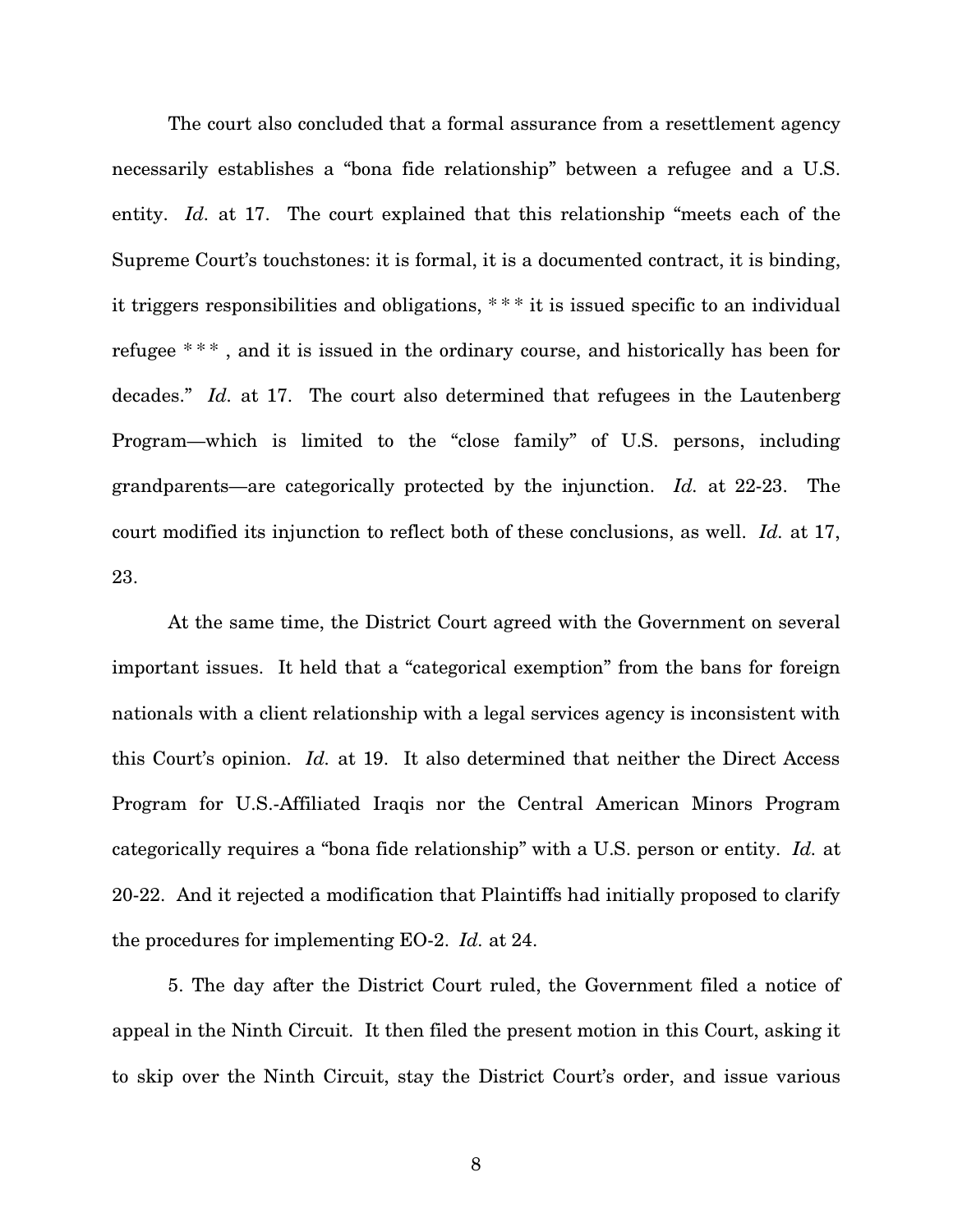forms of relief itself. Hours later, the Government filed yet another stay request in the Ninth Circuit, asking it to halt implementation of the District Court's modified injunction pending this Court's resolution of the various claims the Government has raised.

#### ARGUMENT

### I. THE GOVERNMENT'S MYRIAD REQUESTS FOR RELIEF ARE PROCEDURALLY IMPROPER.

The Government requests three forms of relief from this Court: First, it asks the Court to "clarify" its opinion in IRAP; second, it asks the Court to grant certiorari before judgment and summarily vacate the District Court's modified injunction; and third, it asks for mandamus. Putting aside the weakness of the Government's contentions on the merits, each of these requests is procedurally improper and should be denied for that reason alone.

1. The Government's primary request is that the Court should "clarify the scope of [its] stay." Mot. 15. That request is truly extraordinary, and has no basis in this Court's settled procedures and practices. There is no Rule of this Court authorizing a motion to clarify. The Government (at 15-16) rests its request entirely on a single example: Swenson v. Stidham, 410 U.S. 904 (1973). To call that case a thin reed would be generous. Swenson was a two-sentence order modifying an opinion to correct a clerical error. Id. at 904. That isolated example is far afield from this case, where the Government asks the Court to elucidate and apply the substantive standard announced in a prior opinion. In general, when this Court has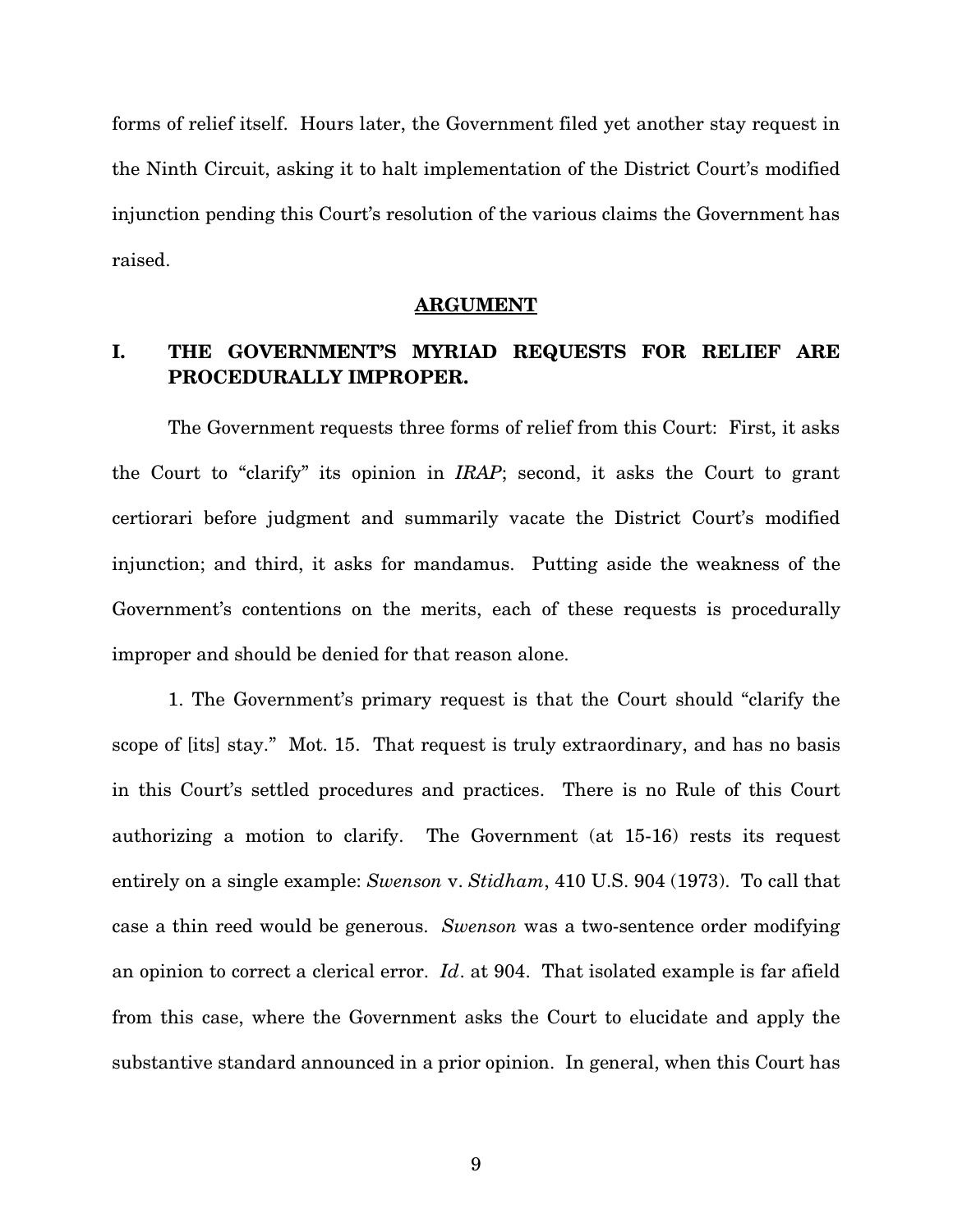been presented with requests for clarification—and particularly substantive clarification—they have been routinely and summarily denied.<sup>1</sup>

It is not hard to see why the Court (and the Solicitor General, in the past) has followed this practice: This is "a court of review, not first view." Cutter v. Wilkinson, 544 U.S. 709, 718, n. 7 (2005). It frequently happens that the Court "announce[s]" a legal "standard," and then "remand[s]" the case to the lower courts to interpret and apply that standard. Nautilus, Inc. v. Biosig Instruments, Inc., 134 S. Ct. 2120, 2131 (2014); see McLane Co., Inc. v. EEOC, 137 S. Ct. 1159, 1167-68 (2017). That is because it is the lower courts that "should define, in the first

<sup>&</sup>lt;sup>1</sup> See, e.g., Stewart v. LaGrand, 119 S. Ct. 1108 (1999); Kleinschmidt v. U.S. Fid. & Guar. Ins. Co., 509 U.S. 946 (1993); Coones v. FDIC, 506 U.S. 951 (1992); Michael H. v. Gerald D., 504 U.S. 905 (1992); Marrese v. Am. Acad. of Orthopaedic Surgeons, 471 U.S. 1062 (1985); Arkansas Louisiana Gas Co. v. Hall, 454 U.S. 809 (1981); Geo Control & New Hampshire Ins. Co. v. Rasmussen, 441 U.S. 930 (1979); Dir., Office of Workers' Comp. Programs, U.S. Dep't of Labor v. Rasmussen, 441 U.S. 930 (1979); Brown v. Thomson, 435 U.S. 993 (1978); Hazelwood Chronic & Convalescent Hosp., Inc. v. Califano, 434 U.S. 811 (1977); Doe v. McMillan, 419 U.S. 1043 (1974); Funicello v. New Jersey, 404 U.S. 876 (1971); Mathis v. New Jersey, 404 U.S. 876 (1971); Nez Perce Tribe of Indians v. United States, 386 U.S. 1015 (1967); State of Texas v. State of New Jersey, 381 U.S. 931 (1965); Willner v. Comm. on Character & Fitness, 375 U.S. 950 (1963); Fitzgerald v. U.S. Lines Co., 376 U.S. 901 (1964); Harvey v. Cunningham, 371 U.S. 803 (1962); Chewning v. Cunningham, 371 U.S. 803 (1962); Van Hook v. United States, 366 U.S. 915 (1961); Aro Mfg. Co. v. Convertible Top Replacement Co., 365 U.S. 890 (1961); Dyer v. Sec. & Exch. Comm'n, 361 U.S. 803 (1959); Erie R.R. Co. v. Baltimore & Ohio R.R. Co., 356 U.S. 970 (1958); N.Y. Cent. R.R. Co. v. Baltimore & Ohio R.R. Co., 356 U.S. 970 (1958); McBride v. Toledo Terminal R.R. Co., 355 U.S. 910 (1958); Boston & Providence R.R. Corp. Stockholders v. N.Y., New Haven & Hartford R.R. Co., 350 U.S. 985 (1956); F.W. Woolworth Co. v. Contemporary Arts, Inc., 350 U.S. 810 (1955); State of Rhode Island v. State of Louisiana, 347 U.S. 950 (1954); State of Alabama v. State of Texas, 347 U.S. 950 (1954); Klapprott v. United States, 336 U.S. 949 (1949); Marr v. A.B. Dick Co., 330 U.S. 810 (1947); Mercoid Corp. v. Mid-Continent Inv. Co., 323 U.S. 672 (1944).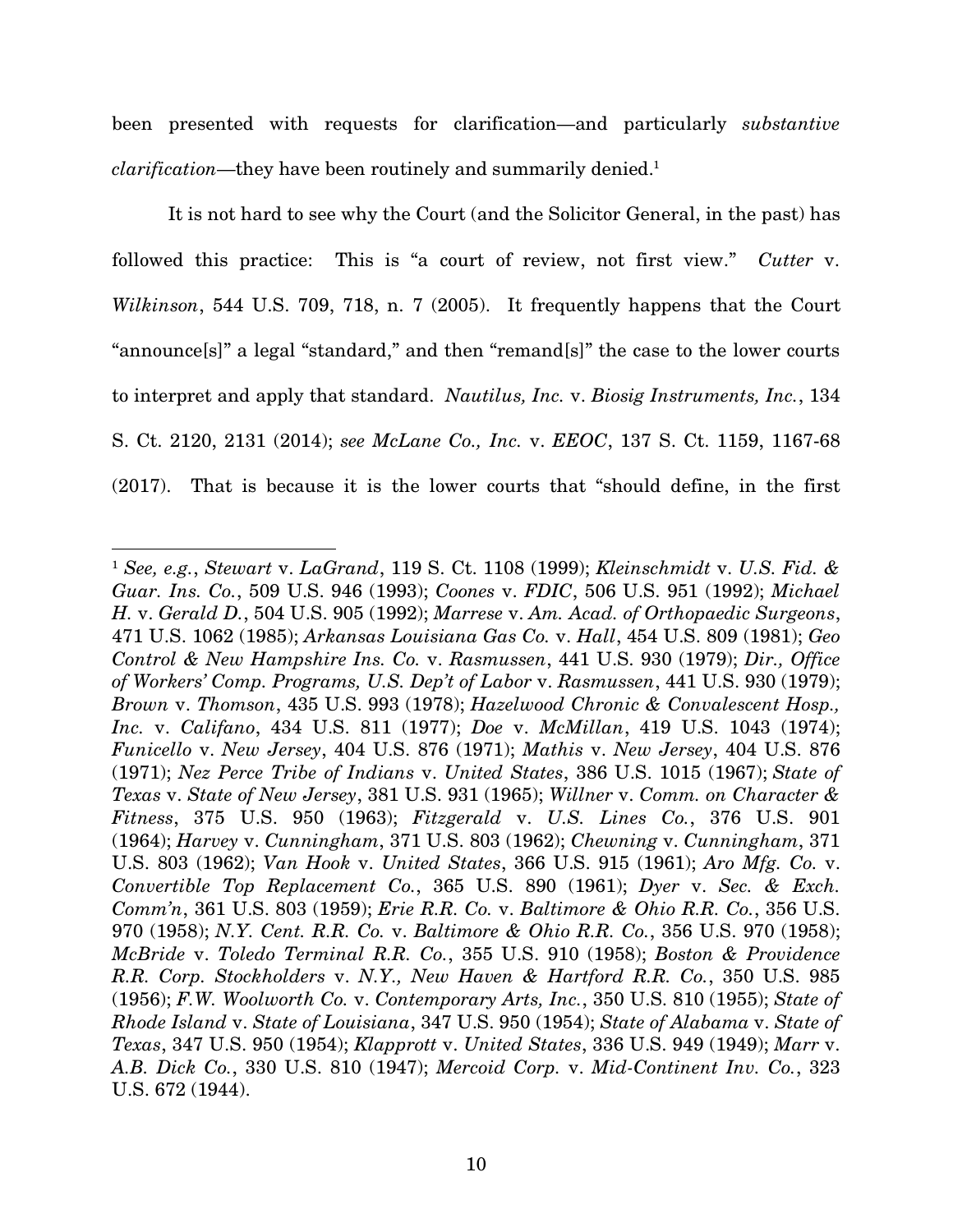instance, the contours" of a standard and the lower courts that should "decide how that standard applies" to the facts of the particular case. Bank of America Corp. v. City of Miami, 137 S. Ct. 1296, 1306 (2017). Entertaining freewheeling motions to "clarify" (or their procedural equivalents) would upset this settled principle and open the floodgates to litigants wishing for this Court to resolve ambiguities in its opinions prior to or during remand proceedings. It would also involve this Court in evidentiary determinations and fact finding to which it is ill-suited. See Brown v. Plata, 563 U.S. 493, 517 (2011) ("It is not this Court's place to duplicate the role of the trial court." (internal quotation marks omitted)). For example, in this case, both parties submitted affidavits and other evidence supporting their interpretations of the scope of the injunction. It is the lower courts and not this Court that are best equipped to evaluate these submissions in the first instance.<sup>2</sup>

The Government attempts (at 15) to excuse its procedurally improper request on the basis that "the dispute concerns the meaning and operative effect of this Court's own stay order." But this Court has previously rejected analogous relief in precisely the same context. In Pennhurst State School & Hospital v. Halderman, 448 U.S. 905 (1980), this Court partially stayed a district court injunction. Id. at 905-906. The district court then held a hearing to determine the application of the injunction in light of this Court's partial stay. Those defendants, like the

<sup>&</sup>lt;sup>2</sup> It is notable that, when Plaintiffs filed their initial motion to clarify in the District Court, the Government never once suggested that it was procedurally improper, or that the motion should have been directed to this Court in the first instance. See D. Ct. Dkt. 301.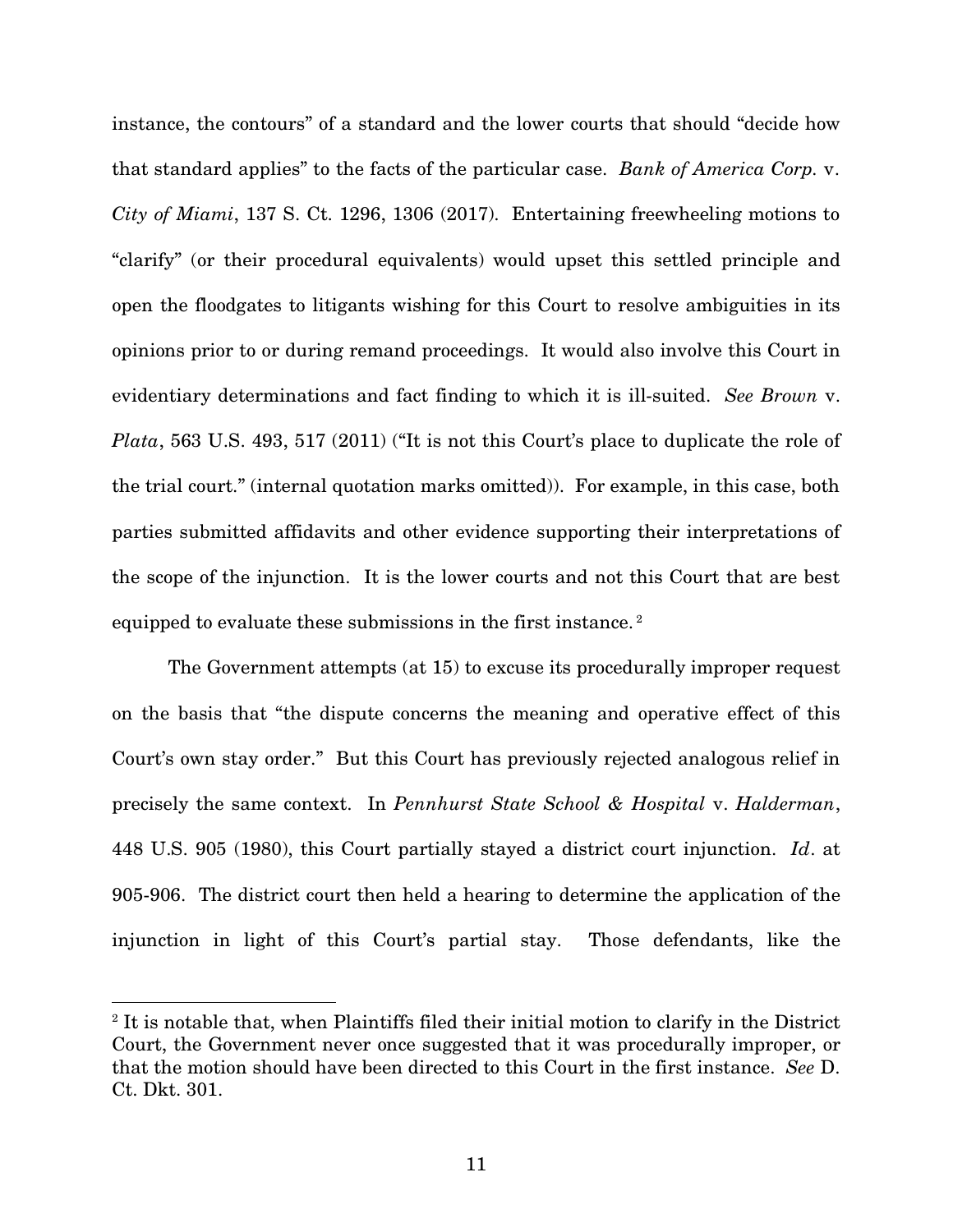Government here, sought to bypass the traditional lower court process, filing a petition for mandamus asking this Court to correct the district court's interpretation of the stay while the merits appeal was pending. The Court, in a one sentence order, "declined to disturb [the district court's] interpretation and application of its stay order." Halderman v. Pennhurst State Sch. & Hosp., 555 F. Supp. 1144, 1147 (E.D. Pa. 1983); see In re Pennhurst Parents-Staff Ass'n, 449 U.S. 1009 (1980); Halderman v. Pennhurst State Sch. & Hosp., 673 F.2d 628, 631 (3d Cir. 1982). There is no reason a different result should obtain here.

2. The Government also—"[o]ut of an abundance of caution"—asks this Court to construe its motion as a petition for a writ of certiorari before judgment, to grant certiorari, and to vacate the District Court's modified injunction. Mot. 17-18. The Court should deny that request for three reasons.

a. First, the present dispute does not warrant certiorari at all, let alone certiorari before judgment. This Court has already settled the relevant legal standard governing the petition—that the travel and refugee bans may be applied only to "foreign nationals who lack any bona fide relationship with a person or entity in the United States." 137 S. Ct. at 2087, 2089. The Government suggests (at 37) that the Court has "recogniz[ed] the important governmental interests at stake" in this dispute by granting certiorari in the underlying merits appeal, but there is an obvious difference between the resolution of an executive order's legality and the factbound administration of an injunction that this Court partially stayed just three weeks ago.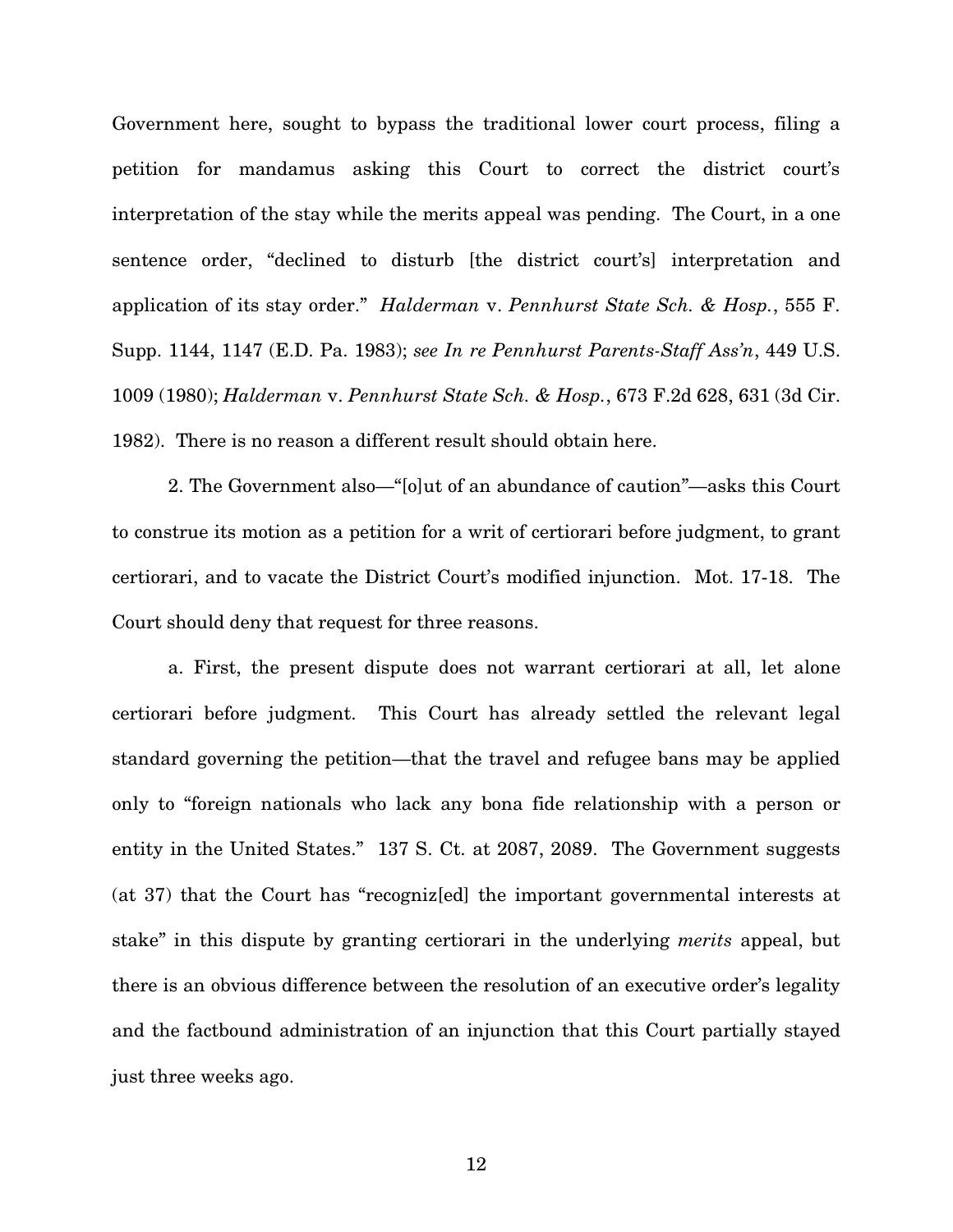At bottom, the Government's present contention is simply that the District Court "misappli[ed] \* \* \* a properly stated rule of law" to two discrete classes of foreign nationals—refugees with formal assurances and some close relatives. S. Ct. R. 10. That is a classic situation in which certiorari is unwarranted. Id. And certiorari is particularly inappropriate here in light of the broad latitude district courts are afforded to oversee and administer injunctions. After all, a district court is "best qualified to deal with the flinty, intractable realities of day-to-day implementation of constitutional commands." United States v. Paradise, 480 U.S. 149, 184 (1987) (internal quotation marks omitted); see also id. (explaining that a district court's "broad equitable powers mandate substantial respect" for its remedial "judgment").

b. Second, certiorari before judgment is "an extremely rare occurrence," Coleman v. PACCAR, Inc., 424 U.S. 1301, 1304 n.\* (1976) (Rehnquist, J., in chambers), and it is unwarranted here. The Ninth Circuit is perfectly capable of "recogniz[ing] the vital importance of the time element in this litigation" and acting quickly on any stay request and appeal. Aaron v. Cooper, 357 U.S. 566, 567 (1958) (denying certiorari before judgment). Moreover, the Government's insistence that it is necessary to bypass the Court of Appeals now is at odds with its own decision to eschew any immediate resort to this Court to challenge the District Court's injunction when it was much broader.<sup>3</sup>

<sup>&</sup>lt;sup>3</sup> It is also at odds with the traditional position of the Solicitor General's Office. For example, the Office has opined that certiorari before judgment is inappropriate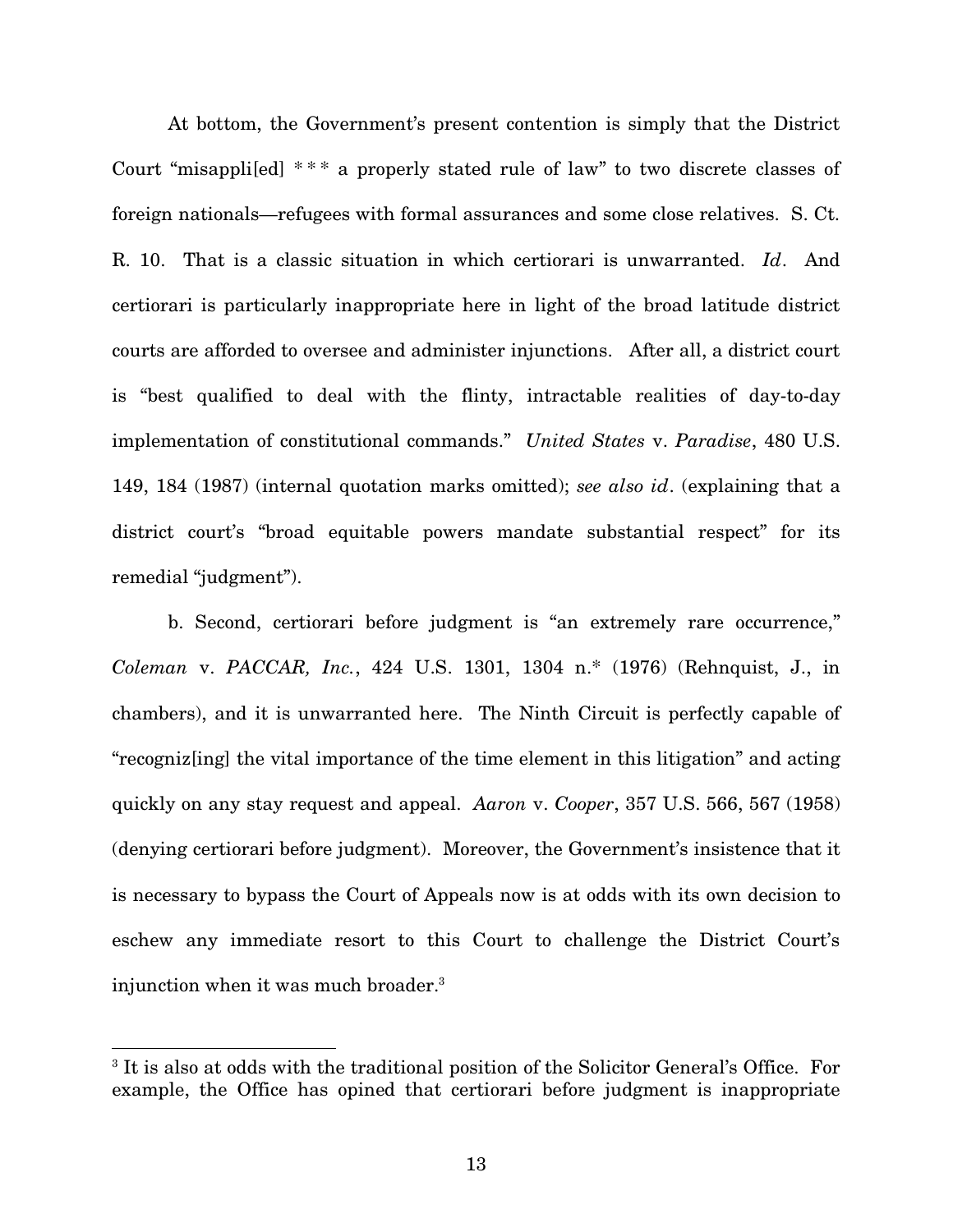c. Finally, the Government does not actually request plenary review; it asks only for vacatur on a summary basis. That even more exceptional relief is entirely unwarranted. Summary reversal and vacatur are generally reserved for cases where lower courts are not merely wrong, but "have egregiously misapplied settled law." Wearry v. Cain, 136 S. Ct. 1002, 1007 (2016) (per curiam); see generally Stephen M. Shapiro et al., Supreme Court Practice 280 (10th ed. 2013). As explained below, see infra pp. 16-35, the District Court's interpretation of this Court's stay is correct, and there is certainly no error that is "so apparent as to warrant the bitter medicine of summary reversal." Spears v. United States, 555 U.S. 261, 268 (2009) (Roberts, C.J., dissenting). Summary reversal is especially inappropriate in a certiorari before judgment posture; if the error is actually obvious enough to warrant summary reversal, it can be quickly corrected by the Court of Appeals without necessitating this Court's involvement.

3. Lastly, the Government asks for a writ of mandamus. That relief is also unwarranted.

a. First, a party seeking mandamus must "have no other adequate means to attain the relief he desires—a condition designed to ensure that the writ will not be used as a substitute for the regular appeals process." Cheney v. U.S. Dist. Court for

 $\overline{a}$ 

when  $(1)$  "[t]his Court would  $***$  benefit from review by the court of appeals, which could provide helpful guidance" on the issues presented; (2) "consideration of the appeal by the" circuit court could "entirely obviate the need for this Court's review at this interlocutory stage"; and (3) there is no "previous appellate consideration of the questions presented." U.S. Brief in Opp. to Pet. for Certiorari at 10-11 & n.4, Hamdan v. Rumsfeld, No. 04-702 (U.S. 2004). All three of those considerations apply here.

14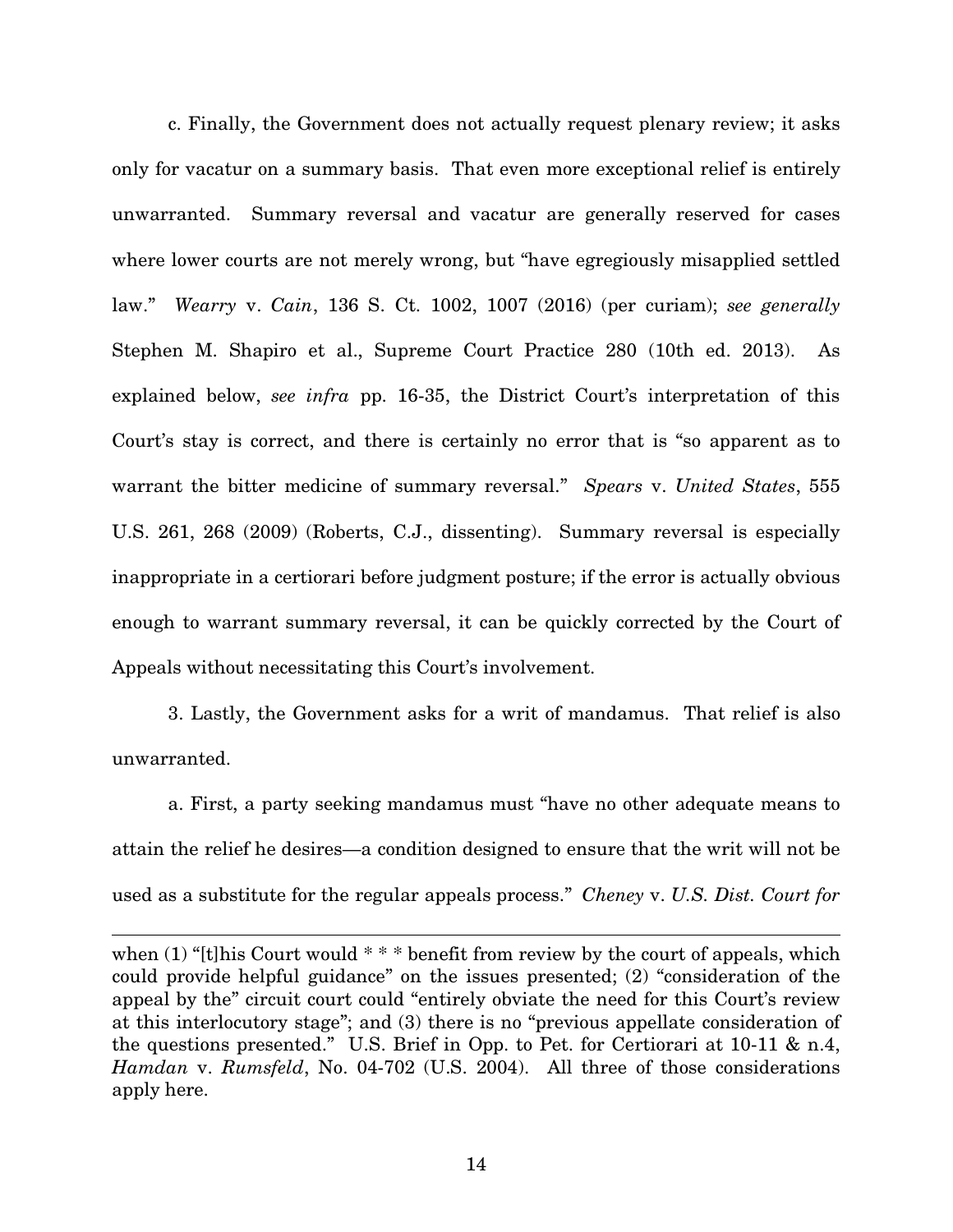D.C., 542 U.S. 367, 380-381 (2004) (internal quotation marks and citation omitted); see In re Tiffany, 252 U.S. 32, 37 (1920) ("It is well settled that where a party has the right to a writ of error or appeal, resort may not be had to the extraordinary writ of mandamus or prohibition."). Here, the Government is transparently seeking to use the writ "as a substitute for the regular appeals process." Cheney, 542 U.S. at 380-381. Indeed, there is an appeal currently pending in the Ninth Circuit presenting the precise question raised in the mandamus petition. The only reason the Government gives for why relief in the Ninth Circuit is inadequate is that "no lower court can conclusively determine the correct scope of a decision of this Court." Mot. 18. But that is true in every case; if that fact were enough to make relief in a lower court "inadequate" it would upend the settled rule that mandamus "is not to be used as a substitute for appeal, even though hardship may result from delay." Schlagenhauf v. Holder, 379 U.S. 104, 110 (1964) (citation omitted); see also In re Pennhurst Parents-Staff Ass'n, 449 U.S. at 1009 (denying petition for mandamus relief to clarify a partial stay by the Supreme Court).

b. Second, for mandamus to issue, the decision below must be more than just wrong. The "writ of mandamus is not to be used when 'the most that could be claimed is that the district courts have erred in ruling on matters within their jurisdiction." Schlagenhauf, 379 U.S. at 112 (quoting Parr v. United States, 351 U.S. 513, 520 (1956)). Rather, mandamus is justified "[o]nly in exceptional circumstances, amounting to a judicial usurpation of power," Allied Chem. Corp. v. Daiflon, Inc., 449 U.S. 33, 35 (1980), where the "right to issuance of the writ is 'clear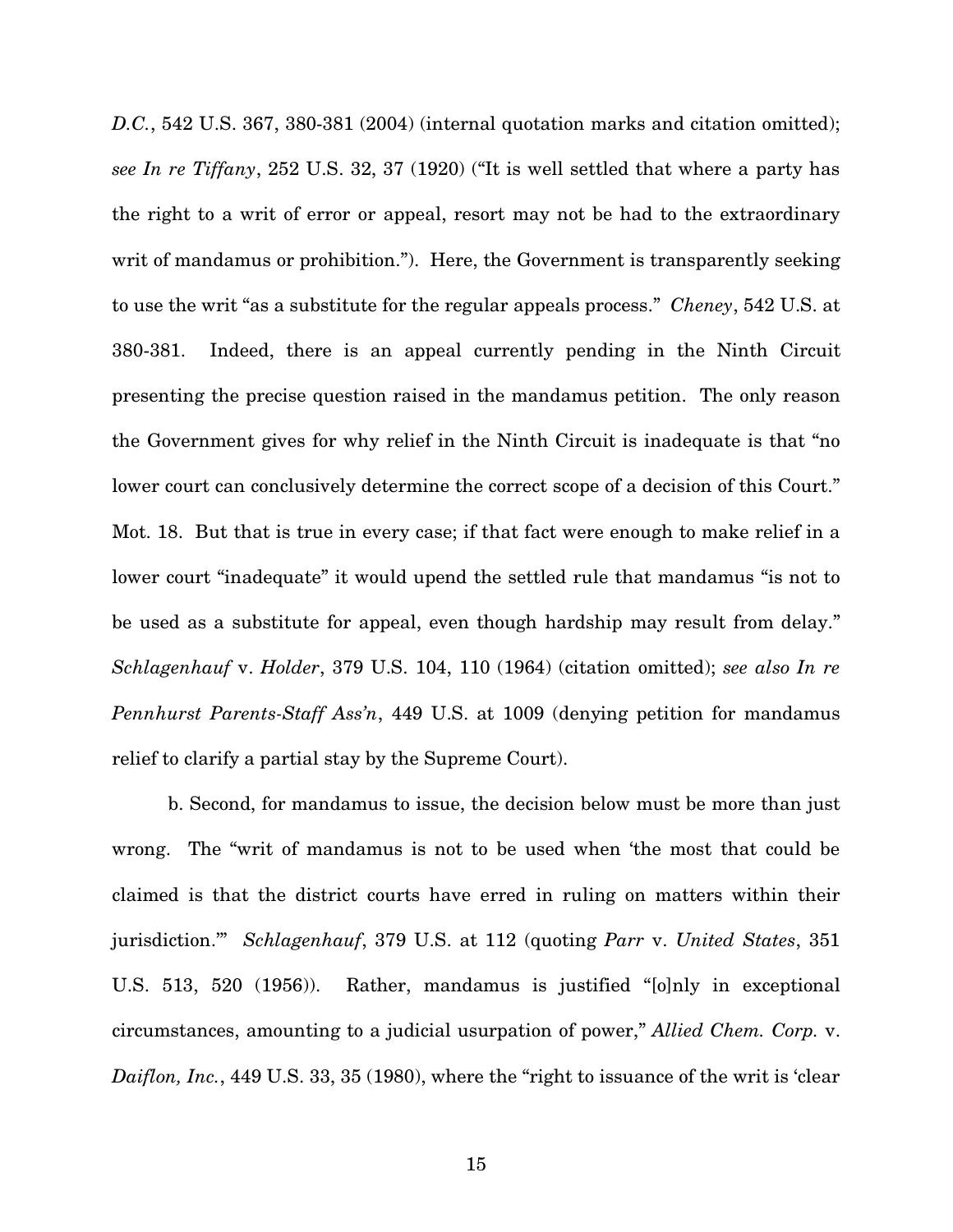and indisputable,'" Cheney, 542 U.S. at 381 (quoting Kerr v. U.S. Dist. Court for N. Dist. of Cal., 426 U.S. 394, 403 (1976)). It is well settled that a district court has the right—and sometimes the *duty*—to modify its own injunction. System Federation No. 91 v. Wright, 364 U.S. 642, 647 (1961). The District Court did not engage in a "judicial usurpation of power" by exercising that well-established authority to ensure that the Government complied with the terms of this Court's stay.<sup>4</sup>

#### II. THE GOVERNMENT'S GUIDANCE FLOUTS THIS COURT'S ORDER.

The District Court's decision was also plainly correct. This Court's order was clear: The Government may not apply Section  $2(c)$  or Section  $6(a)$  and (b) to exclude a foreign national "who ha[s] a credible claim of a bona fide relationship with a person or entity in the United States." IRAP, 137 S. Ct. at 2088. The Government may, however, apply EO-2 to those "who lack[] any connection to this country." Id.

This Court's rationale for its order was equally clear: In tailoring its stay, the Court "balance[d] the equities," giving proper consideration to "the relative harms to applicant and respondent, as well as the interests of the public at large." Id. at 2087 (internal quotation mark omitted). The Court observed that "prevent[ing] the Government from" enforcing EO-2 "against foreign nationals unconnected to the United States would appreciably injure [the Government's] interests, without alleviating obvious hardship to anyone else." Id. at 2088. On the other hand, when

<sup>&</sup>lt;sup>4</sup> Again, the position of the Office of the Solicitor General here is inconsistent with the prior views of the Office. The District Court's order is not "obviously incorrect," which the Government itself has previously viewed as a prerequisite to mandamus review. Brief for the United States as Amicus Curiae at 8, Arab Bank v. Linde, No. 12-1485 (U.S. May 23, 2014).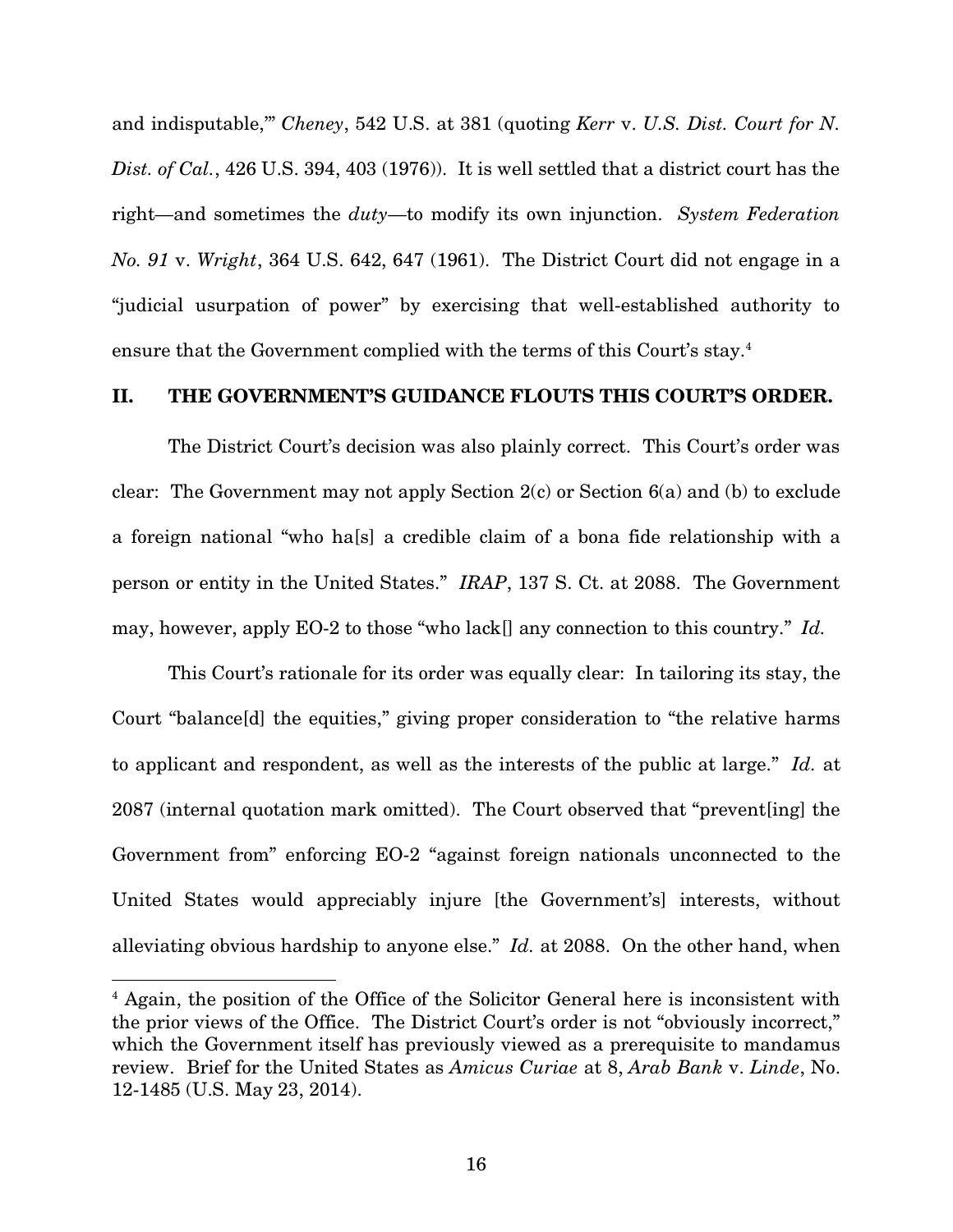an American party has a "bona fide relationship with a particular person seeking to enter the country," that American entity or individual can "legitimately claim concrete hardship if that person is excluded." Id. at 2089. Thus, the "balance tips in favor of the Government's" asserted interest in national security only when the foreign national "lack[s] any such connection to the United States." Id.

This Court also spoke clearly in specifying the types of connections that necessarily exempt a foreign national from the bans. A relationship between an American entity and a foreign national "must be formal, documented, and formed in the ordinary course." Id. at 2088. Such a connection will be similar to the one between an admitted student and an American university, a worker and her wouldbe American employer, or a lecturer and the American audience she is invited to address. See id. As for American individuals, their connection with a foreign national qualifies so long as it is a "close familial relationship" such as the one that a man has with his wife or his mother-in-law. Id.

The Government's implementation of the travel and refugee bans flouts these clear dictates. The relationship between a refugee and the resettlement agency that promises to prepare for her arrival is formal, documented, and formed in the ordinary course. Blocking the refugee's admission indisputably inflicts a "concrete hardship" on that resettlement agency and its local partners that is easily as severe as that inflicted by a university's inability to welcome an admitted student, or a group's inability to hear a desired lecturer. The same is true when the Government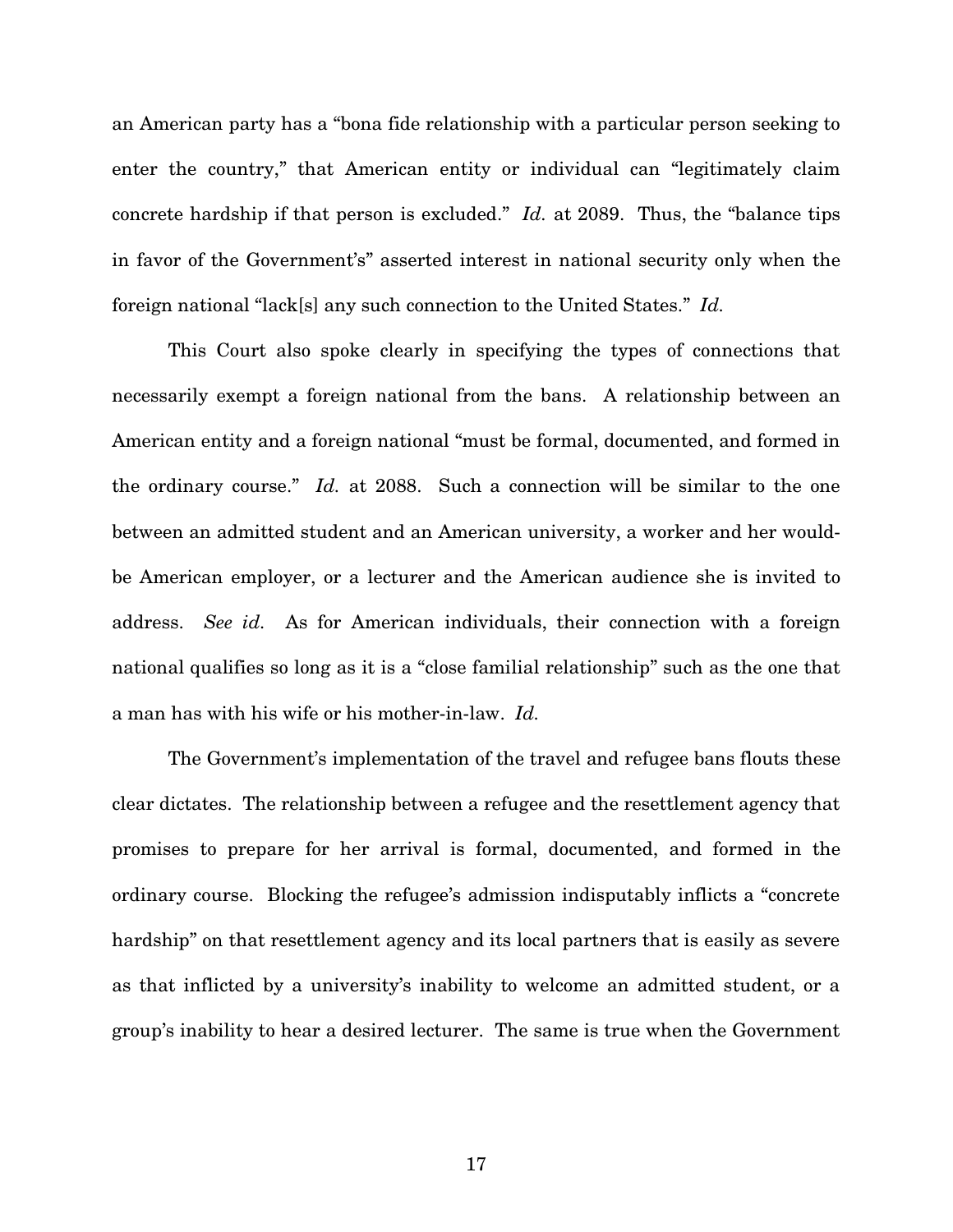bars the entry of a grandparent, grandchild, aunt, uncle, niece, nephew, sibling-inlaw, or cousin.

Nor will permitting the entrance of these individuals "eviscerate" this Court's stay. Mot. 14. Just as this Court intended, the stay will continue to apply to every foreign national that lacks a bona fide relationship with a person or entity in the United States. That is no minor outcome: As the Government itself acknowledges, some 175,000 refugees currently lack a formal assurance. Mot. 24. Many of those refugees—as well as countless visa applicants from the targeted nations—will be unable to demonstrate any other form of bona fide relationship with an American party, meaning that they will be absolutely barred from entering the country in the next several months. In the case of refugees, the Government's guidance suggests it will not even process many of their applications, meaning the delay on entry will extend well past the 120 day life of the ban.

To be sure, these effects may be less dramatic than the Government hoped, but they are precisely what an equitable balance of the hardships demands. At issue are some of the world's most vulnerable people, and when they have a bona fide relationship with a person or entity in the United States, the injunction applies.

#### A. Refugees With Formal Assurances Remain Covered By The Injunction.

1. This Court's guidance with respect to refugees was straightforward: The injunction continues to apply where a U.S. entity "has a bona fide relationship with a particular" refugee such that the entity "can legitimately claim concrete hardship if that person is excluded." IRAP, 137 S. Ct. at 2089. As this Court recently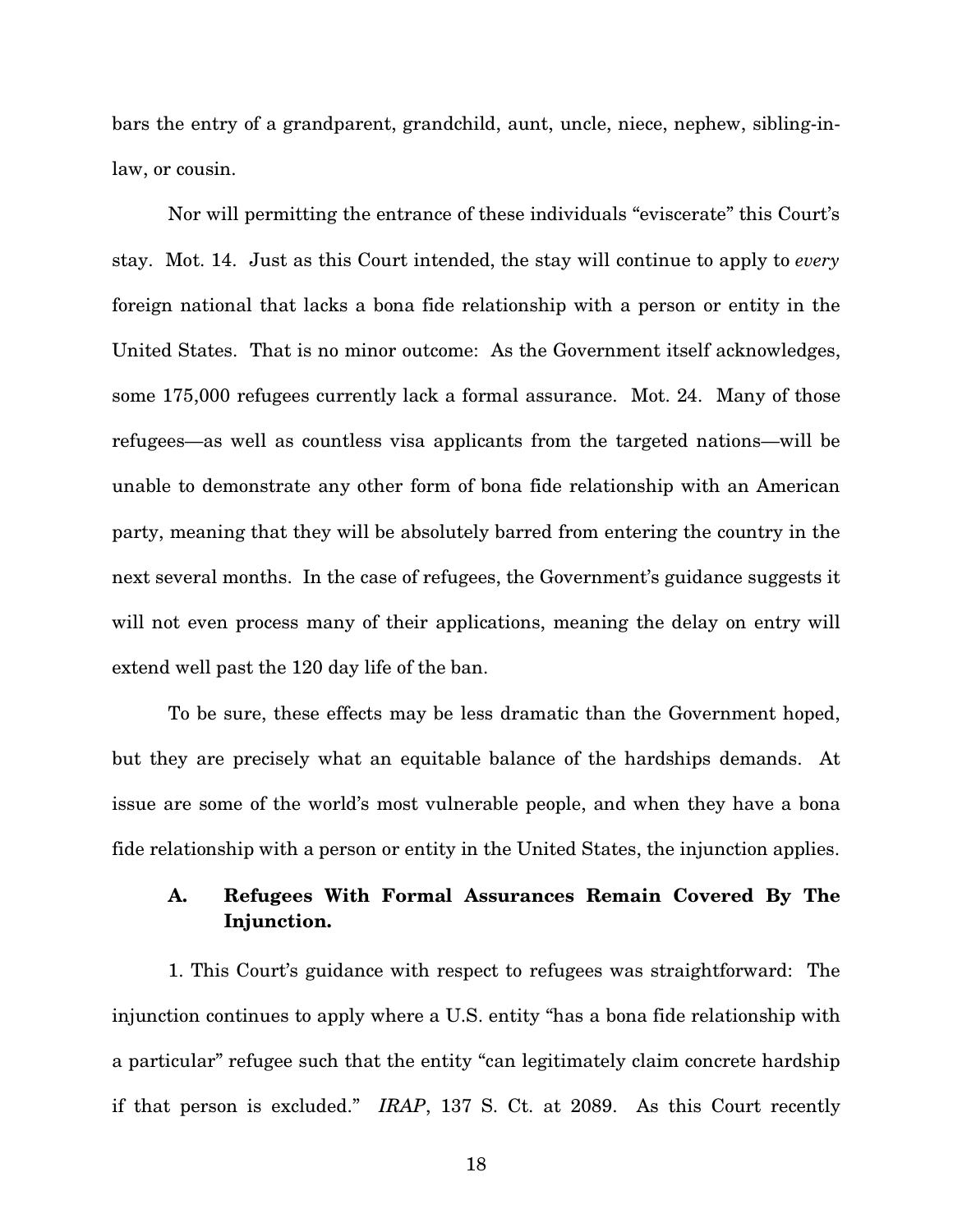explained, "when we have used the adjective 'concrete,' we have meant to convey the usual meaning of the term—'real,' and not 'abstract.'" Spokeo Inc. v. Robins, 136 S. Ct. 1540, 1548 (2016). The Government's own submissions in the District Court easily establish both that there is a bona fide relationship between a refugee and the resettlement agency that provides the refugee's formal assurance, and that—as a result of this relationship—the agency and its local partners will suffer real hardship if the refugee is excluded.

As the Government's declaration explains, when a resettlement agency submits an "assurance," it makes a "written commitment \*\*\* to provide, or ensure the provision of" basic services to the "refugee[] named on the assurance form." Bartlett Decl., Att. 2, D. Ct. Dkt. 301-1, at Page ID # 5694. The same document demonstrates that the resettlement agency must invest extensively in its relationship with the named refugee well before she arrives. Notably, the agency must provide "[p]re-[a]rrival services" for the refugee, including "[a]ssum[ing] responsibility for sponsorship," "plan[ning] for the provision" of "health services," id. at Page ID # 5702, and making arrangements for children who must be placed in foster care, id. at Page ID # 5715. The resettlement agency must also take all steps necessary to ensure that, as soon as the refugee gets off the plane, she is "transported to furnished living quarters," receives "culturally appropriate, readyto-eat food and seasonal clothing," and has her "basic needs" met for at least thirty days. *Id.* at Page ID ## 5704-5708. And that is only the beginning of the countless tasks, large and small, that the entity must prepare to undertake as soon as it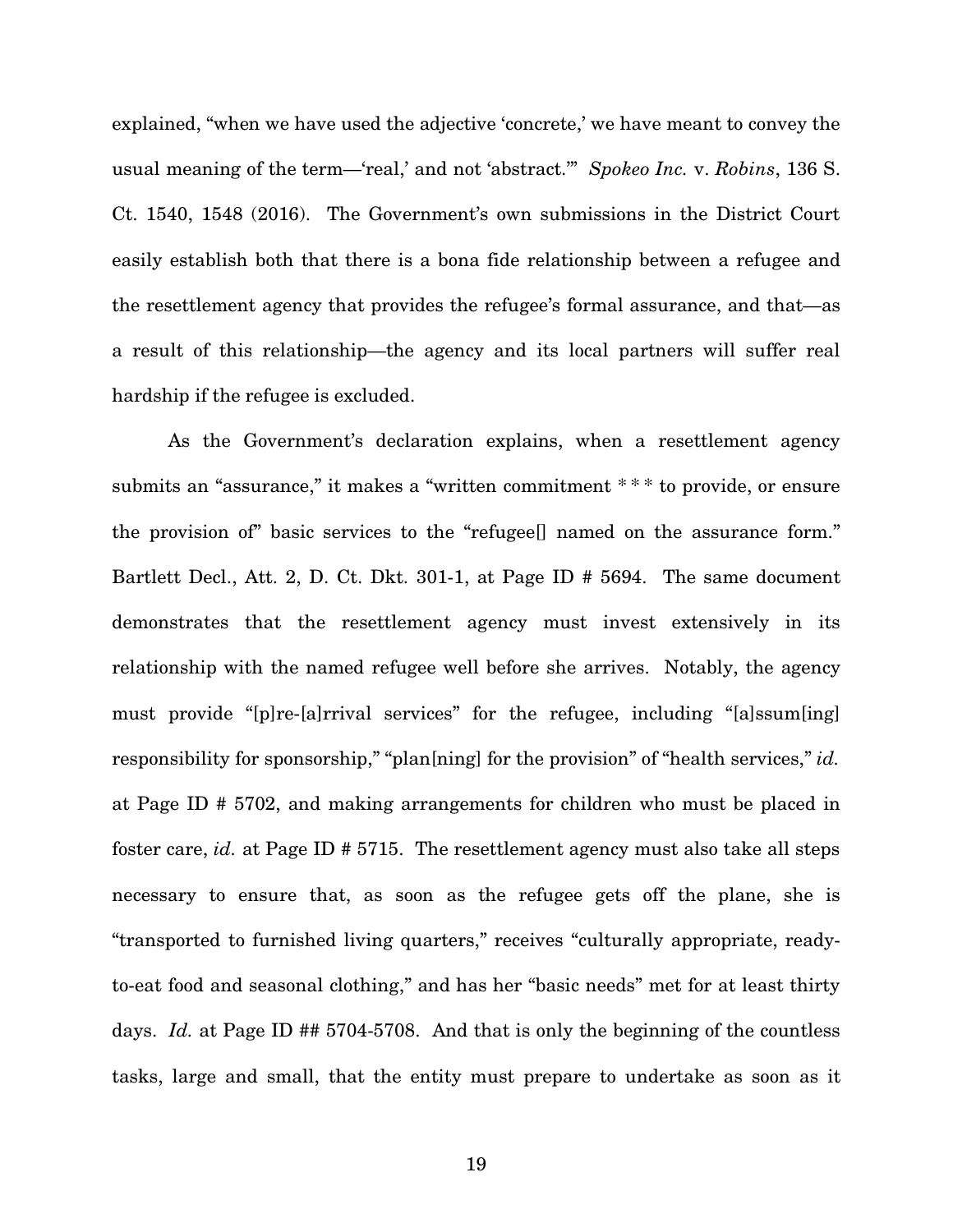submits the formal assurance. See Br. of HIAS & IRAP as Amicus Curiae at 6-7, D. Ct. Dkt. 297-1; Hetfield Decl., D. Ct. Dkt. 297-3, (detailing the investment by resettlement agencies).

When a refugee is not permitted to enter the country, this extensive investment is wasted, and the agency experiences concrete economic hardship. Agencies pour private resources into their refugee services. See, e.g., Decl. of L. Bartlett at 80, 83, 86, Texas Health and Human Services Comm'n v. United States, No. 3:15-cv-3851 (N.D. Tex. Jan. 5, 2016), ECF No. 304-1 (documenting the private resources resettlement agencies devote to refuges). If a particular refugee does not enter the country, the resources the agency expends preparing for her arrival are deprived of their value, ultimately doing nothing to forward the agency's mission. See Vill. of Arlington Heights v. Metro Hous. Dev. Corp., 429 U.S. 252, 262-263 (1977) (organization experiences concrete "economic injury" as a result of expenditures on planning and review).

Further, the agency loses financial support that it would otherwise receive. Each resettlement agency receives "partial" funding from the Government for the resettlement services it performs as a result of its relationship with a particular refugee, but a substantial portion of that funding is withheld unless the refugee "actually arrive[s] in the United States." Bartlett Decl., Att. 2, D. Ct. Dkt. 301-1, at Page ID # 5684. The loss of these federal funds is itself a "concrete injury." Clinton v. City of New York, 524 U.S. 417, 430-431 (1998). Indeed, the financial harms threatened by EO-2 have already forced some agencies to downsize. See Br. for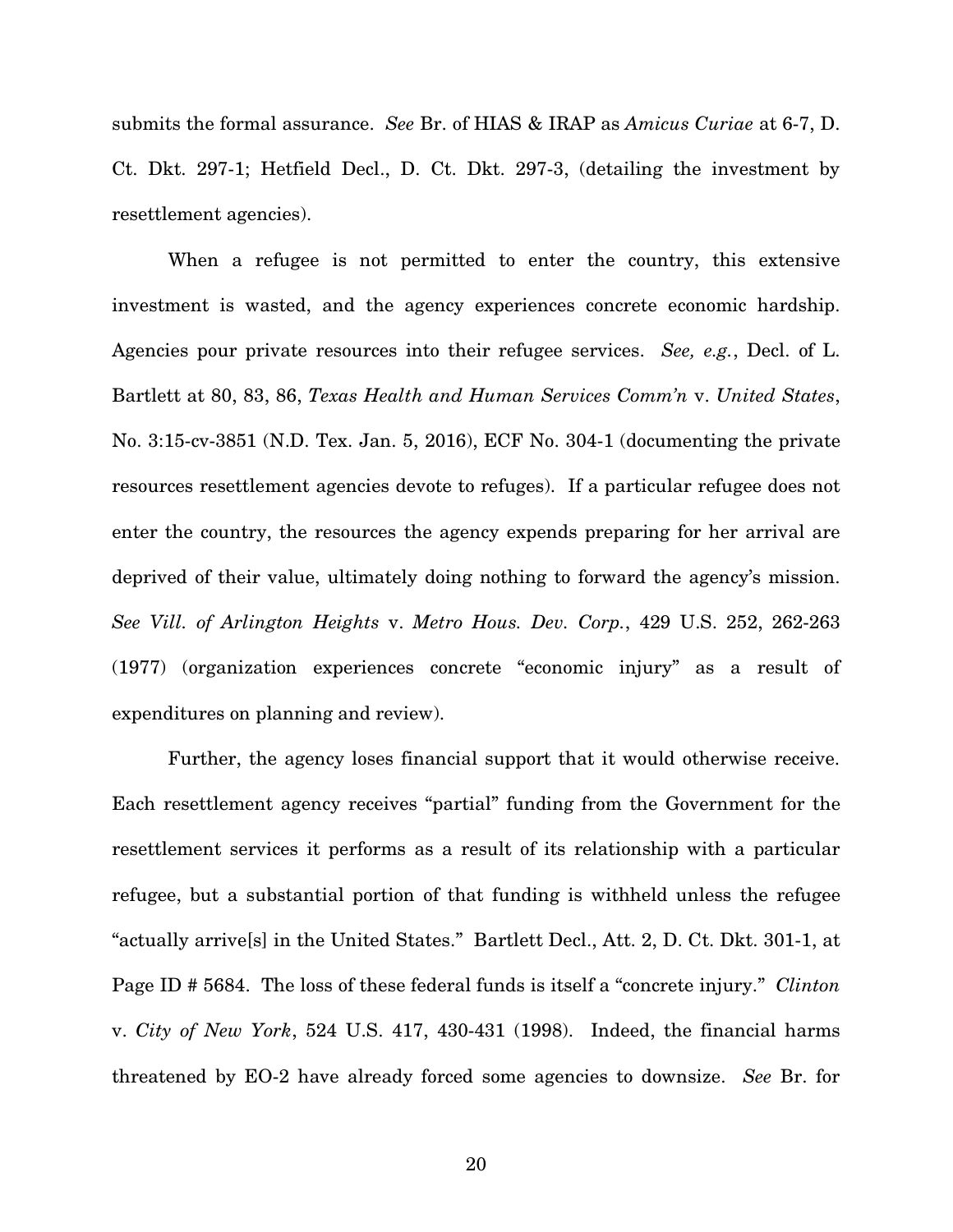Interfaith Group of Religious & Interreligious Organizations as Amicus Curiae at 20-21, Trump v. Hawaii, No. 16-1540 (U.S. June 12, 2017) ("Interfaith Amicus Br.").

Nor is the resettlement agencies' concrete hardship merely economic. Resettlement agencies are motivated by a moral—and typically a religious commitment to serve refugees. Six of the nine major resettlement agencies have an explicitly religious mission. For example, the U.S. Conference of Catholic Bishops and its local affiliates receive the largest share of federal resettlement funding. See Peter Feuerherd, Parishes play a vital role in refugee resettlement, U.S. Catholic (Nov. 22, 2016), https://goo.gl/2sgfdc. That organization and the parishes that participate in preparing for and welcoming refugees do so because it is part of "the church's social justice vision." Id. The experience of sponsoring refugees creates "a connection with the people who are the least of these," making "the gospel a real thing." Id. Other religious organizations similarly regard preparing for and ministering to refugees as part of their religious practice. See, e.g., Interfaith Amicus Br. at 19-20: Kekic Decl., D. Ct. Dkt. 344-1; Hetfield Decl., D. Ct. Dkt. 297- 1. Preventing the arrival of these refugees interferes with this religious exercise by severing the relationship between the religious organizations and the particular refugees whom they are prepared to welcome. And these agencies' hardship is compounded by the knowledge that their ministries are being impeded by an Executive Order that itself violates the religious freedoms enshrined in the First Amendment.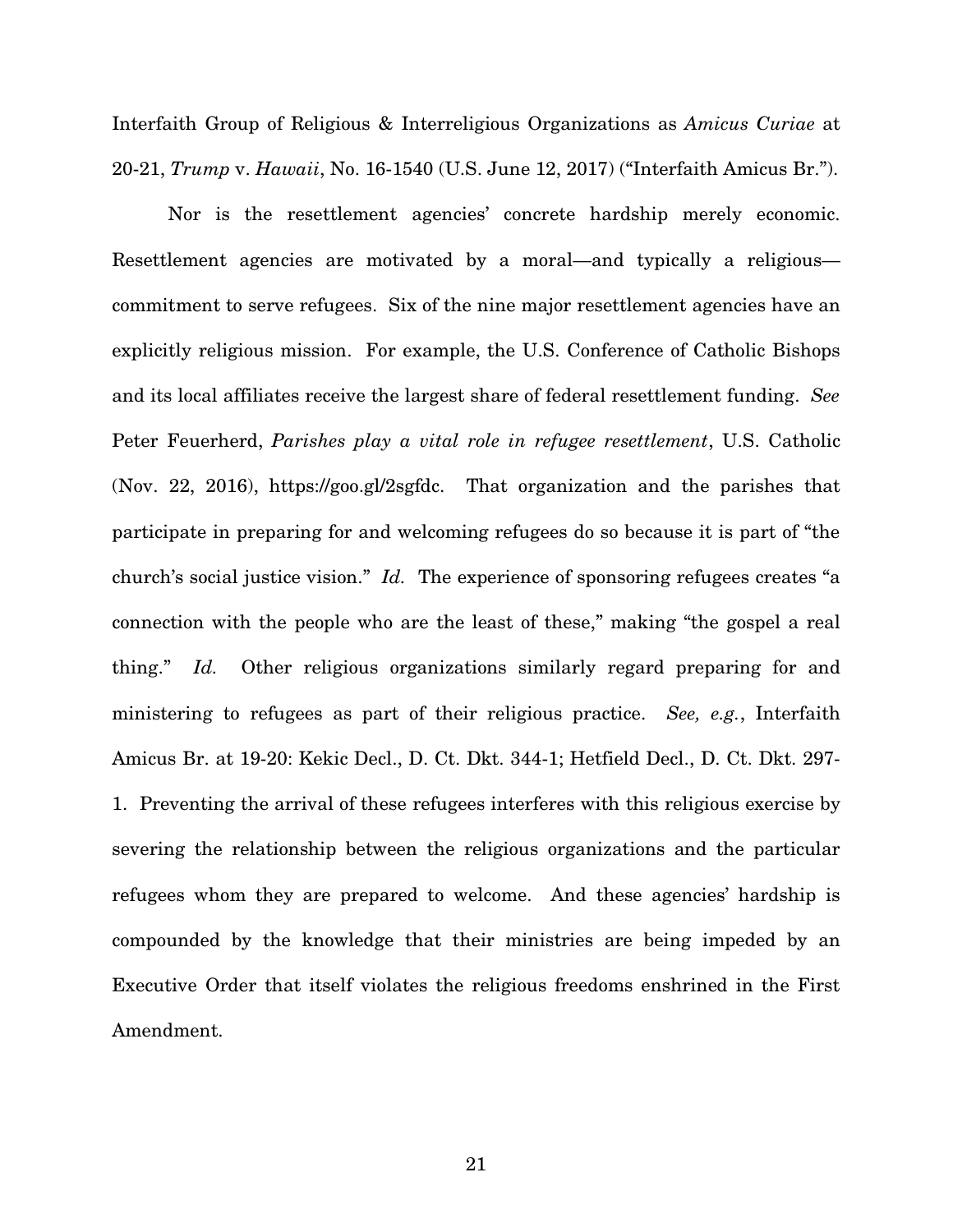2. The Government offers a series of reasons why it believes the District Court should have discounted these obvious hardships. None of them, however, has any basis in the equitable logic of this Court's opinion or the realities of how resettlement agencies operate.

The Government first argues (at 22) that there is no relationship between a resettlement agency and the particular refugees it has agreed to sponsor because an agency may "prepare for the refugee's arrival without directly interacting with the refugee abroad." But the same is true of the relationship between a U.S. entity and an invited lecturer. See IRAP, 137 S. Ct. at 2088. Entities often arrange lecturers through the speaker's organization or agent, but this Court made clear that a bona fide relationship exists all the same. Likewise, there is no requirement in the Court's order that a foreign national have any direct contact with—or even have met—his "close familial relations" in the United States. Id. As these examples demonstrate, it is not "direct[] interact[ion]" that defines a qualifying relationship; it is the extent to which excluding the particular alien will inflict direct, cognizable harm on an American individual or entity.

The Government next denies (at 23) that a resettlement agency will experience any concrete hardship from the exclusion of a refugee it has agreed to sponsor, suggesting that the agency's injury is no greater than that experienced by an entity that forms a relationship "simply to avoid" the Order. That is wrong. An agency that decides to form a relationship with a refugee in an attempt to skirt EO-2 courts its own injury, and fails under the plain terms of the Court's order. See

22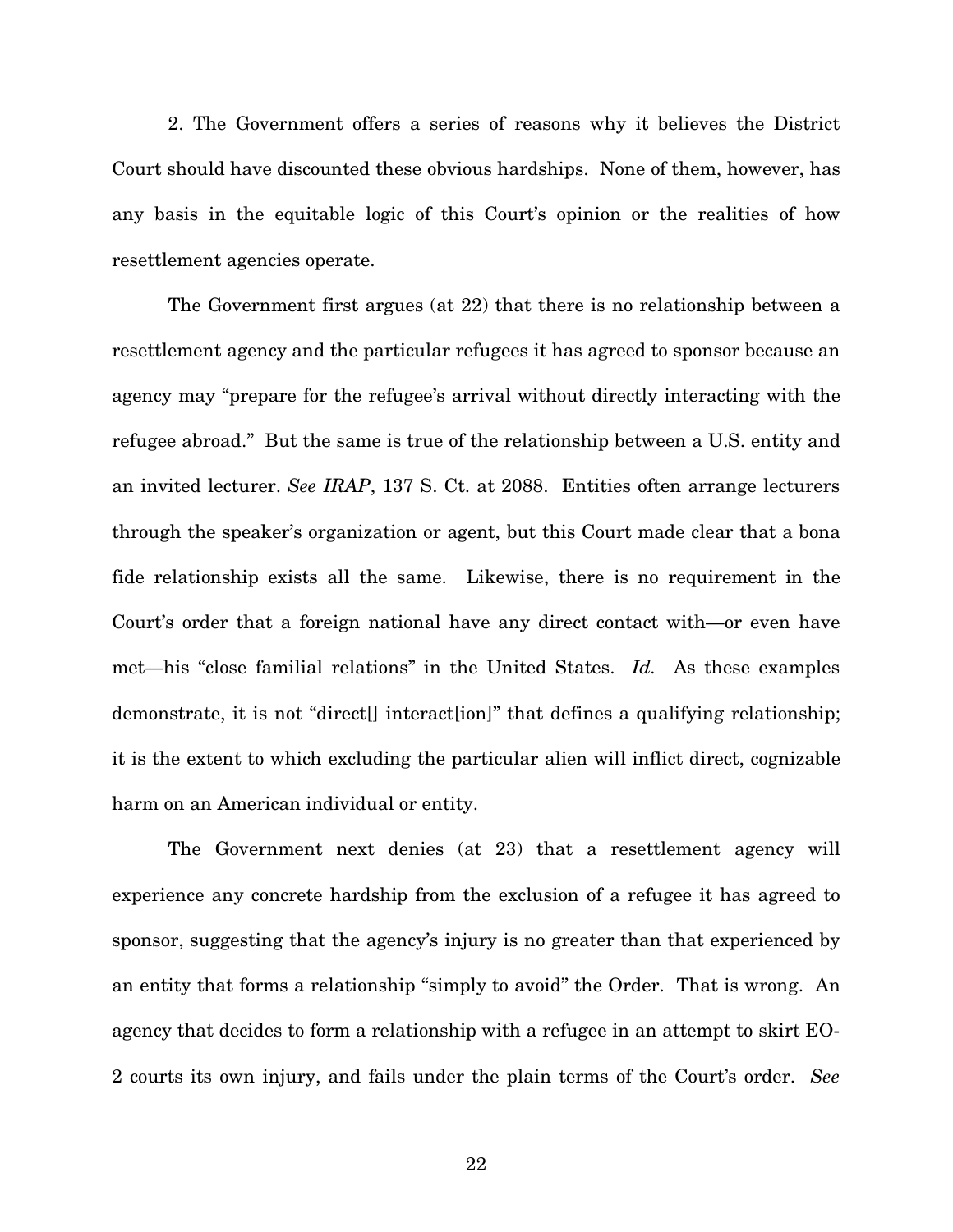IRAP, 137 S. Ct. at 2088 (stating that a relationship qualifies only if it is "formed in the ordinary course"). Not so for an agency that, prior to the issuance of the partial stay, formed a sponsorship relationship because it had a decades-old mission to welcome refugees and a contract with the Government to do so. The latter agency, unlike the former, has every right to expect that its investment in the relationship will culminate in the refugee's admission. The Government has no basis to argue that the harm such an agency suffers from losing that investment and being unable to carry out its mission is less "concrete" or "weighty" than the harm a university suffers from being unable to educate students or an audience suffers from being unable to hear a lecturer. IRAP, 137 S. Ct. at 2087-88.

The Government also attempts to minimize the hardship to the resettlement agencies by mischaracterizing the extent of their individualized investment in the refugees they sponsor. For example, the Government states (at 21) that a refugee is simply "assigned to a resettlement agency." In fact, as the State Department explains, the nine major resettlement agencies meet weekly to "review the biographic and other case records" of refugees in order to decide which agency will sponsor the refugee and where the refugee will be resettled. U.S. Dep't of State, The Reception and Placement Program (last visited July 17, 2017 8:35 PM EDT), https://goo.gl/XXgAWV. "During this meeting, the resettlement agencies match the particular needs of each incoming refugee with the specific resources available in a local community." Id. (emphasis added). As a result of that meeting, a resettlement agency or its affiliate submits the formal assurance promising to meet those needs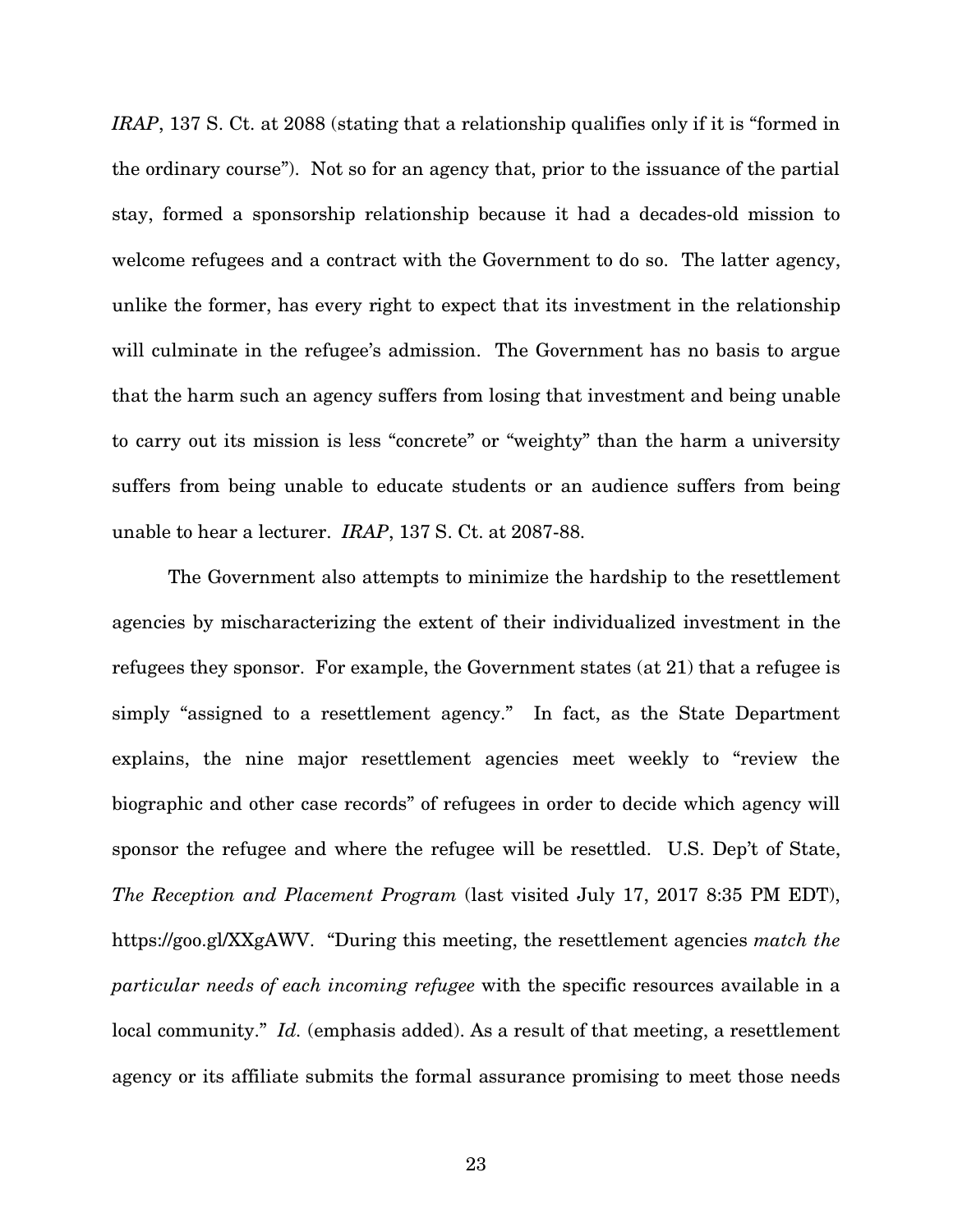itself or to cooperate with state and local groups to ensure that the needs are met. See id.

The Government also suggests several times that a resettlement agency merely provides services "after the refugee arrives in the United States," or "once the refugee arrives." Mot. 20-21, 23. But as mentioned, the Government itself requires resettlement agencies to perform "pre-arrival services." Supra p. 19. And the agencies and their partners often spend months preparing to meet the needs of a particular refugee family. For example, a church community may agree to cosponsor a family, devoting extensive time to finding suitable housing and schooling opportunities for the refugees, and even purchasing gifts for the children.<sup>5</sup> Those activities are occurring *now*.

3. Finally, lacking any basis in the reasoning of this Court's opinion for its argument, the Government throws up its hands and asserts that the stay must permit the exclusion of refugees with formal assurances because otherwise its "application to Section 6(a) and 6(b)" will be "largely inoperative." Mot. 25. That is wrong, root and branch.

First, as the Government ultimately acknowledges, it is simply untrue that the District Court's decision would deprive Sections 6(a) and 6(b) of meaningful practical effect. The Government does not deny that approximately 175,000

<sup>&</sup>lt;sup>5</sup> See, e.g., Kendra Baker, Wilton welcomes Syrian refugee family, Wilton Bulletin (Mar. 10, 2016), https://goo.gl/5qyct5; Juliemar Ortiz, 3 Branford churches work together to bring in refugee family from Iraq, New Haven Register (Mar. 20, 2016), https://goo.gl/y4jKHY.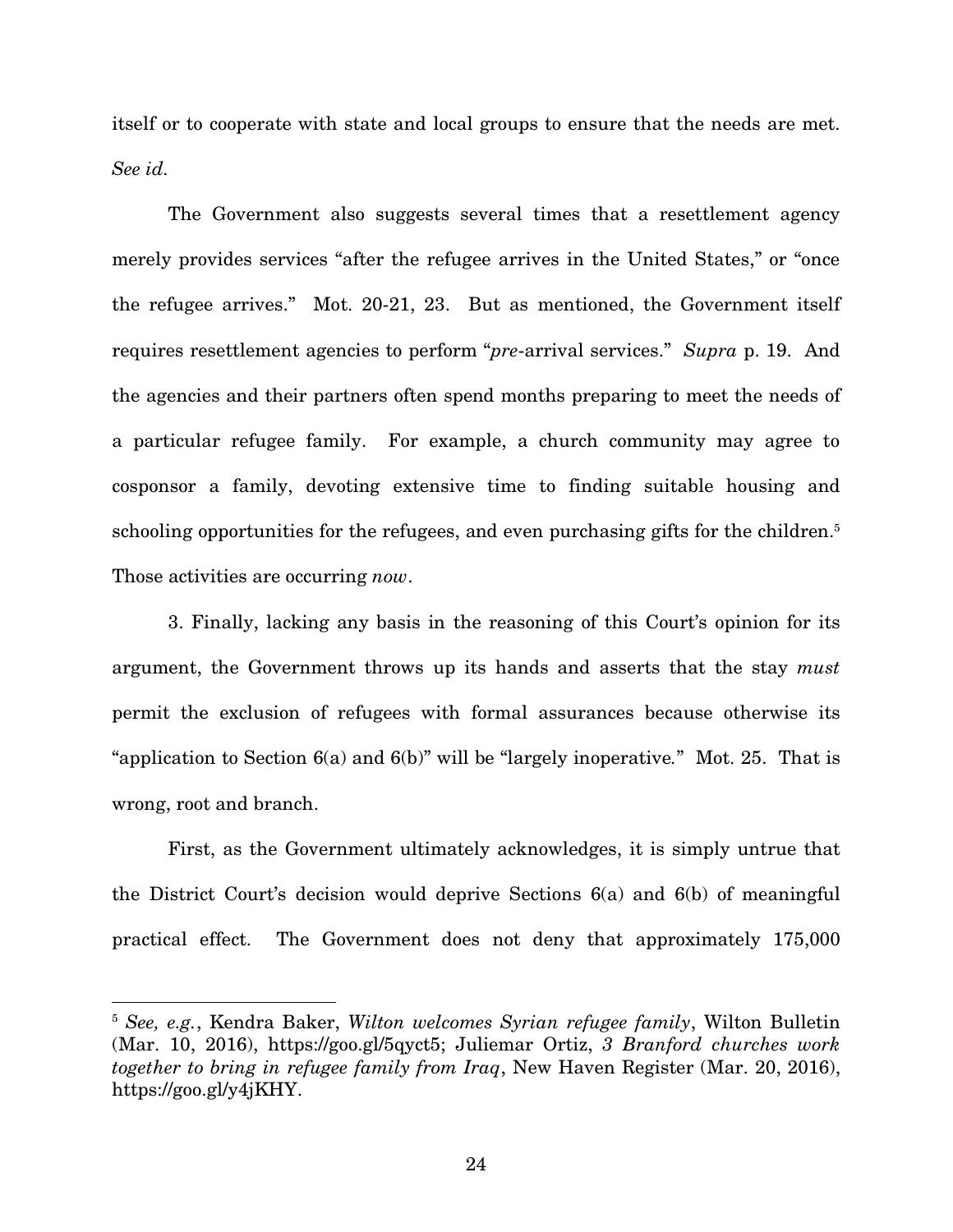refugees currently lack formal assurances. See Mot. 24. Unless those refugees have another bona fide relationship with an American, the stay will prevent them from obtaining one, since the Government adjudicates applications for refugee status before a formal assurance is issued, and its current guidance indicates that it will suspend the adjudication of applications for those without a bona fide relationship. See Dep't of Homeland Security FAQs at Q.28, D. Ct. Dkt. 301-5. That means that the District Court's decision regarding formal assurances does not affect the Government's authority to apply its refugee ban to more than 85% of refugee applicants already in the pipeline.

The Government complains that that is not good enough, because approximately 24,000 refugees already have a formal assurance, and as a practical matter it is unlikely to admit many more than that before the end of this fiscal year. See Mot. 24-25. That is simply irrelevant. The Government's professed inability to admit more refugees has no basis in law: The Government is nowhere near the original 2017 cap of 110,000. See Presidential Determination on Refugee Admissions for Fiscal Year 2017, 81 Fed. Reg. 70315 (Sept. 28, 2016) (setting 110,000-refugee cap for fiscal year 2017); Camila Domonoske, U.S. Refugee Admissions Pass Trump Administration Cap of 50,000, NPR (July 12, 2017), https://goo.gl/DWm8QT (reporting that the Government surpassed 50,000 refugee admissions on July 12). Rather, the Government has simply processed applications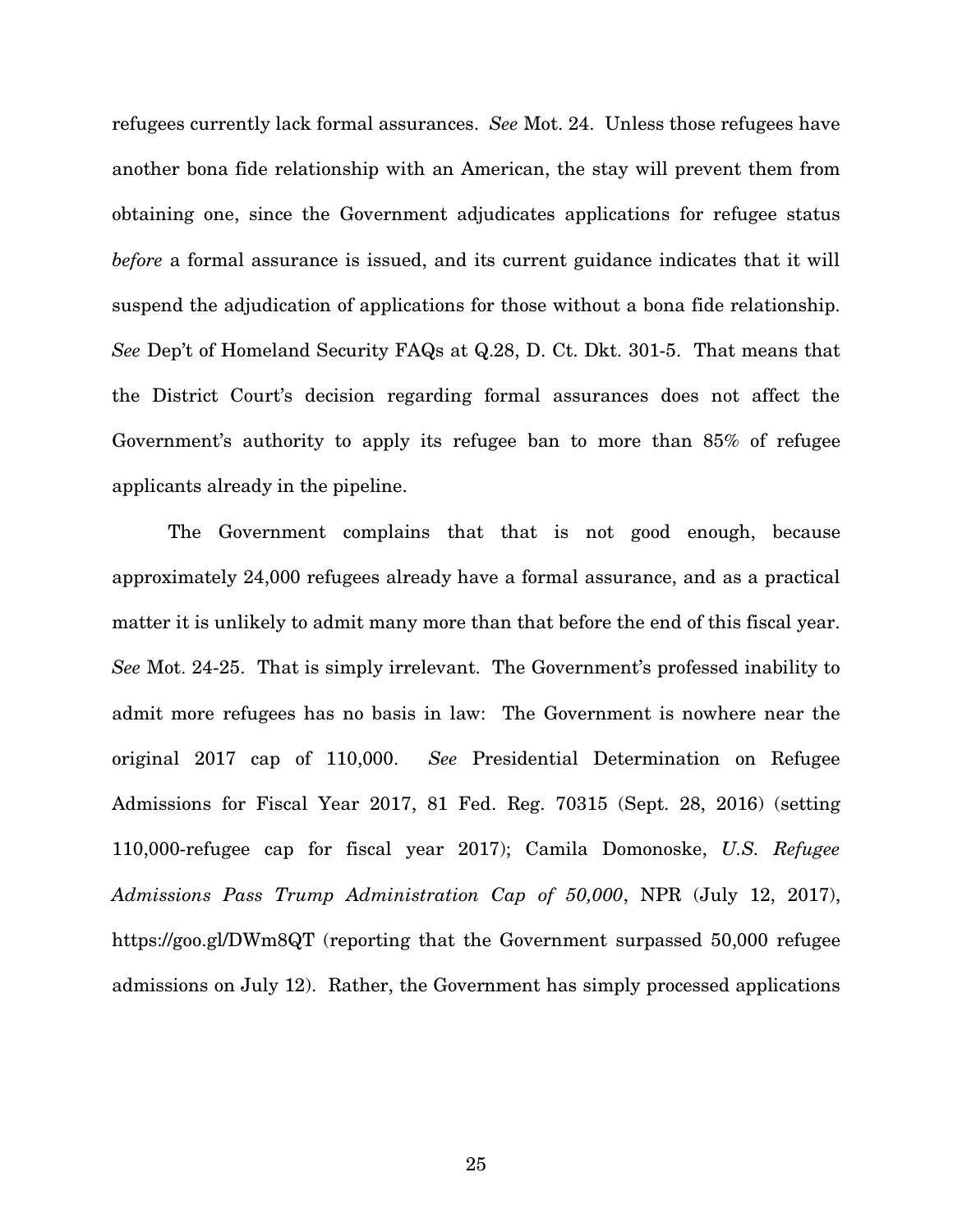slowly (indeed, more slowly than in prior years,<sup>6</sup> despite the injunctions) and it expects to continue to do so. But this Court has no obligation to tailor its injunction to ensure that Government's deliberate pace grinds to a halt. That is particularly so because this Court expressly declined to stay the injunction of EO-2's reduced refugee cap as to aliens who have a bona fide relationship with a U.S. entity. IRAP, 137 S. Ct. at 2089.

In any event, Sections 6(a) and 6(b) will continue to have a profound effect on hundreds of thousands of individuals whether or not those provisions actually lead them to be stopped at the border. So long as the Court's stay is in force, the Government is free to deny refugee status to individuals without a formal assurance (or any other relation), halting the processing of their refugee applications and causing them to lose precious time.

Moreover, the Government's demand runs directly contrary to this Court's opinion announcing its stay. The Court held that the equities tip in the Government's favor only when the exclusion of a refugee will not impose "concrete hardship" on an American entity. *IRAP*, 137 S. Ct. at 2089. Here, it is obvious that excluding refugees with a formal assurance will severely burden the resettlement agencies and the state and local entities with which they partner.<sup>7</sup> That is the end

<sup>&</sup>lt;sup>6</sup> See, e.g., Lomi Kriel, Flow of refugees to U.S. declines, Houston Chronicle (May 26, 2017), available at https://goo.gl/Je1eEH.

<sup>7</sup> Indeed, it is notable that the Ninth Circuit recognized that the implementation of the Order inflicts concrete harms on the State refugee programs, even though those programs have—if anything—a less direct connection with the refugees that will be resettled in the State. See Hawaii v. Trump, 859 F.3d 741, 767 (9th Cir. 2017).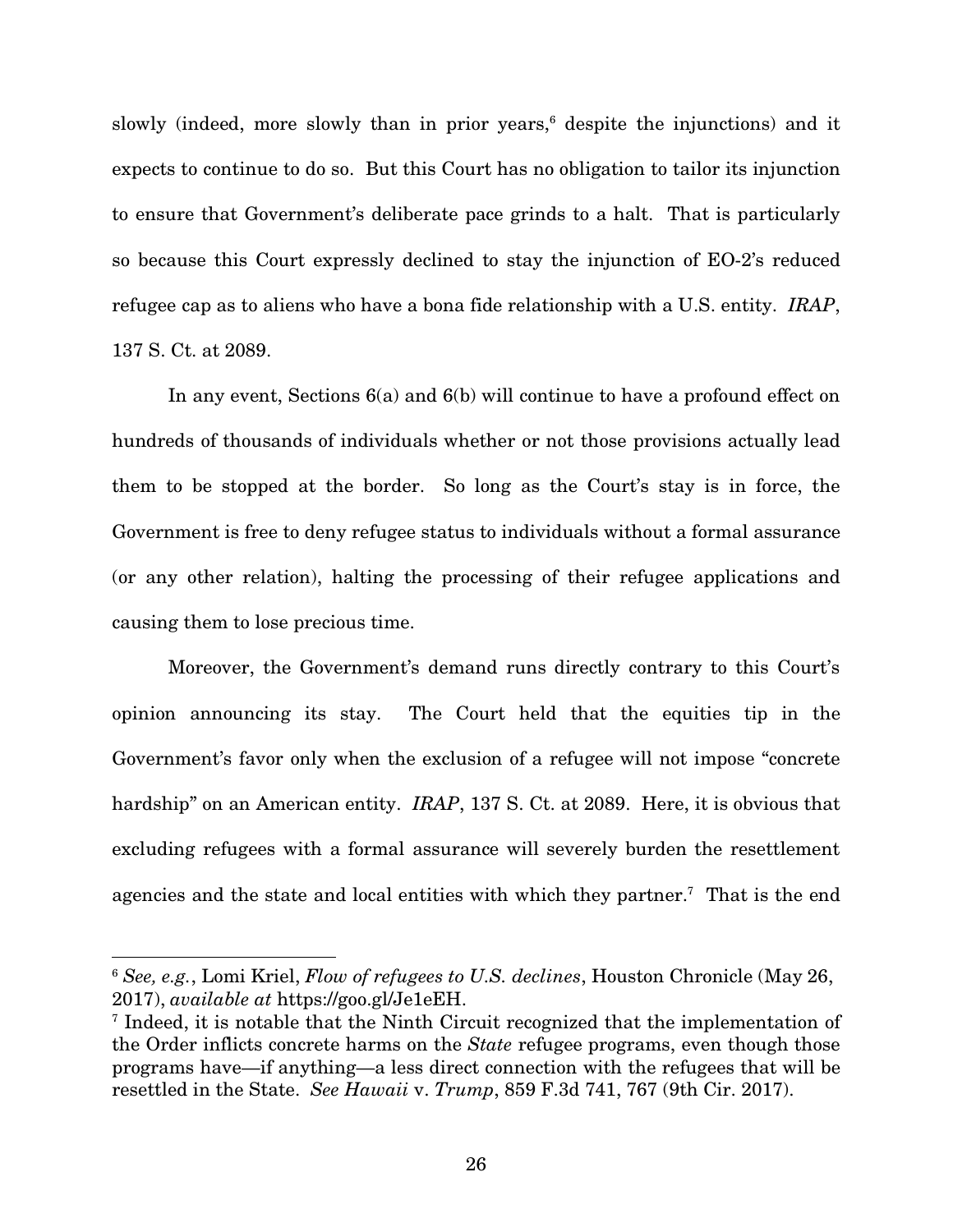of the matter: The District Court correctly held that EO-2 may not be applied to refugees with formal assurances.

### B. The District Court Correctly Held That This Court's Order Protects Grandchildren, Nieces, And Other Close Relatives Of Persons In The United States.

The District Court was also correct to reject the Government's unduly restrictive definition of "close family." The Government maintained, in the District Court as here, that Americans lack a "close familial relationship" with their grandparents, grandchildren, aunts, nieces, and cousins, and that excluding those relatives inflicts no "concrete \* \* \* hardship[]" on anyone in the United States. IRAP, 137 S. Ct. at 2088. That argument is as wrong as it sounds, and nothing in this Court's opinion, the immigration laws, or common sense supports it.

1. This Court made plain that EO-2 "may not be enforced against foreign nationals who have  $***$  a close familial relationship" with a U.S. person. Id. Further, the Court explained, "Dr. Elshikh's mother-in-law[] *clearly* has such a relationship." Id. (emphasis added). Yet all of the relations the Government seeks to bar from this country—from brothers-in-law to grandparents—are within at least the same "degree of kinship" as a mother-in-law. Moore v. City of E. Cleveland, 431 U.S. 494, 505-506 (1977) (plurality opinion). A brother-in-law is the brother of a person's spouse; a niece is the daughter of one's brother or sister. These relations are just as "close," if not closer, than the mother of a person's spouse. IRAP, 137 S. Ct. at 2088. If a mother-in-law is "clearly" within the scope of the injunction's protection, then these relatives must be as well. Id. (emphasis added).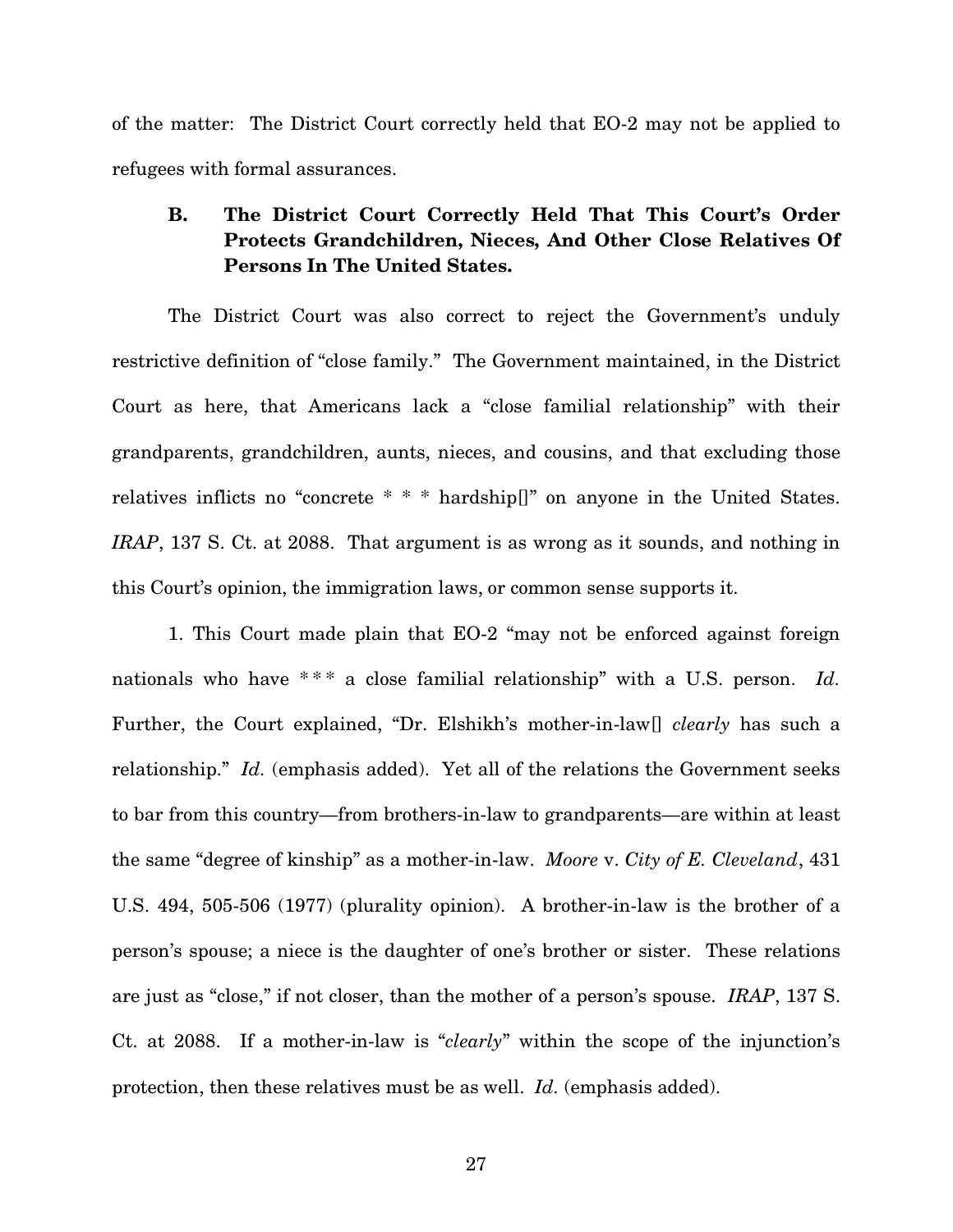Furthermore, U.S. persons indisputably suffer "concrete \*\*\* hardship[]" from the exclusion of these relatives. Id. Compelling a grandparent to be apart from his grandchild—especially one seeking refuge from violence or persecution inflicts hardship of unbearable severity. So does separating an individual from his nephew or cousin; Mwenda Watata, one of the affiants in this case, has attested to the profound suffering he, his wife, and his children have experienced from being separated from their nephew and cousin, currently stranded in a Malawi refugee camp, whom they know only as a "son" and "sibling[]." Watata Decl. ¶¶ 17-23, D. Ct. Dkt. 344-3; see also Feruzi Decl.  $\P\P$  10-11, D. Ct. Dkt. 344-2.<sup>8</sup> That harm is appreciably greater than the burden of being unable to hear a "lecturer" or employ a "worker" of one's choosing. IRAP, 137 S. Ct. at 2088.

Indeed, this Court has repeatedly recognized that grandparents, cousins, and the like are "close relatives" whose separation inflicts a significant and cognizable harm under the law. In *Moore*, the Court held that a "venerable" constitutional tradition protects the right of "close relatives" such as "uncles, aunts, cousins, \*\*\*

<sup>&</sup>lt;sup>8</sup> The Government suggests (at 33-34) that aliens like Watata might be able to obtain relief through EO-2's waiver provision. That is only true, however, of individuals covered by Section 2(c). The Government has instructed refugee officers, in contrast, that they may grant waivers from the refugee ban "until the 50,000 [refugee] ceiling" in Section 6(b) "has been met," Dep't of Homeland Security FAQs at Q.28, D. Ct. Dkt. 301-5, and that ceiling was surpassed last week, see Camila Domonoske, U.S. Refugee Admissions Pass Trump Administration Cap of 50,000, NPR (July 12, 2017), https://goo.gl/Vs52jP. Accordingly, refugees like Watata's nephew can no longer obtain waivers, regardless of how profound the hardship their exclusion would cause. Anyway, foreign nationals whose exclusion would "burden" U.S. persons are entitled to the protection of this Court's order, not merely whatever discretionary relief administrative officers choose to provide.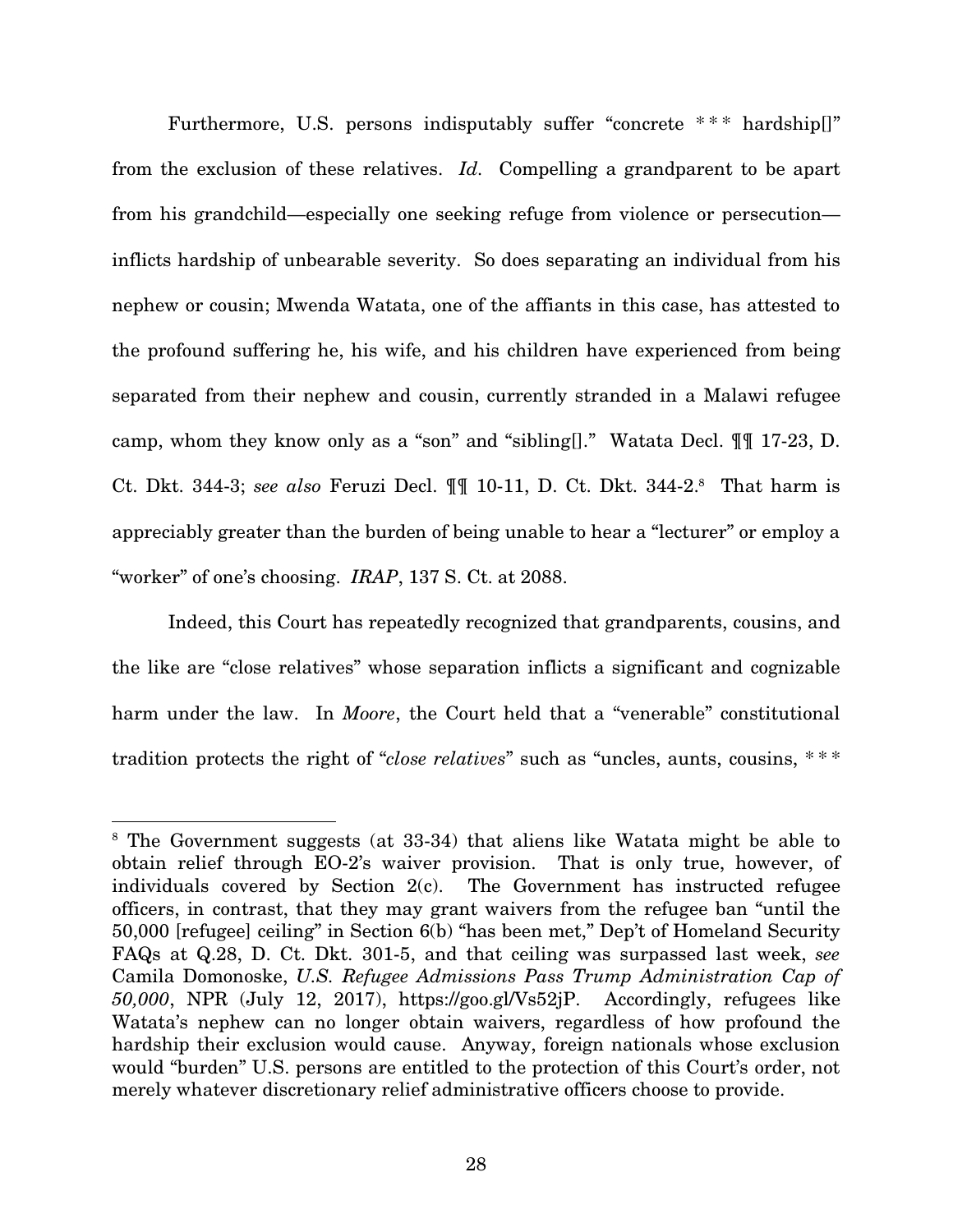grandparents" and other "relatives in this degree of kinship" to "live together" and "shar[e] a household." 431 U.S. at 504-506 (emphasis added). In Reno v. Flores, 507 U.S. 292 (1993)—an immigration case—the Court explained that a person's "aunt[s], uncle[s], [and] grandparent[s]" are "close blood relatives, whose protective relationship with children our society has  $***$  traditionally respected." Id. at 297, 310 (emphasis added). Other decisions are to the same effect. See Overton v. Bazzetta, 539 U.S. 126, 131 (2003) (describing "right to maintain  $***$  association between grandchildren and grandparents"); Smith v. Org. of Foster Families for Equality & Reform, 431 U.S. 816, 843 & n. 49. (1977) (explaining that this right "extends beyond natural parents" to a child's "aunt and legal custodian" (citing Prince v. Massachusetts, 321 U.S. 158, 159 (1944))).

The Government responds (at 29) that foreign relatives may not have the same "due-process rights" as Americans. But this Court's focus was on their family members living in the United States, who—as the Government admits— "indisputably ha[ve] due process rights." In any event, what matters under the plain text of this Court's opinion is that they are "close relatives," and these precedents make plain that they are. E.g., Moore, 431 U.S. at 504-505.

Reading this Court's order to extend to such elemental family relationships does not "empt[y] the Court's decision of meaning." Mot. 3-4. Plaintiffs do not dispute that the Court's order affords no protection to distant family members, such as second-cousins and great-aunts. Nor does it protect non-familial associates of individuals within the United States. Such connections are sufficiently remote or

29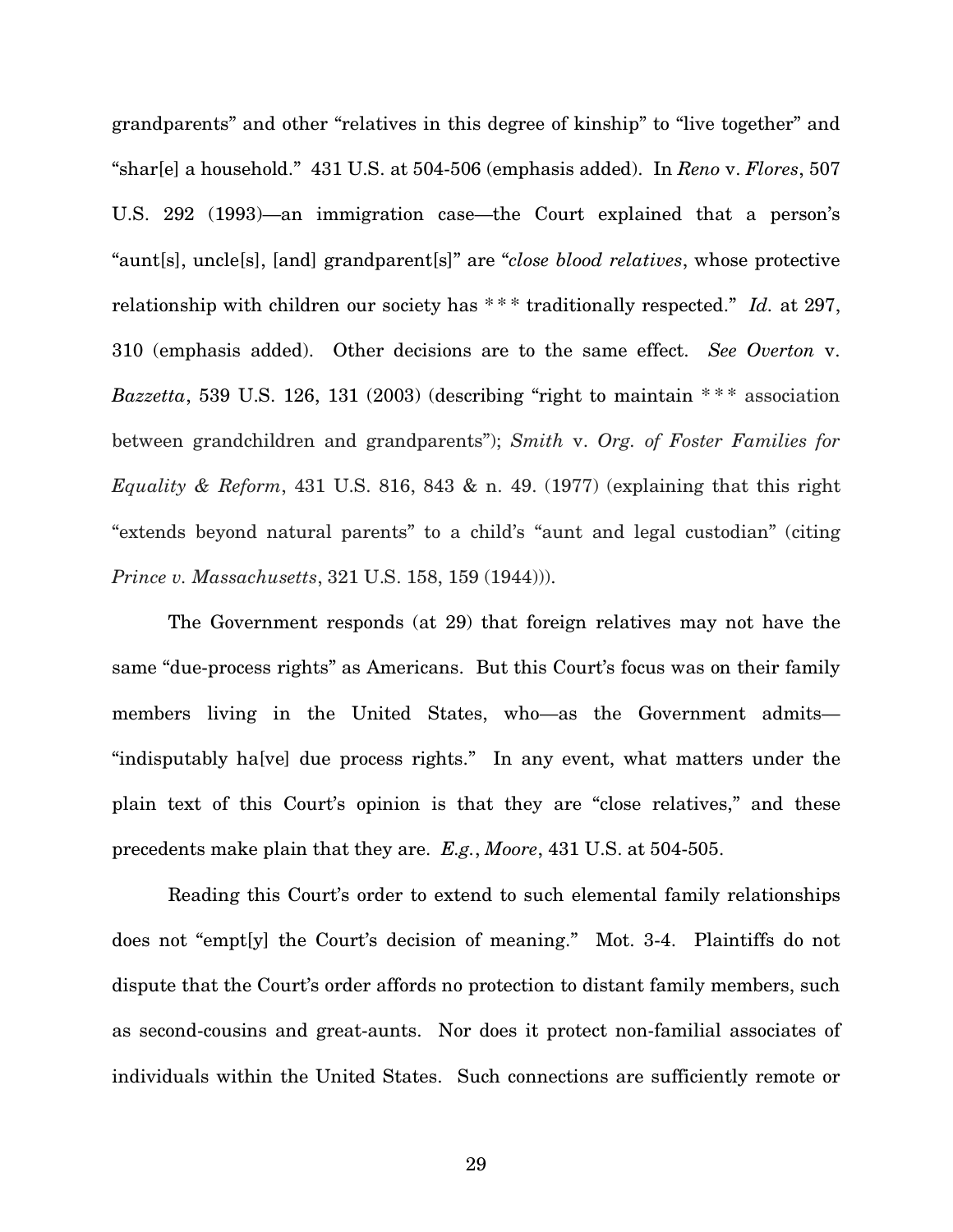informal that impairing them imposes burdens that are, "at a minimum, a good deal less concrete" than what close relatives suffer. IRAP, 137 S. Ct. at 2088. The barest common sense, however, confirms that severing the relationship between grandfather and granddaughter, or uncle and nephew, inflicts "legally relevant hardship" on a U.S. person. *Id.*; see Add. 15.

2. The Government's argument to the contrary rests principally on its claim that an alien's "close family" should be limited to those relations listed in certain provisions of the Immigration and Nationality Act. This argument is meritless: It flatly contradicts this Court's opinion and fails even on its own terms.

The first problem is straightforward. As the Government ultimately must acknowledge, one of the two familial relationships this Court said was "clearly" close—that between Dr. Elshikh and his mother-in-law—is not found in any provision of the immigration laws the Government cites. Mot. 35. Rather than accepting this fact as fatal to its argument, the Government soldiers on, speculating that when the Court said "mother-in-law," it really meant "mother," because it was sub silentio relying on the fact that Dr. Elshikh's wife is a U.S. citizen. See id. The Court never so much as hinted, however, that it was concerned with the burden on Dr. Elshikh's wife; on the contrary, it said that the injunction was justified because of "the concrete burdens that would fall on \* \* \* Dr. Elshikh"; that EO-2 may not be enforced against "parties similarly situated to  $***$  Dr. Elshikh"; and that "Dr. *Elshikh's mother-in-law* [] clearly has [a qualifying] relationship." *IRAP*, 137 S. Ct. at 2087-88 (emphases added). Even the Government tacitly acknowledges as much,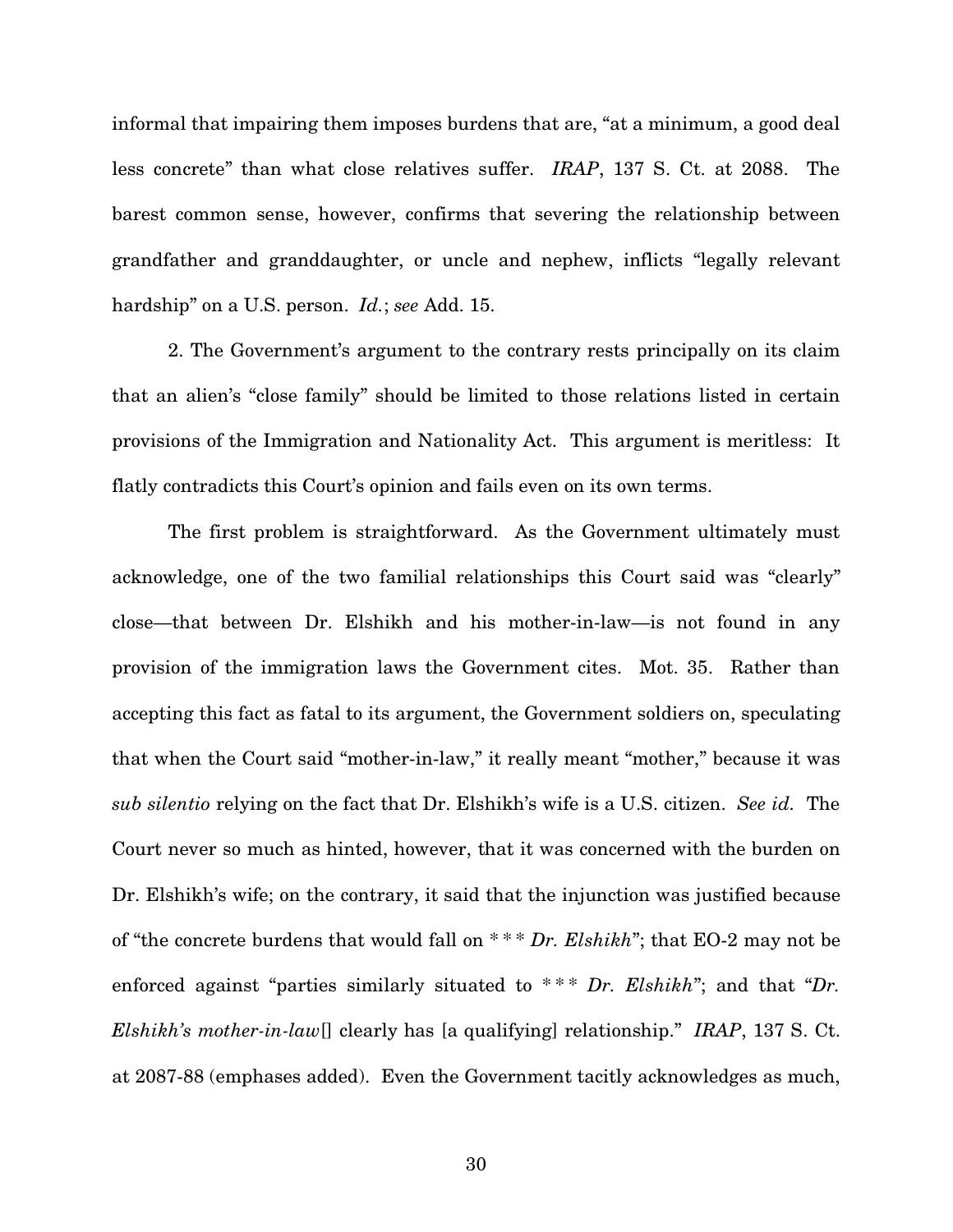as it categorically deems mothers-in-law and children-in-law of U.S. persons "close family," regardless of whether they actually have a child or parent in the country. Mot. 34-35.

Furthermore, the Government has failed to identify a coherent reason why the immigration laws should serve as an "appropriate point of reference" in determining the scope of this Court's stay. Mot. 27. This Court based its stay on the "equitable judgment" that aliens whose exclusion would inflict "concrete hardship" on a U.S. person should be protected. *IRAP*, 137 S. Ct. at 2088. When Congress enacted the numerous, widely divergent definitions of "family" in the INA, in contrast, its attention was trained on entirely different problems: in some cases, performing the "unavoidably zero-sum" task of "allocating a limited number of [immigrant] visas," Scialabba v. Cuellar de Osorio, 134 S. Ct. 2191, 2213 (2014) (plurality opinion) (discussing  $8 \text{ U.S.C. } \S 1153(a)$ ); in others, providing a clear but "unyielding" definition that would be easy to apply, *INS* v. *Hector*, 479 U.S. 85, 88, 90 n.6 (1986) (per curiam) (discussing 8 U.S.C. § 1254(a)(1) (1986)). Those provisions shed no light on the equitable question this Court sought to answer. Nor does the maxim that "equity follows the law" require the Court to blindly transplant those judgments to this different and inapposite circumstance; contrary to the Government's insinuation (at 27), all that principle means is that courts "may not 'create a remedy in violation of law, or even without the authority of law.' " Douglas v. Indep. Living Ctr. of S. Cal., Inc., 565 U.S. 606, 620 (2012) (quoting Rees v. Watertown, 19 Wall. 107 122 (1874)).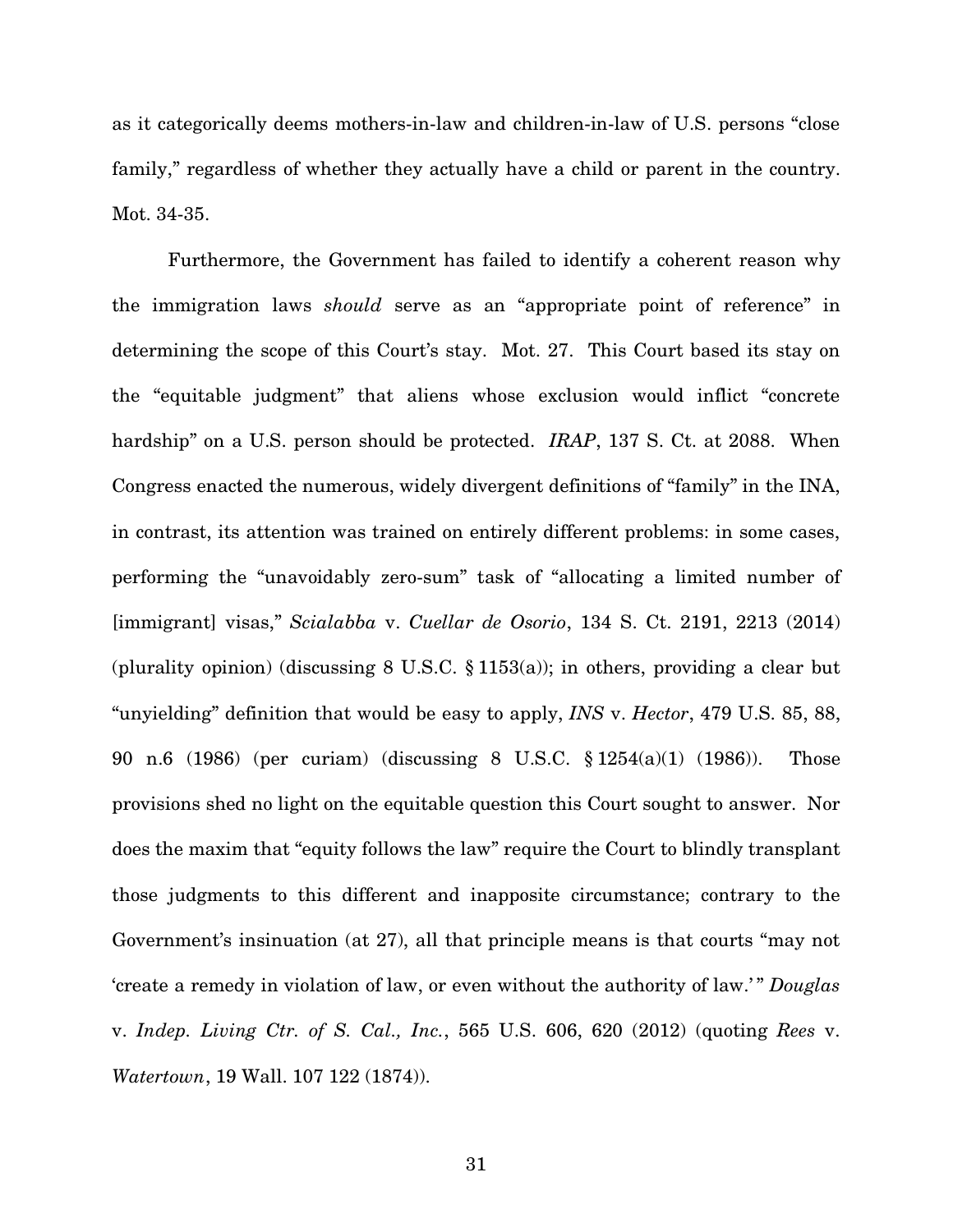In any event, to the extent Congress and the Executive have considered who counts as "close family," their judgments contradict the Government's definition. In the Family Sponsor Immigration Act of 2002, Pub. L. No. 107-150, Congress amended the immigration laws to provide that where the sponsor of an alien's immigrant visa petition has died, another member of the alien's "close family" may sponsor her for admission, and it included in that term an alien's "sister-in-law, brother-in-law, grandparent, or grandchild." Id.  $\S 2(a)$  (codified at 8 U.S.C. § 1183a(f)(5)); see H.R. Rep. 107-207, at 2 (2001) (provision permits "close family member[s]" to be sponsors). In a remarkable bit of doublespeak, the Government suggests (at 31) that this provision supports its distinction between "close" and "extended" family. But the provision explicitly refers to siblings-in-law, grandparents, and grandchildren as "close family"; there is no ambiguity about it. Other provisions of the INA likewise permit persons in the United States to sponsor their "grandchildren," "grandparents," "nieces," and "nephews" for immigration or naturalization<sup>9</sup>—in each instance indicating that Congress believed such persons have a concrete and cognizable stake in their relatives' entry.

For decades, the Executive has made the same judgment. The Board of Immigration Appeals has long held that an alien has "close family ties" with this

 $\overline{a}$ 

32

<sup>9</sup> See 8 U.S.C § 1433(a) (permitting a child's grandparent to sponsor him for naturalization if his parent has died); id.  $$1101(a)(15)(T)(ii)(III)$  (authorizing a victim of human trafficking admitted on a T visa to obtain admission on behalf of her "[g]randchild(ren)," "[n]iece[s]," and "nephew[s]," 81 Fed. Reg. 92,266, 92,280 (Dec. 19, 2016)); USA PATRIOT Act of 2001, Pub. L. No. 107-56, § 421(b)(3) (permitting the grandparent of a child orphaned by the September 11, 2001 attacks to apply for admission).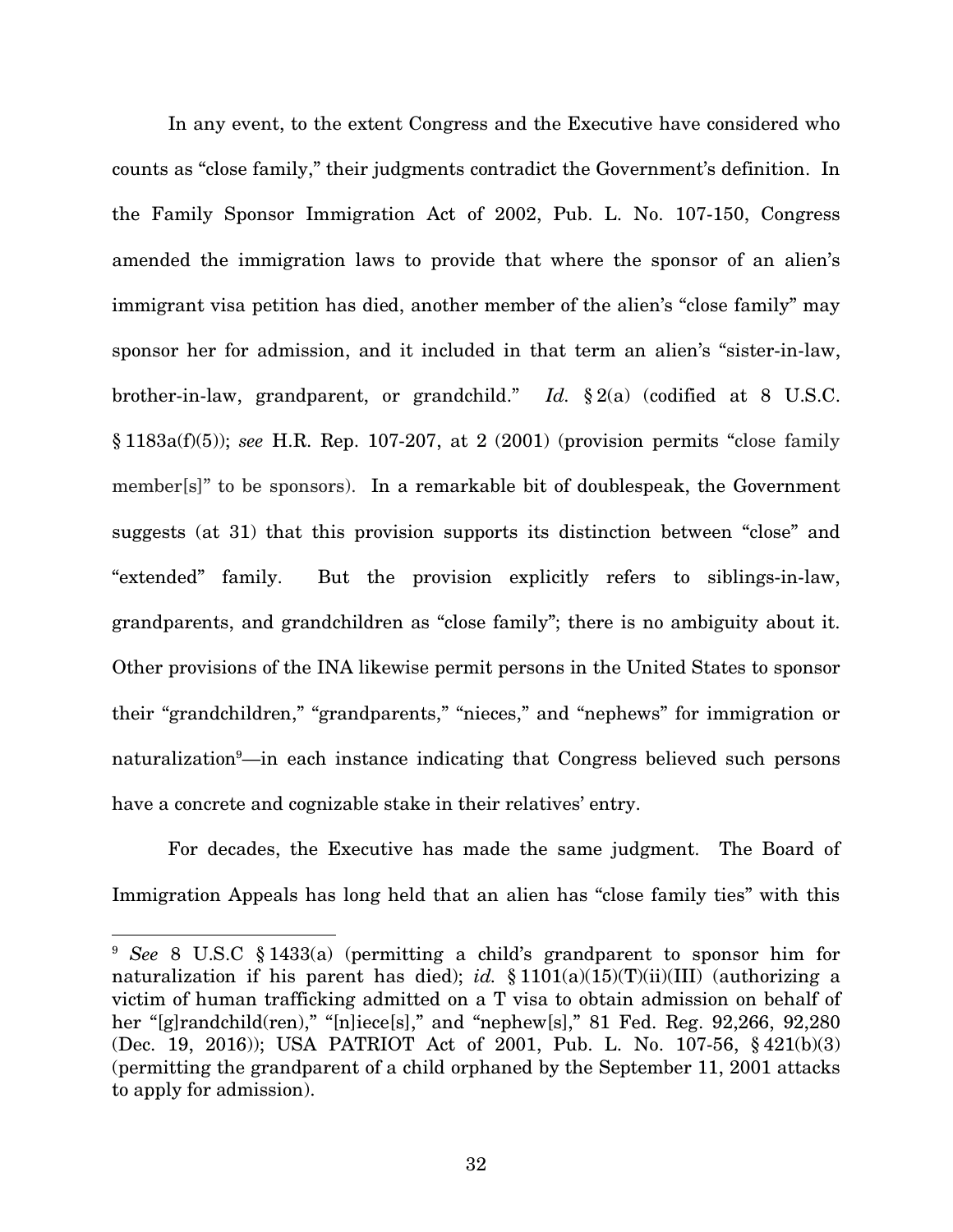country for purposes of obtaining cancellation of removal or waiver of inadmissibility if a sibling-in-law, grandchild, or similar relation lives here. See, e.g., In re Mulholland, 2007 WL 2299644, at \*1 (BIA July 12, 2007); In re Gomez, 2006 WL 2391225, at \*1-\*2 (BIA July 6, 2006). The Lautenberg Amendment permits certain aliens with "close family in the United States" to apply for refugee status, a term the Executive itself has interpreted to include grandparents.<sup>10</sup> U.S. Dep't of State, Proposed Refugee Admissions for Fiscal Year 2017 (Sept. 15, 2016), https://goo.gl/K7vvgs; see Add. 23. And a longstanding regulation provides that juvenile aliens may be released to the custody of an "aunt, uncle, [or] grandparent," 8 C.F.R. § 236.3(b)(1)(iii), relations whom this Court in Reno referred to more than half a dozen times as an alien's "close relatives," 507 U.S. at 302, 303, 306, 310, 313; see also 69 Fed. Reg. 69,480, 69,488 (Nov. 29, 2004) (authorizing certain aliens to apply for asylum if a "grandparent, grandchild, aunt, uncle, niece, or nephew" resides in the United States).

Rather than relying on these provisions defining the very sort of "close family relationship" the Court's opinion discusses, the Government fixates on those provisions that determine who "can petition for an immigrant visa." Mot. 28 (emphasis added). But those provisions provide an exceptionally poor guide to determining the scope of this Court's stay. They expressly denominate the listed

<sup>&</sup>lt;sup>10</sup> For precisely this reason, the District Court was correct to hold that refugees in the U.S. Refugee Admissions Program by virtue of the Lautenberg Amendment are categorically protected by the injunction. Every such refugee, by definition, has close family in the United States.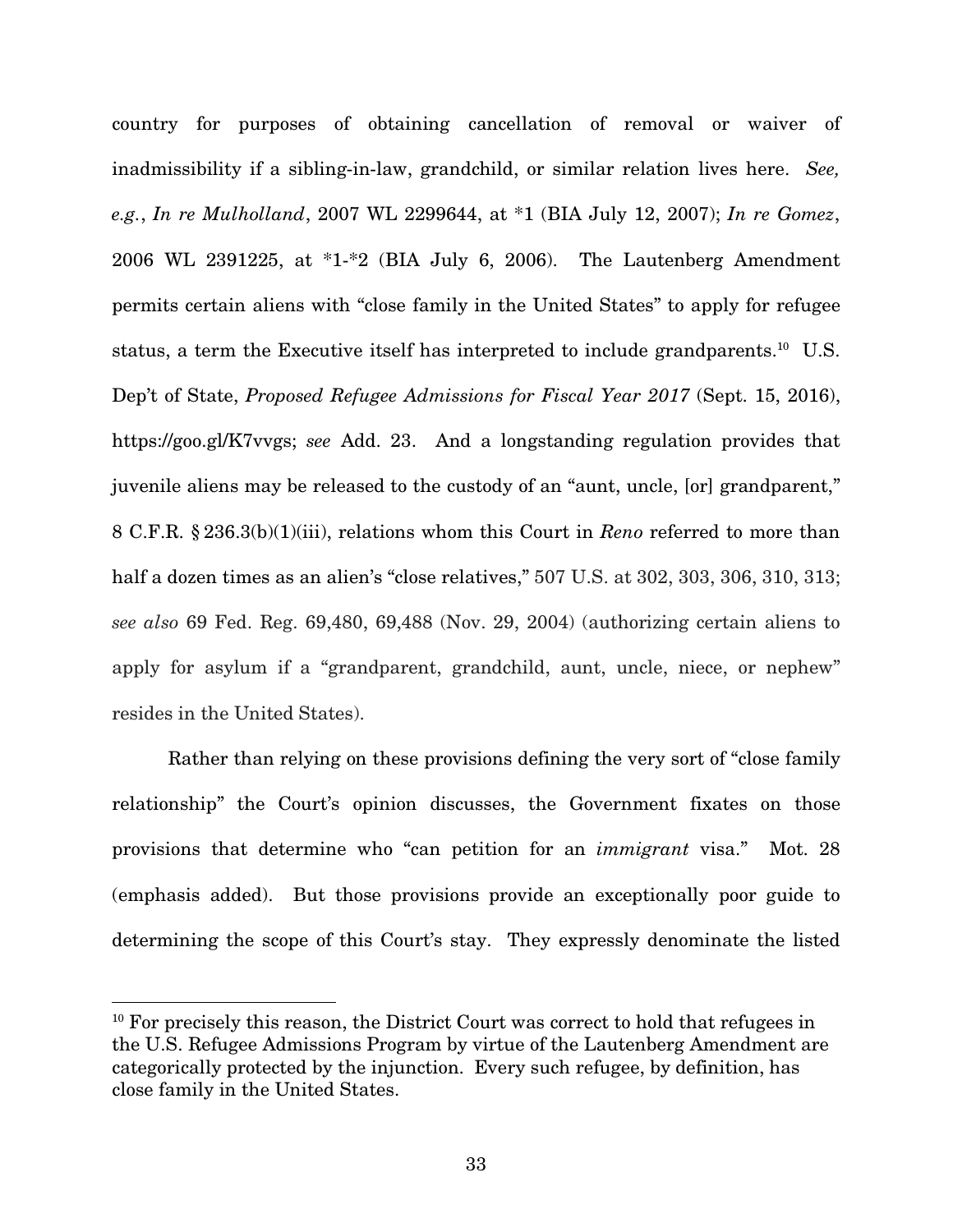family members as "immediate relatives," not close relatives. 8 U.S.C.  $§ 1151(b)(2)(A)(i)$  (emphasis added). They are underinclusive even by the Government's own lights—excluding not only mothers-in-law, but also children-inlaw, parents of minors, and fiances. See id.  $\S$ [§ 1151(b)(2)(A)(i), 1153(a); cf. id. §§ 1101(a)(15)(K), 1184(d) (authorizing fiancés to obtain only nonimmigrant visas). And they are used to determine access to one of the most restricted and "highly sought-after" benefits in the immigration laws: the right to reside in the United States permanently. Cuellar de Osorio, 134 S. Ct. at 2197. The Court's order, in contrast, merely allows aliens to seek entry the country on any basis, even temporarily, whether as an immigrant, a nonimmigrant, or a refugee. There is no reason to think Congress would have wished its restrictive definition of "immediate family" for purposes of immigrant visas to control access to that barebones right.<sup>11</sup>

3. Finally, grasping at any straw it can find, the Government points to EO-2's own waiver provisions. See Mot. 26-27. Those provisions are triply irrelevant. First, the Court said that "[t]he facts of these cases," not the terms of the very order it left enjoined, "illustrate the sort of relationship that qualifies." IRAP, 137 S. Ct. at 2088. Second, nearly all of the examples the Court gave—Dr. Elshikh's motherin-law, the newly-admitted University students, and the invited lecturer—do not

<sup>&</sup>lt;sup>11</sup> The Government (at 30) claims that its reading is "confirm[ed]" by 8 U.S.C.  $§ 1182(a)(3)(D)(iv)$ , a provision establishing an exception to the bar on entry by members of Communist and totalitarian parties for persons with a parent, spouse, child, or sibling in the United States. The Government does not offer a theory as to why this obscure provision is relevant to the scope of the Court's stay, let alone more relevant than the provisions the District Court identified, and none is apparent.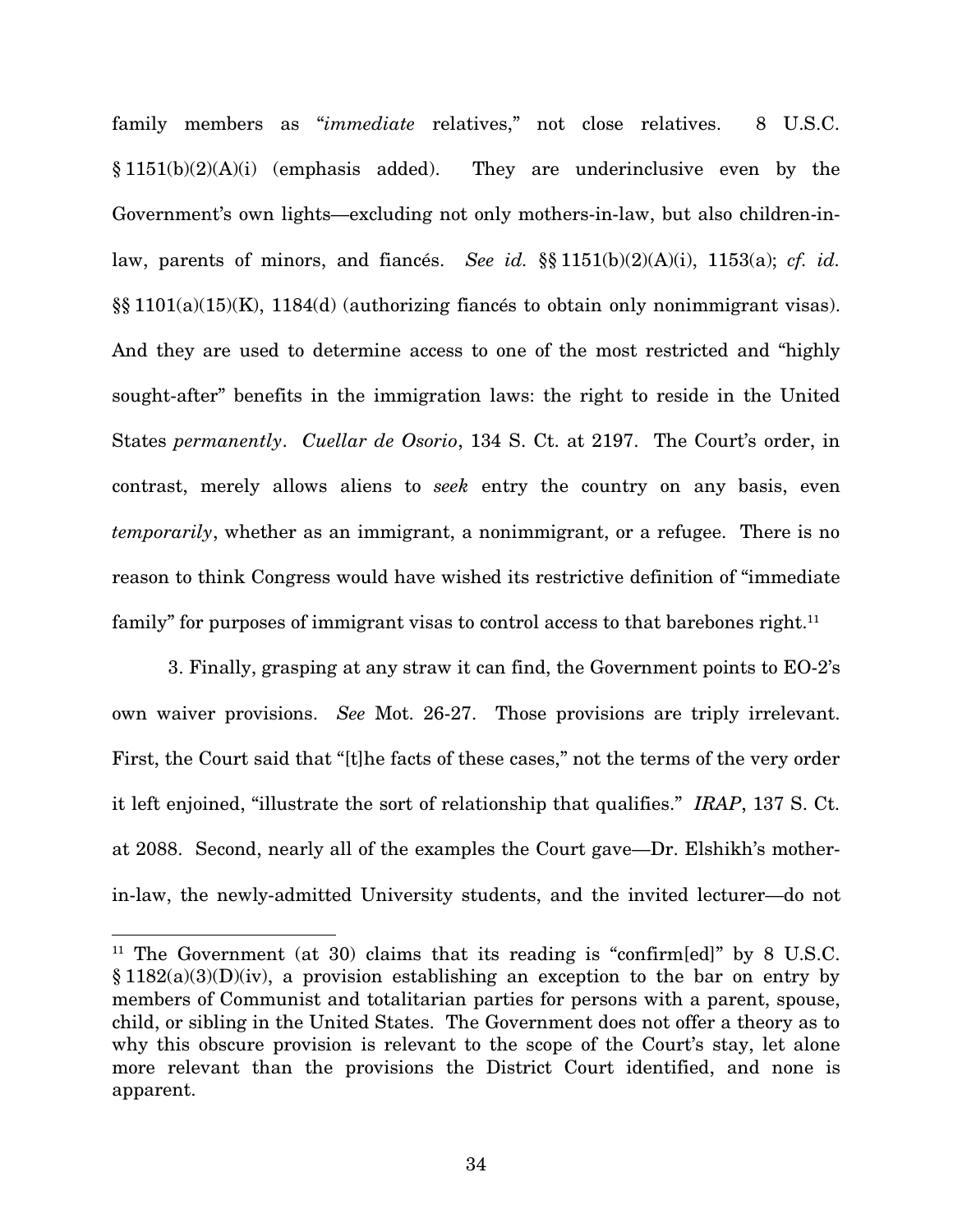fall within any of the waiver provisions. Order  $\S 3(c)$ . And, third, the waiver provisions themselves offer only a very short illustrative list of close family members—"e.g., a spouse, child, or parent," id.  $\S 3(c)(iv)$ —that is grossly underinclusive even by the Government's standard, omitting fiancés, siblings, and parents-in-law. They therefore shed no light whatsoever on the current extent of the injunction.

In the District Court, the Government supplemented this request with a plea for "deference." See Add. 15 n.10. It has apparently abandoned that contention here, and wisely so. For one thing, as this Court has explained, the subject of an injunction cannot "undert[ake] to make [its] own determination of what the decree mean[s]." McComb v. Jacksonville Paper Co., 336 U.S. 187, 192 (1949). For another, this Court defers to the Executive in the "construction of \* \* \* statutes, not of [the Court's] opinions." NLRB v. Int'l Bhd. of Elec. Workers, Local 340, 481 U.S. 573, 597 (1987) (Scalia, J., concurring in the judgment). The District Court carefully interpreted this Court's order, and held that it protects grandchildren, grandparents, and other "close blood relatives" whose exclusion would plainly inflict hardship on Americans. That judgment was correct, and there is no basis for this Court to disturb it.

#### III. THIS COURT SHOULD NOT STAY THE DISTRICT COURT'S ORDER MODIFYING THE INJUNCTION.

The Government closes its procedurally inappropriate motion with yet another request for unwarranted relief. It asks this Court (at 36) to stay the District Court's modified injunction pending disposition of its motion. But as the

35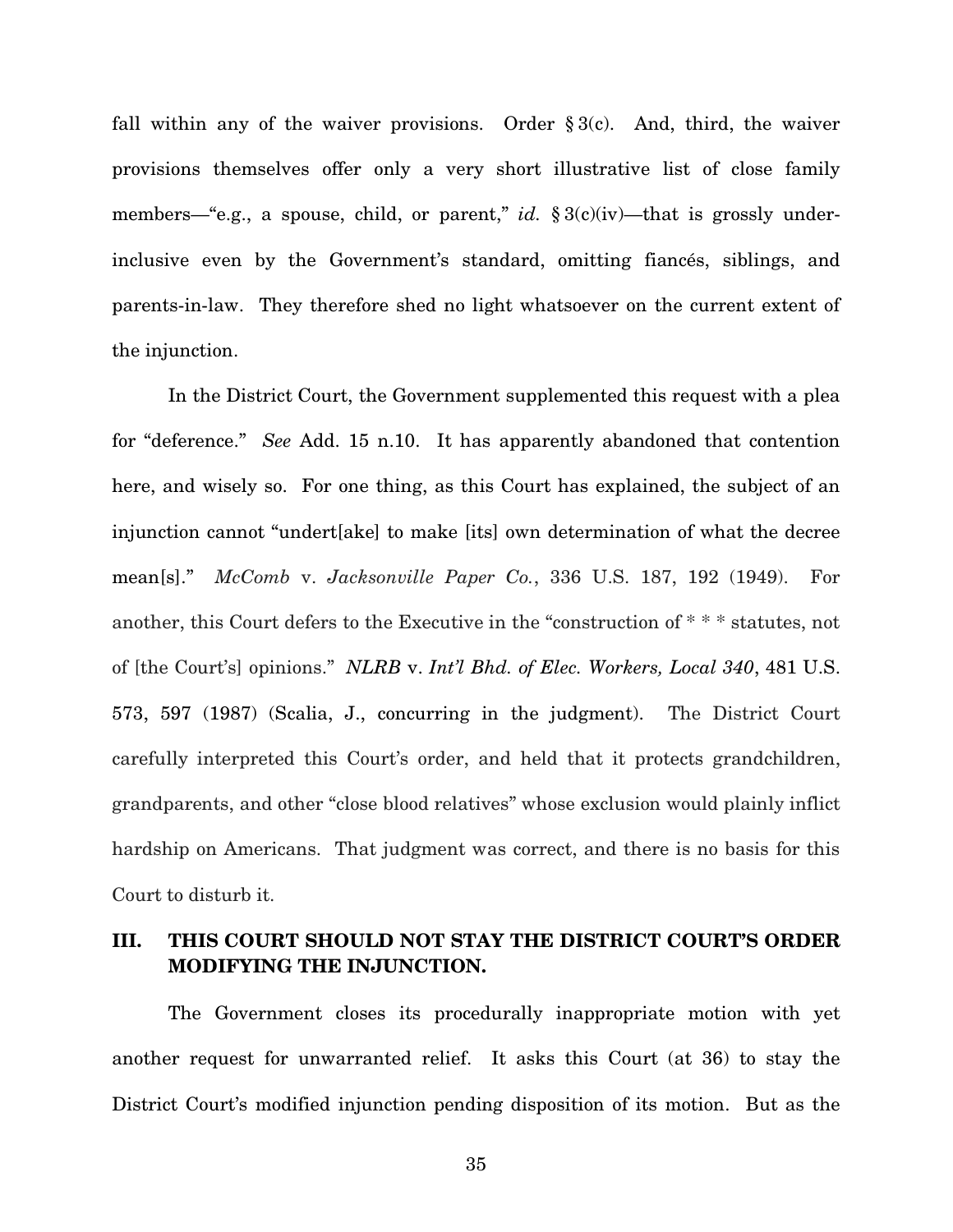Government acknowledges, that relief is available only where both certiorari and reversal are likely, and the equities favor the applicant. See, e.g., Hilton v. Braunskill, 481 U.S. 770, 776 (1987). The Government obviously has not met its burden with respect to the first two factors: The Court is unlikely to review—and even less likely to reverse—the District Court's correct, fact-bound determination that the Government has been violating the injunction. $12$ 

Moreover, even if the Government could overcome that obstacle, this Court has already found that the balance of the harms counsel *against* a stay. See IRAP, 137 S. Ct. at 2087-88. The Government's current implementation of EO-2 inflicts profound harms on individuals and entities within the United States, separating families and thwarting entities' spiritual and tangible investments in the arrival of particular refugees. These are precisely the kind of injuries that this Court held sufficient to justify an injunction.  $Id$ , at 2087. The Government counters that its own national security interests are also profound, but the very quotation it uses from this Court's opinion observes that those harms are most pressing "when there is no tie between [a] foreign national and the United States." Mot. 38 (quoting IRAP, slip op. at 13) (brackets in Motion). No amount of deference to the

<sup>&</sup>lt;sup>12</sup> The day after making its stay request in this case, the Government filed an identical stay request in the Ninth Circuit, which is currently pending. The pendency of that request is reason alone to deny a stay. See, e.g., Krause v. Rhodes, 434 U.S. 1335, 1335-36 (1977) (Stewart, J., in chambers); see also Barbara J. Van Arsdale et al., Federal Procedure, Lawyers Edition § 3:304, Westlaw (June 2017 Update) ("While an application for a stay is pending in the lower court, a similar application will normally be denied by the Supreme Court Justice.").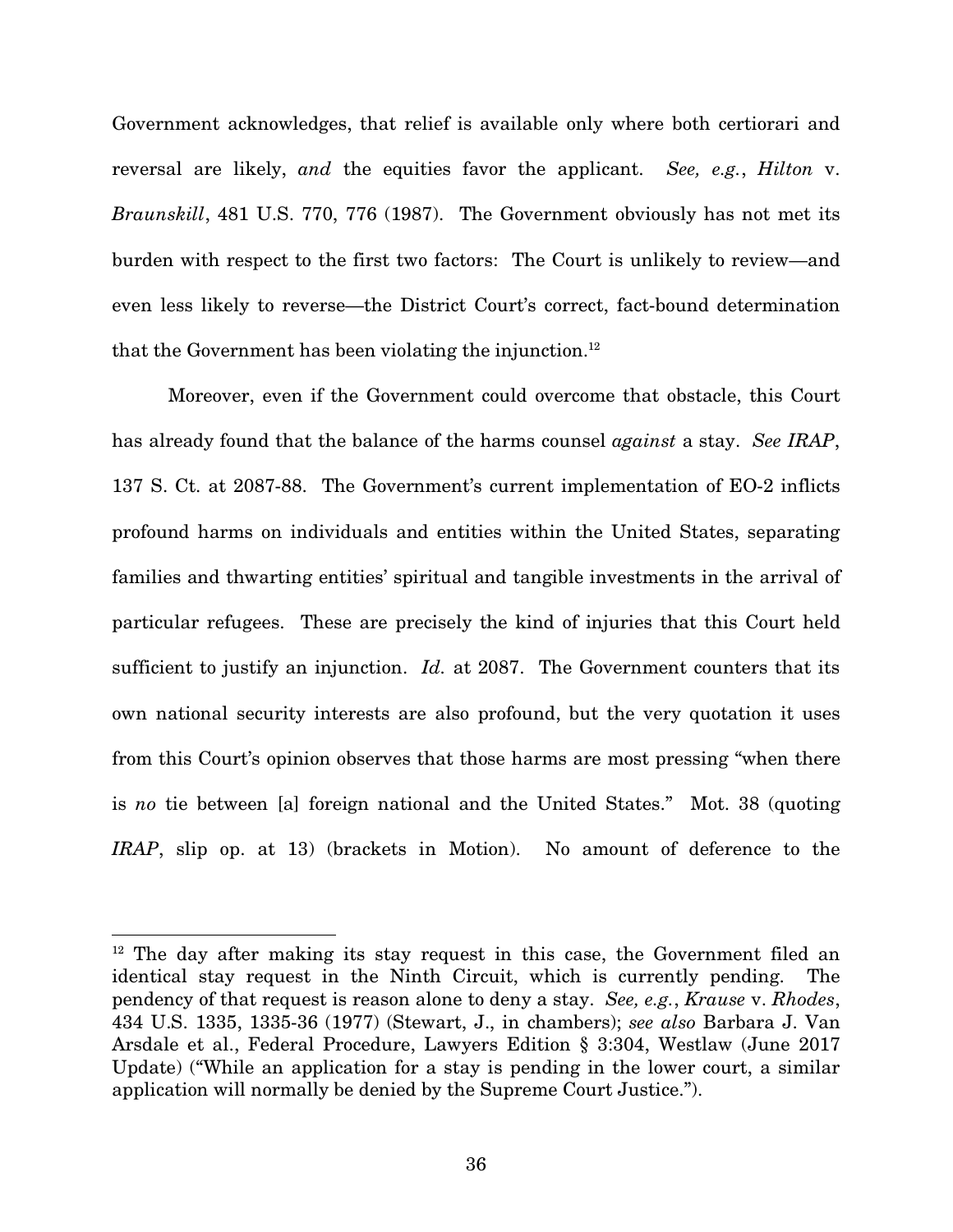Executive's national security interests can erase the existence of the ties held by relatives and refugees with sponsorship agreements.<sup>13</sup>

 The Government also points to the fact that it is "in the midst of implementing the Order," and that the District Court's decision will lead to the "uncertainty and confusion that the government has worked diligently to prevent." Mot. 38. First of all, the Government has already implemented the District Court's order. See Suppl. Add. 2; see also U.S. Dep't State, Revised Guidance on Determining Close Family Under Executive Order 13780 Section 2C (July 14, 2017), reproduced at https://goo.gl/ER1LRQ (updating definition of "close family" exempted from Order § 2(c) to include "grandparents, grandchildren, brothers-in-law, sistersin-law, aunts and uncles, nephews and nieces, and cousins"). If shifting policy engenders confusion, then that is all the more reason to *deny* the stay now. Louisiana v. United States, 1966 WL 87237, at \*1 (U.S. Aug. 12, 1966) (Black, J., in chambers) (denying stay because the contested order had already been implemented). In any event, the new guidance and administrative process the Government announced to implement the District Court's order is simpler than

 $13$  The Government cites Little Sisters of the Poor Home for the Aged v. Sebelius, 134 S. Ct. 893 (2013), as precedent supporting the issuance of a stay here. But the cases could not be more different. In Little Sisters, the applicants first requested the relief from the court of appeals and proceeded to this Court only *after* that request was denied. More importantly, because of a statutory deadline for compliance, the applicants in Little Sisters could credibly demonstrate that they would face irreparable harm within hours unless their stay was granted. And, ironically, the irreparable harm the Court presumably found sufficient to merit a stay was the Government 's interference in the applicants' religious practice. That harm, of course, is one of the chief injuries the District Court's injunction is designed to prevent.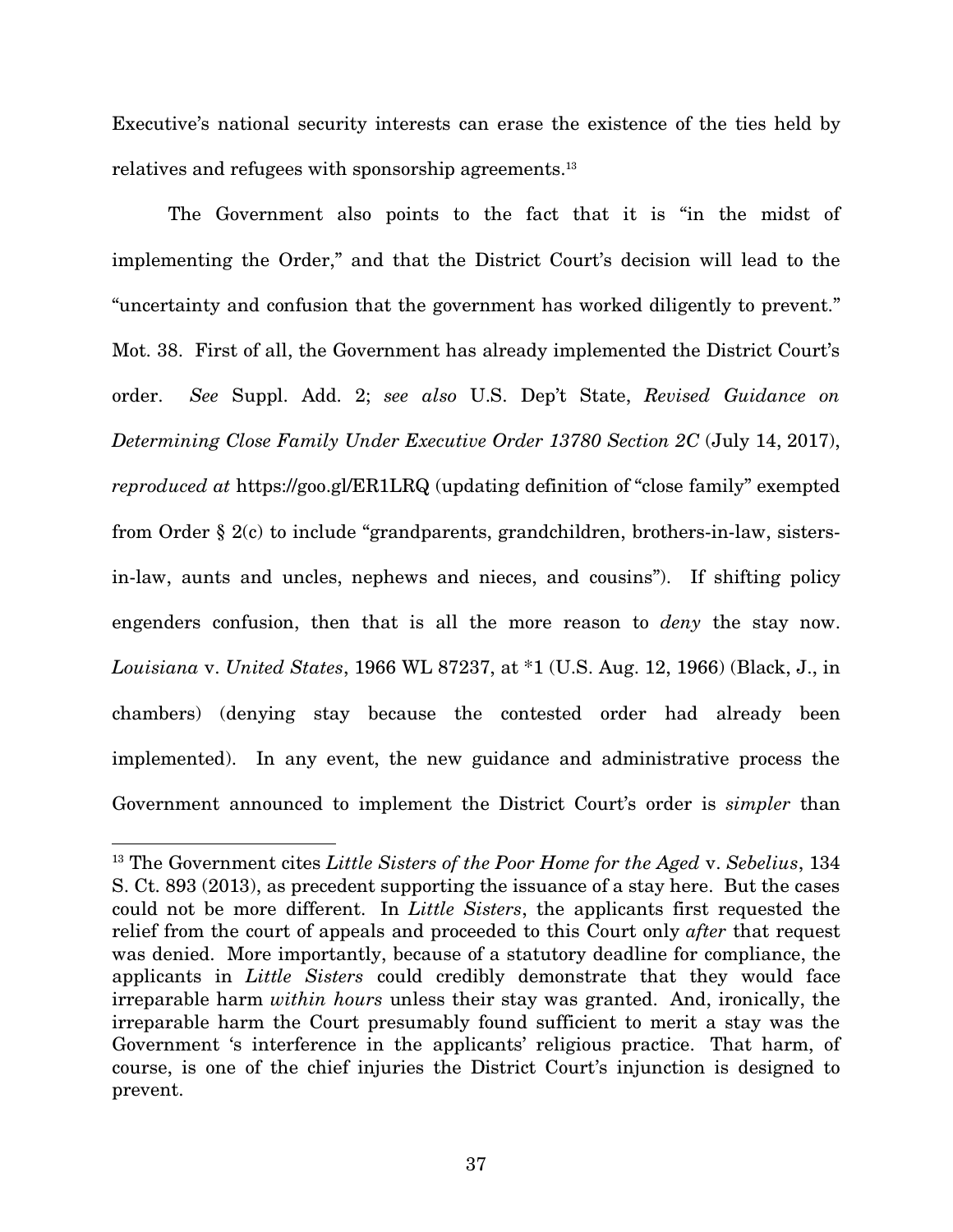what it sought to do before the District Court ruled. *Compare D. Ct. Dkt.* 329-6, with Suppl. Add. 2.

Second, this is a problem entirely of the Government's own creation. If the Government thought the scope of this Court's stay unclear—which it is not—it should have sought clarification of its obligations before implementing the bans. See Regal Knitwear Co. v. NLRB, 324 U.S. 9, 15 (1945); 11A Charles Alan Wright et al., Federal Practice & Procedure § 2956, Westlaw (3d ed., April 2017 Update) ("[A]n interested individual who is confused as to the applicability of an injunction to him or whether the scope of an order applies to certain conduct may request the granting court to construe or modify the decree."). Instead, the Government chose to embark on "program of experimentation with disobedience of the law," imperiling the rights of countless Americans. McComb, 336 U.S. at 192. The Government should not be heard to complain if that "program" did not turn out well. Id.

#### **CONCLUSION**

For the foregoing reasons, the Government's Motion should be denied.

Respectfully submitted,

 /s/ Neal Kumar Katyal NEAL KUMAR KATYAL\* COLLEEN ROH SINZDAK MITCHELL P. REICH ELIZABETH HAGERTY HOGAN LOVELLS US LLP 555 Thirteenth Street NW Washington, DC 20004 (202) 637-5600 neal.katyal@hoganlovells.com \*Counsel of Record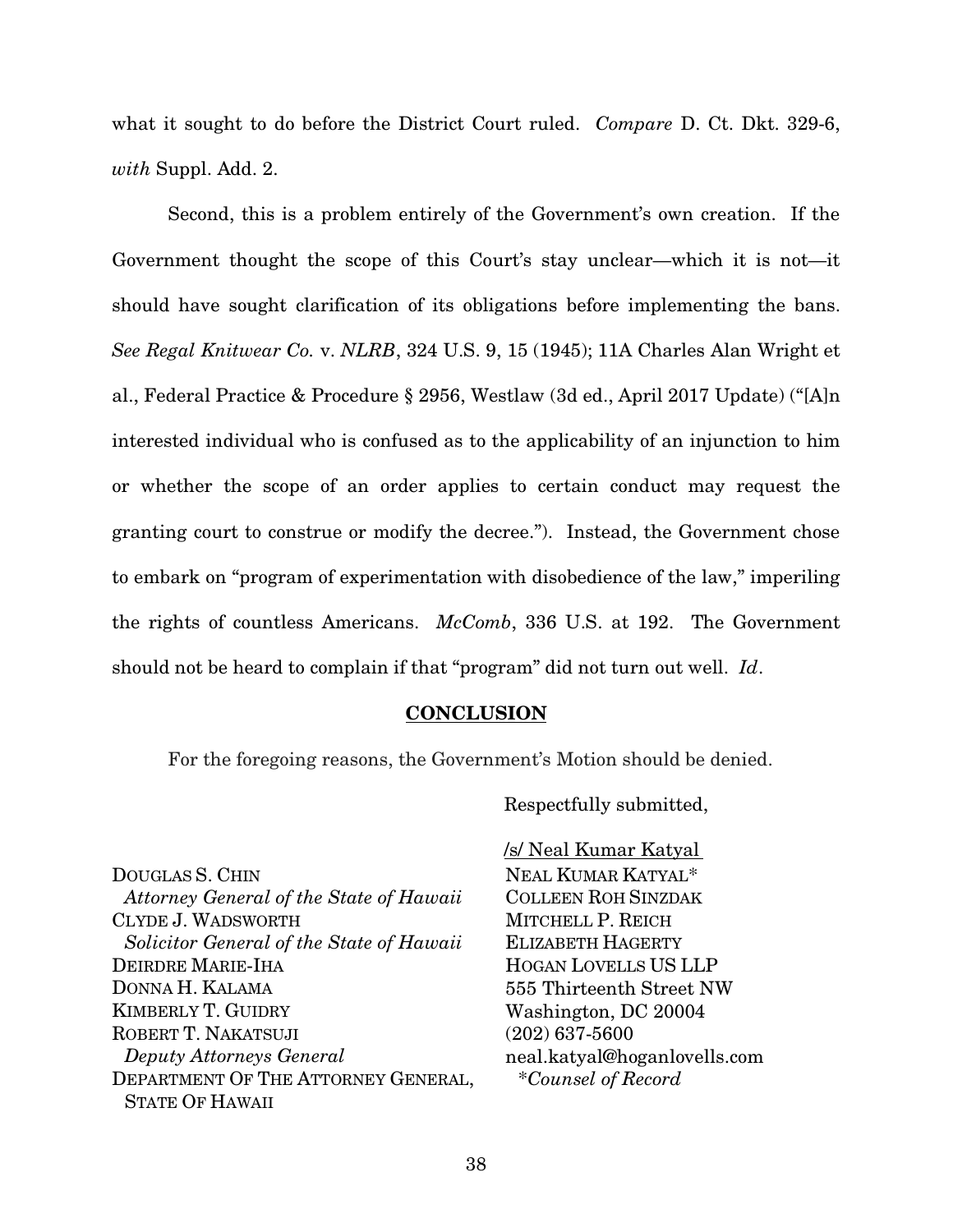### 425 Queen Street Honolulu, HI 96813

Counsel for the State of Hawaii

THOMAS P. SCHMIDT HOGAN LOVELLS US LLP 875 Third Avenue New York, NY 10022

SARA SOLOW ALEXANDER B. BOWERMAN HOGAN LOVELLS US LLP 1835 Market St., 29th Floor Philadelphia, PA 19103

Counsel for Respondents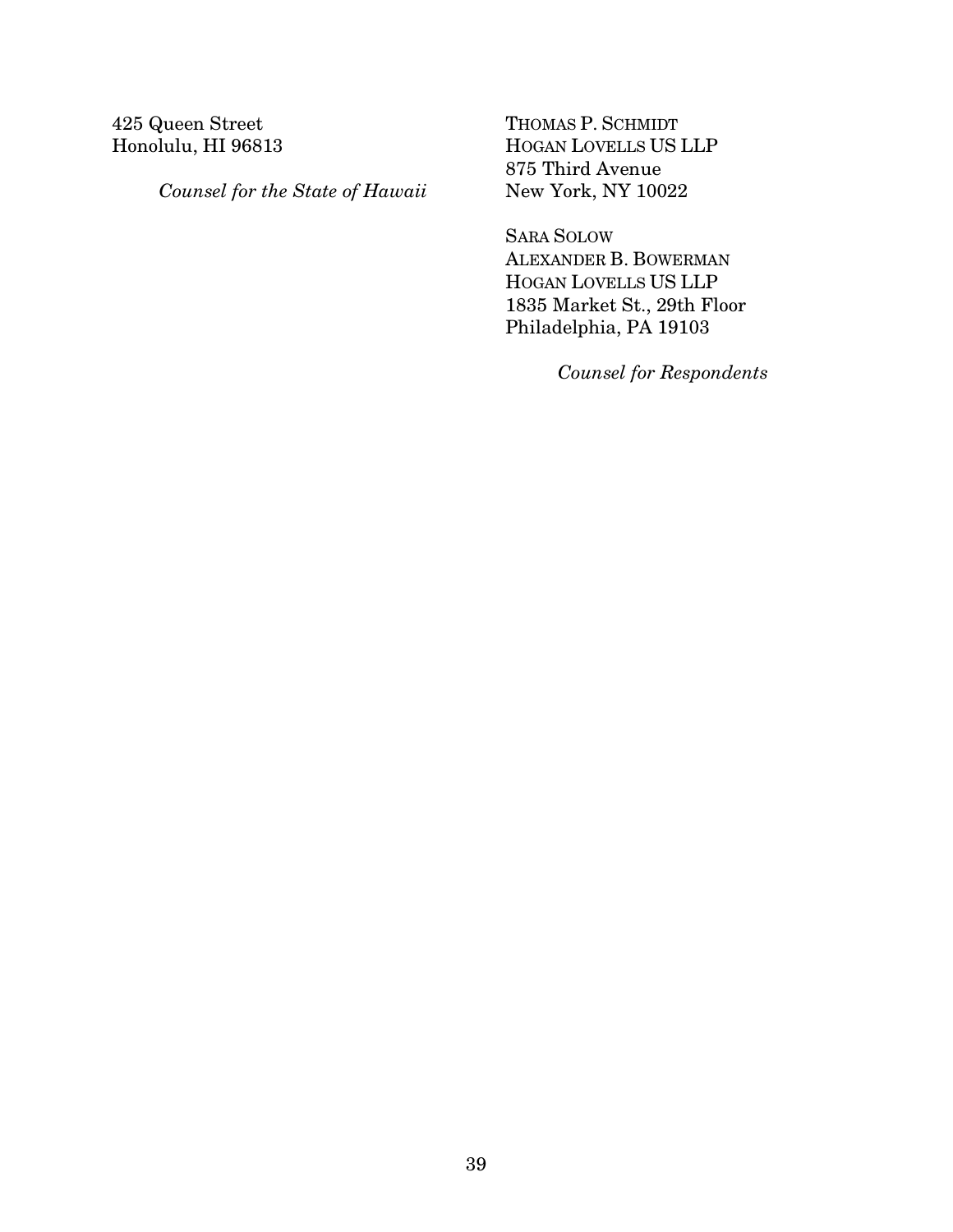#### CERTIFICATE OF SERVICE

 As required by Supreme Court Rule 29.5, I, Neal Kumar Katyal, a member of the Supreme Court Bar, hereby certify that one copy of the foregoing Response to Application for Stay was served via electronic mail and Federal Express on July 18, 2017 on:

JEFFREY B. WALL Acting Solicitor General U.S. DEPARTMENT OF JUSTICE Washington, D.C. 20530-0001 SupremeCtBriefs@usdoj.gov (202) 514-2217 Counsel for Applicants

> /s/ Neal Kumar Katyal Neal Kumar Katyal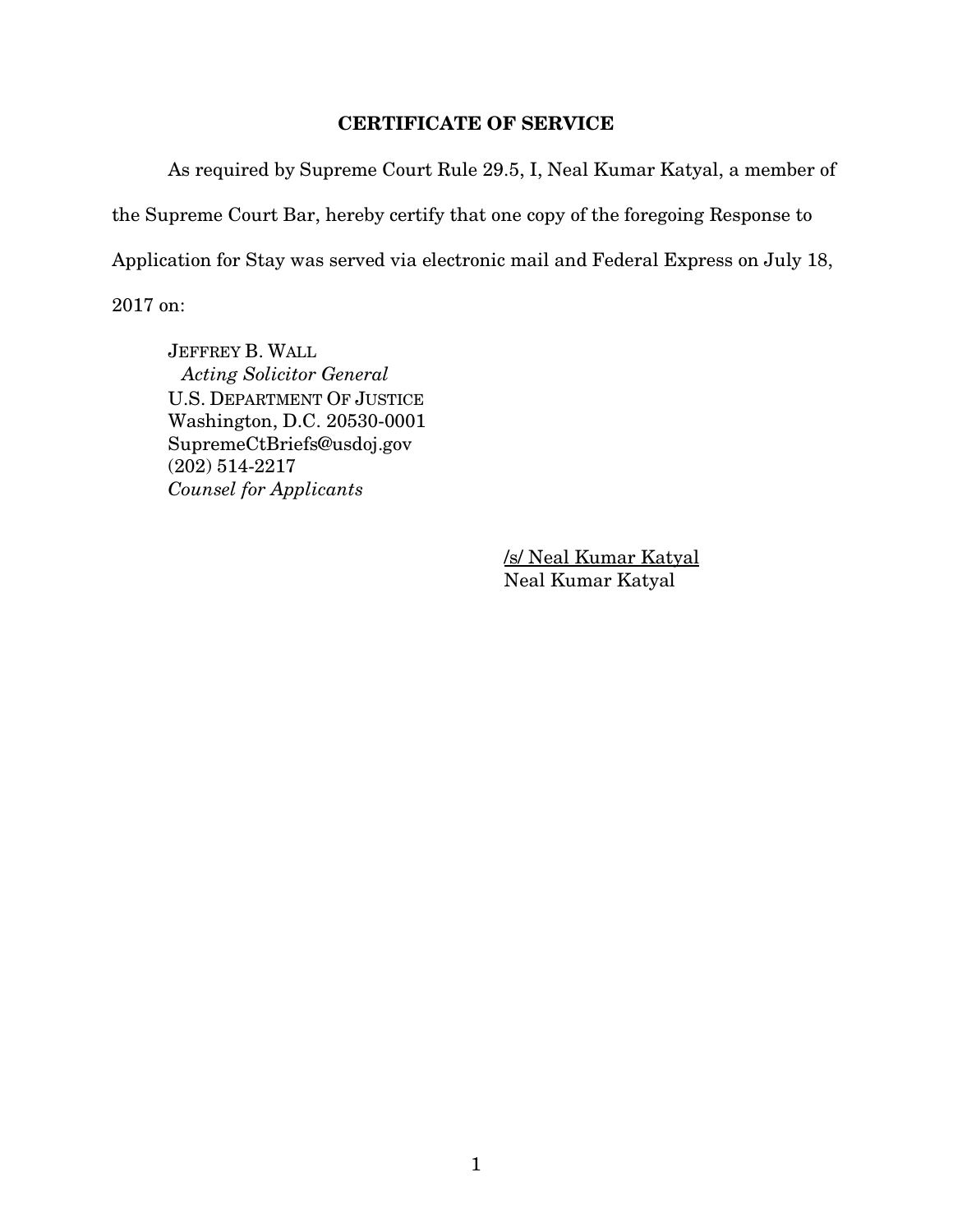### **RESPONDENTS' SUPPLEMENTAL ADDENDUM**

E-Mail from Lawrence E. Bartlett, U.S. Dep't of State: Message #20: Update on Refugee Admissions and Operations (July 14, 2017)\* ........................... 1

<sup>\*</sup> The identities of the recipients of this communication and all e-mail addresses, mailing addresses, and telephone numbers have been redacted.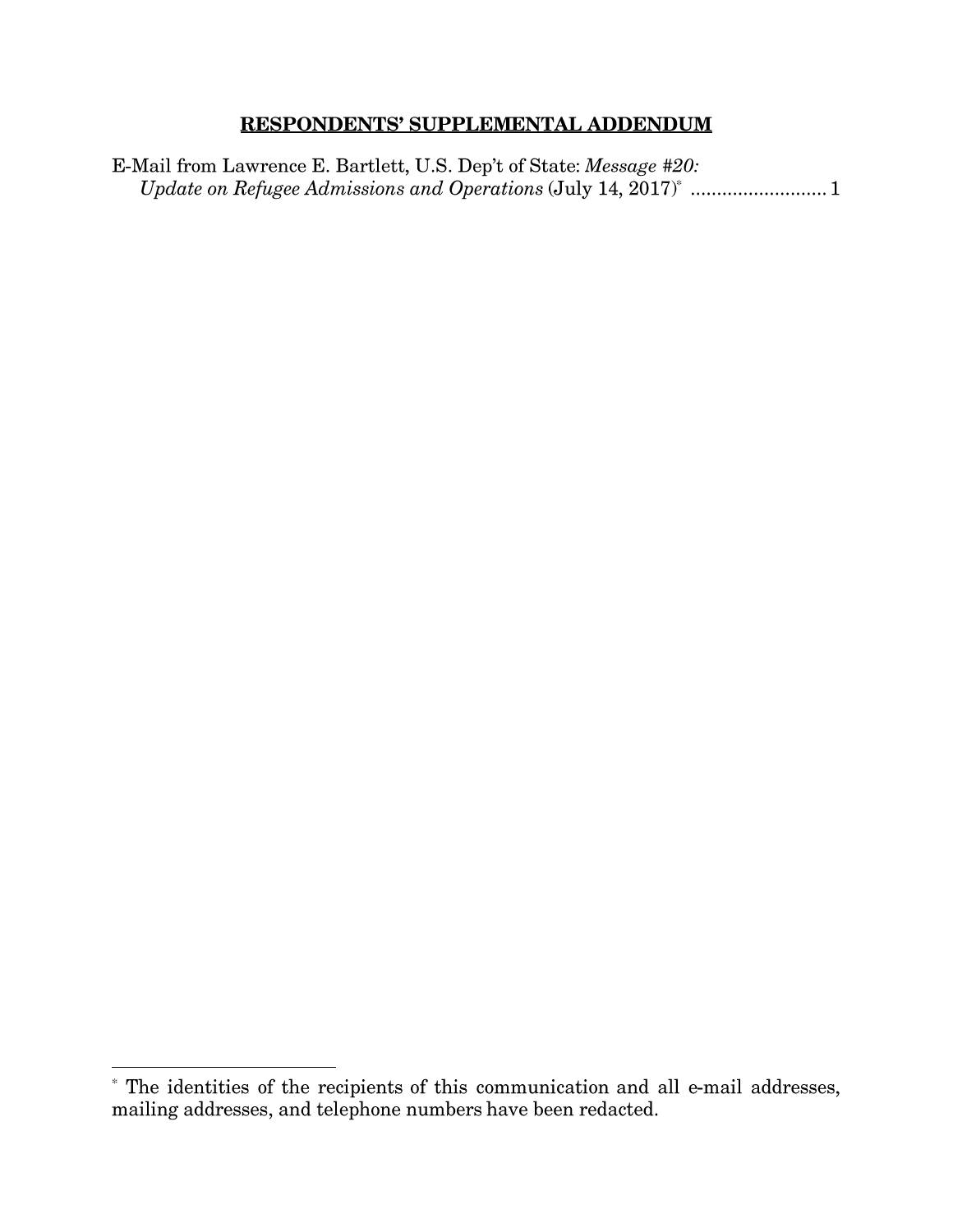# Resp. Suppl. Add. 1

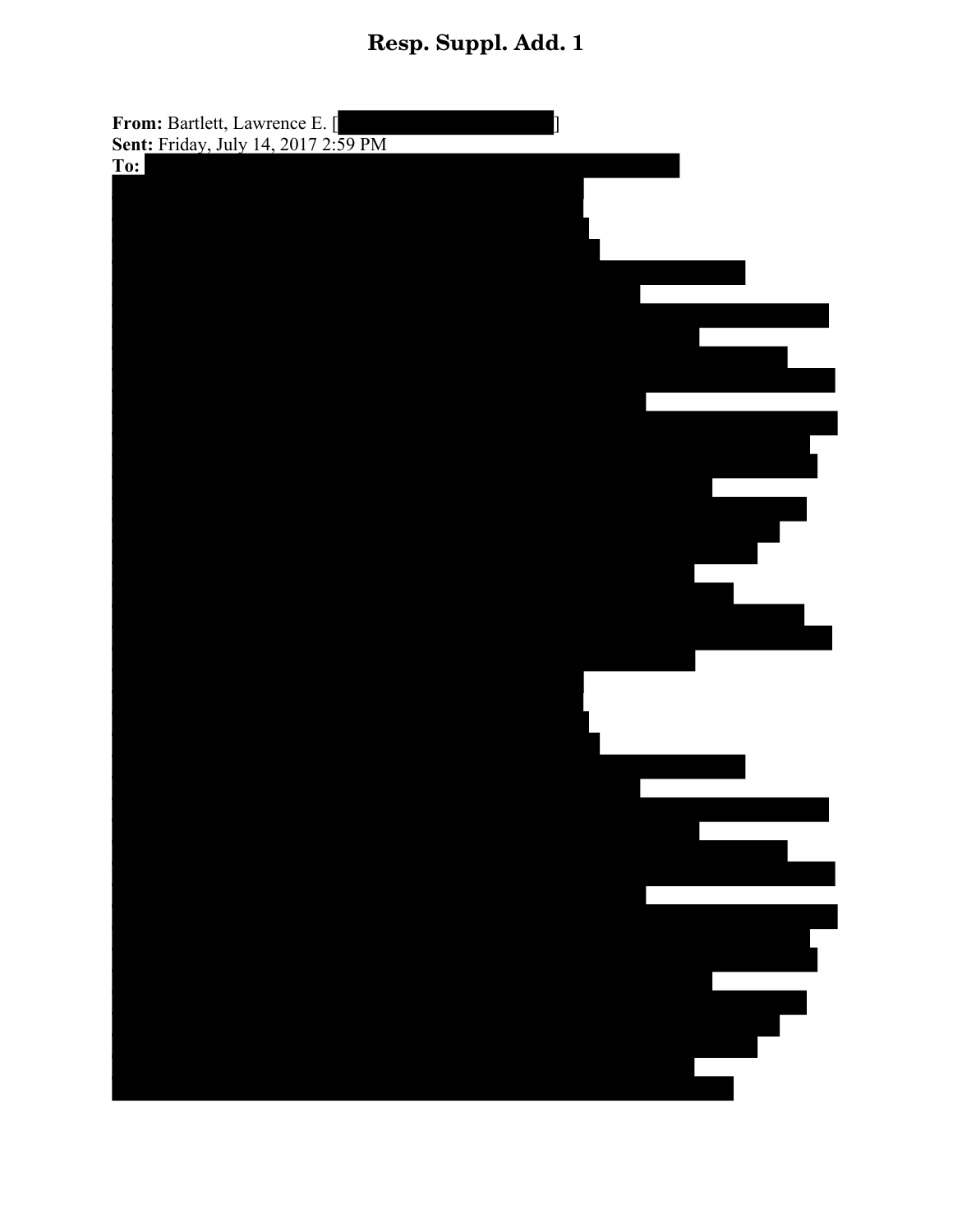## Resp. Suppl. Add. 2



**Subject:** Message #20: Update on Refugee Admissions and Operations

Dear Colleagues,

On July 13, 2017, the District Court in Hawaii enjoined the U.S. Government from applying the 120-day refugee suspension and 50,000 refugee cap to: refugees who have received a formal assurance from a resettlement agency in the United States; those who are in the Lautenberg Program; or those individuals who have the following family relationships to an individual in the United States (regardless of lawful status): grandparents, grandchildren, brothers-in-law, sistersin-law, aunts, uncles, nieces, nephews, and cousins of persons in the United States. (These family relationships are in addition to the relationships previously included in the definition of close family relationships, specifically: a parent (including parent-in-law), spouse, fiancé, fiancée, child, adult son or daughter, son-in-law, daughter-in-law, sibling (whether whole or half), including step relationships.

Accordingly, please proceed to book travel for all refugees who already have an assurance and are otherwise cleared for travel or as they become cleared in the future.

Because a refugee with an assurance who is cleared for travel to the United States does not require any additional basis to come within the district court's injunction, there is no need to assess in connection with booking travel whether the refugee is in the Lautenberg Program or otherwise has a credible claim to a bona fide relationship with a family member or entity in the United States at this time.

With respect to refugees who have not yet received an assurance, we will provide further advice as we develop guidance on this issue.

**Lawrence Bartlett**

**Director, Refugee Admissions** • **Bureau of Population, Refugees, and Migration** • **U.S. Department of State**